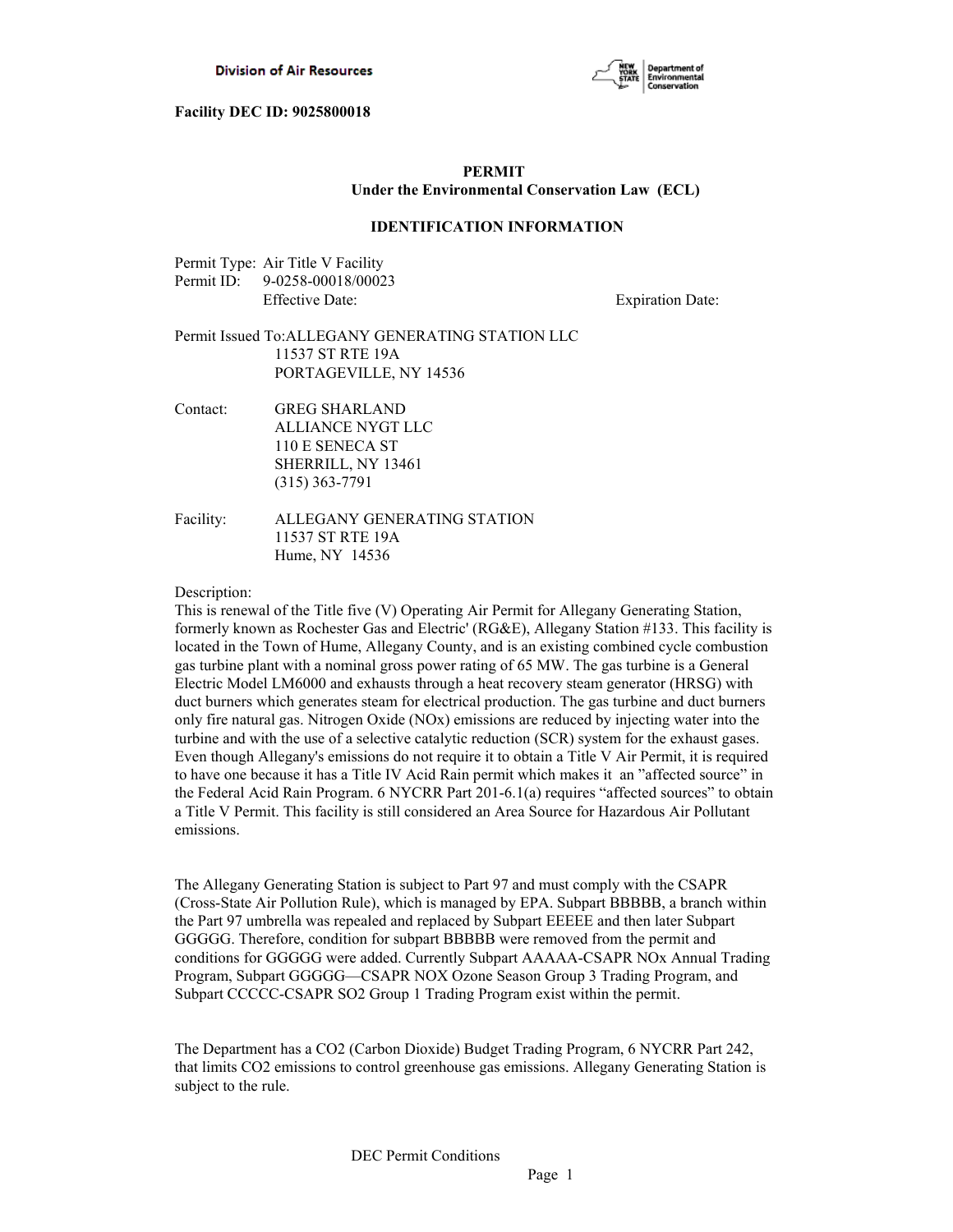

The permit contains mass emission limits for the startup and shutdown periods for the combustion turbine. The emission limits are 55.8 pounds of NOx and 37.5 pounds of CO. The startup period is no more than 3 hours (180 minutes) and the shutdown is the last hour (60 minutes) of operation. The plant has emission limits at all stages of operation.

NOx emissions from the combustion gas turbine and duct burner are regulated by several State and Federal regulations. Most NOx and all of the CO conditions are cited under 6 NYCRR Part 201-7 because with these emission limits, the facility remained below regulatory requirements for 40 CFR Part 52.21 Prevention of Significant Deterioration (PSD) and 6NYCRR Subpart 227-2 NOx Reasonably Available Control Technology (RACT). The emission limits in the Part 201-7 conditions are more stringent than the New Source Performance Standards (NSPS) for combustion Gas Turbines, 40 CFR 60 subpart GG, that apply to the turbine, and the NSPS for Small Industrial-Commercial- Institutional Boilers, 40 CFR Part 60 subpart Dc, that applies to the duct burner. However, conditions for subpart GG remains in the permit. Subpart Dc requires the amount of fuel used in the duct burner to be recorded and submitted. Other regulations, such as the Acid Rain Program (Title IV), have separate fuel monitoring requirements.

The stack emission limits for carbon monoxide (CO) are 15ppm (parts per million) and 17.8 lb/hr and for NOx are 9 ppm and 17.21 lb/hr for the operation of the turbine and duct burner together. The stack emission limits for CO are 15 ppm and 10 lb/hr and for NOx are 9ppm and 14.84 lb/hr for the operation of the turbine alone. The installation and operation of a SCR unit was required to meet the 9 ppm NO<sub>x</sub> limit at the final exhaust. A limit for ammonia slip associated with the SCR operation was set at 19.8 lb/hr. NOx, CO, oxygen (O2), and ammonia emissions must be monitored continuously. The CEMS for NOx, O2 and CO are required to meet the Quality Assurance/Quality Control requirements of 40 CFR Part 60, Appendixes B and F, or the QA/QC requirements of the Acid Rain Program in 40 CFR Part 75.

The hourly NOx limit of 9 ppmv at 15% O2 contained in this permit is substantially lower than the 4-hour rolling average NOx limit of 114 ppmv at 15% O2 from the New Source Performance Standards (NSPS) for Gas Turbines, 40 CFR 60.332. However, the facility must comply with both limits.

Allegany Generating Station was evaluated for applicability with 6 NYCRR Part 251, CO2 Performance Standards for Major Electric Generating Facilities. It was determined that Part 251 applies to Allegany Generating Station as they are considered an existing major electric generating facility. The facility chose to comply with the heat input-based limits for CO2 reporting. Allegany will record and report the pounds of CO2 emitted per million Btu of input. This is already reported in Allegany's ECMPS quarterly reports.

A Title IV (Acid Rain Phase 2) permit application has been submitted. Under 40 CFR Part 75, the facility is also required to monitor SO2, NOx and O2 emissions along with the exhaust gas flow. Because the facility uses pipeline natural gas, the facility can determine its sulfur dioxide (SO2) emissions by multiplying a SO2 default emission rate, 0.0006 lb SO2/MMBtu, by the hourly heat input rate as allowed by 40 CFR Part 75.11(d). This is an alternative to using a continuous emissions monitoring system (CEMS) for monitoring SO2 emissions.

## Exempt sources

Allegany Generating Station has several sources that are exempt from permitting. On site there are two 975 hp diesel fired emergency generators, a 302 hp diesel powered emergency fire pump and one 6.28 MMBtu/hr natural gas fired boiler. Ultra-low sulfur diesel is used in the fire pump and both generators. The engines operate less than 500hr/yr and are exempt from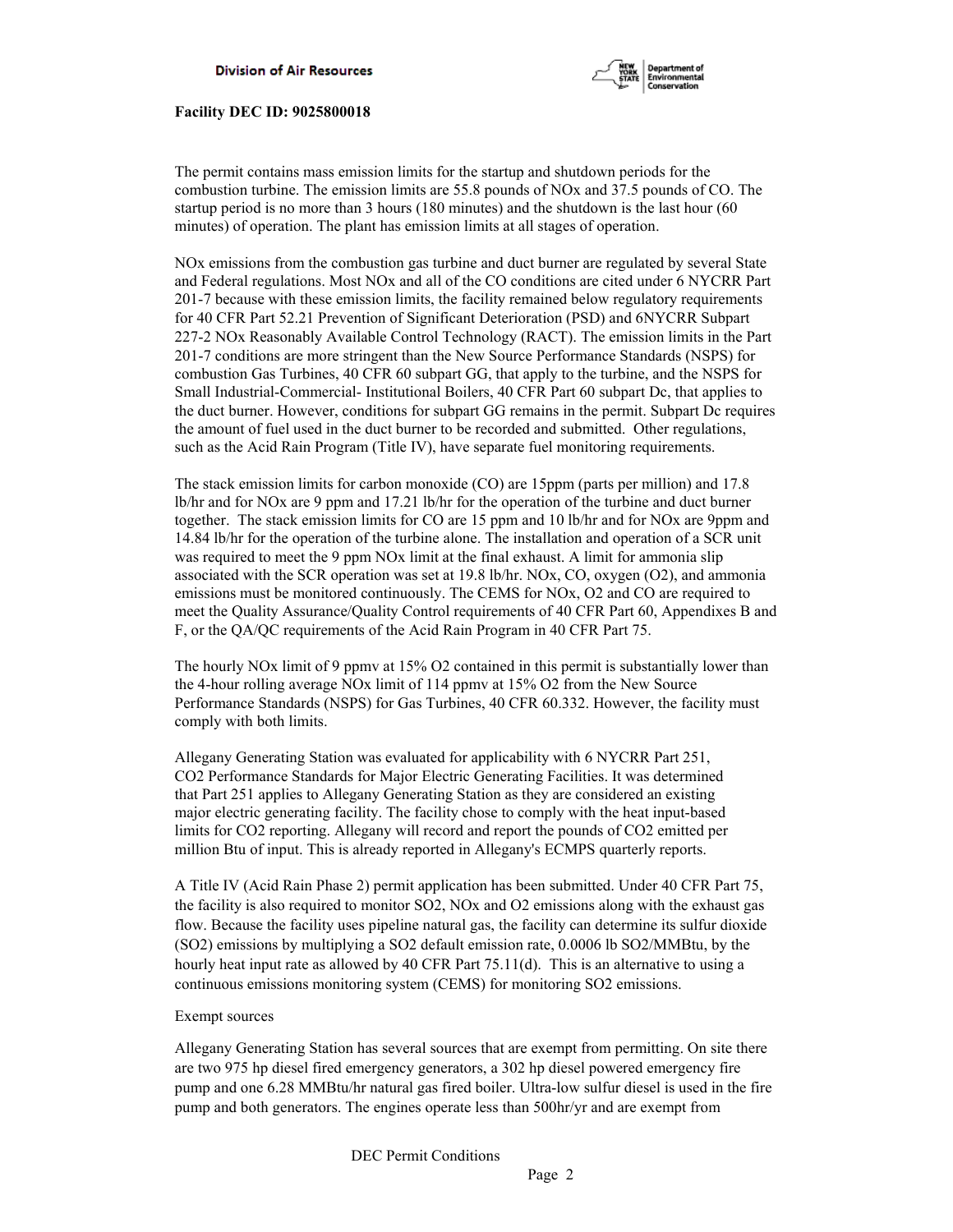



permitting under 6NYCRR 200.1(cq). However, the engines are still subject to the maintenance requirements in 40 CFR 63 Subpart ZZZZ-National Emissions Standards for Hazardous Air Pollutants for Stationary Reciprocating Internal Combustion Engines. The boiler provides heat for the building when steam from the turbine is not available. Since the boiler is rated less than 10 MMBtu/hr it is considered exempt from permitting under 6NYCRR 201-3.2(c)(1)(i).

By acceptance of this permit, the permittee agrees that the permit is contingent upon strict compliance with the ECL, all applicable regulations, the General Conditions specified and any Special Conditions included as part of this permit.

| Permit Administrator: | LISA M CZECHOWICZ      |  |
|-----------------------|------------------------|--|
|                       | NYSDEC - REGION 9      |  |
|                       | 270 MICHIGAN AVE       |  |
|                       | BUFFALO, NY 14203-2915 |  |
|                       |                        |  |
|                       |                        |  |

Authorized Signature:  $\frac{1}{2}$  Date:  $\frac{1}{2}$  Date:  $\frac{1}{2}$  /  $\frac{1}{2}$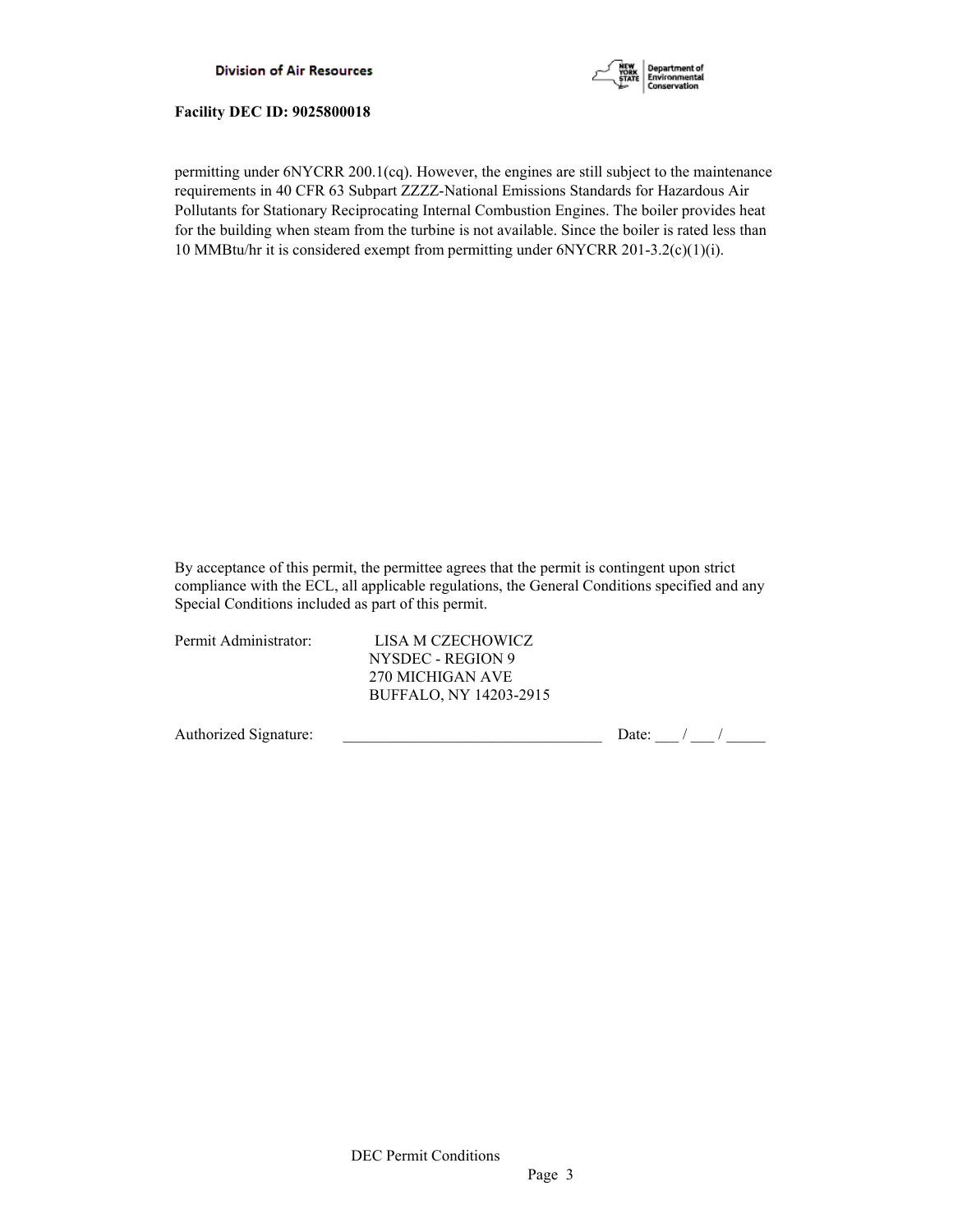

## **Notification of Other State Permittee Obligations**

Item A: Permittee Accepts Legal Responsibility and Agrees to Indemnification

 The permittee expressly agrees to indemnify and hold harmless the Department of Environmental Conservation of the State of New York, its representatives, employees and agents ("DEC") for all claims, suits, actions, and damages, to the extent attributable to the permittee's acts or omissions in connection with the compliance permittee's undertaking of activities in connection with, or operation and maintenance of, the facility or facilities authorized by the permit whether in compliance or not in any compliance with the terms and conditions of the permit. This indemnification does not extend to any claims, suits, actions, or damages to the extent attributable to DEC's own negligent or intentional acts or omissions, or to any claims, suits, or actions naming the DEC and arising under article 78 of the New York Civil Practice Laws and Rules or any citizen suit or civil rights provision under federal or state laws.

Item B: Permittee's Contractors to Comply with Permit

 The permittee is responsible for informing its independent contractors, employees, agents and assigns of their responsibility to comply with this permit, including all special conditions while acting as the permittee's agent with respect to the permitted activities, and such persons shall be subject to the same sanctions for violations of the Environmental Conservation Law as those prescribed for the permittee.

Item C: Permittee Responsible for Obtaining Other Required Permits

 The permittee is responsible for obtaining any other permits, approvals, lands, easements and rights-of-way that may be required to carry out the activities that are authorized by this permit.

Item D: No Right to Trespass or Interfere with Riparian Rights

 This permit does not convey to the permittee any right to trespass upon the lands or interfere with the riparian rights of others in order to perform the permitted work nor does it authorize the impairment of any rights, title, or interest in real or personal property held or vested in a person not a party to the permit.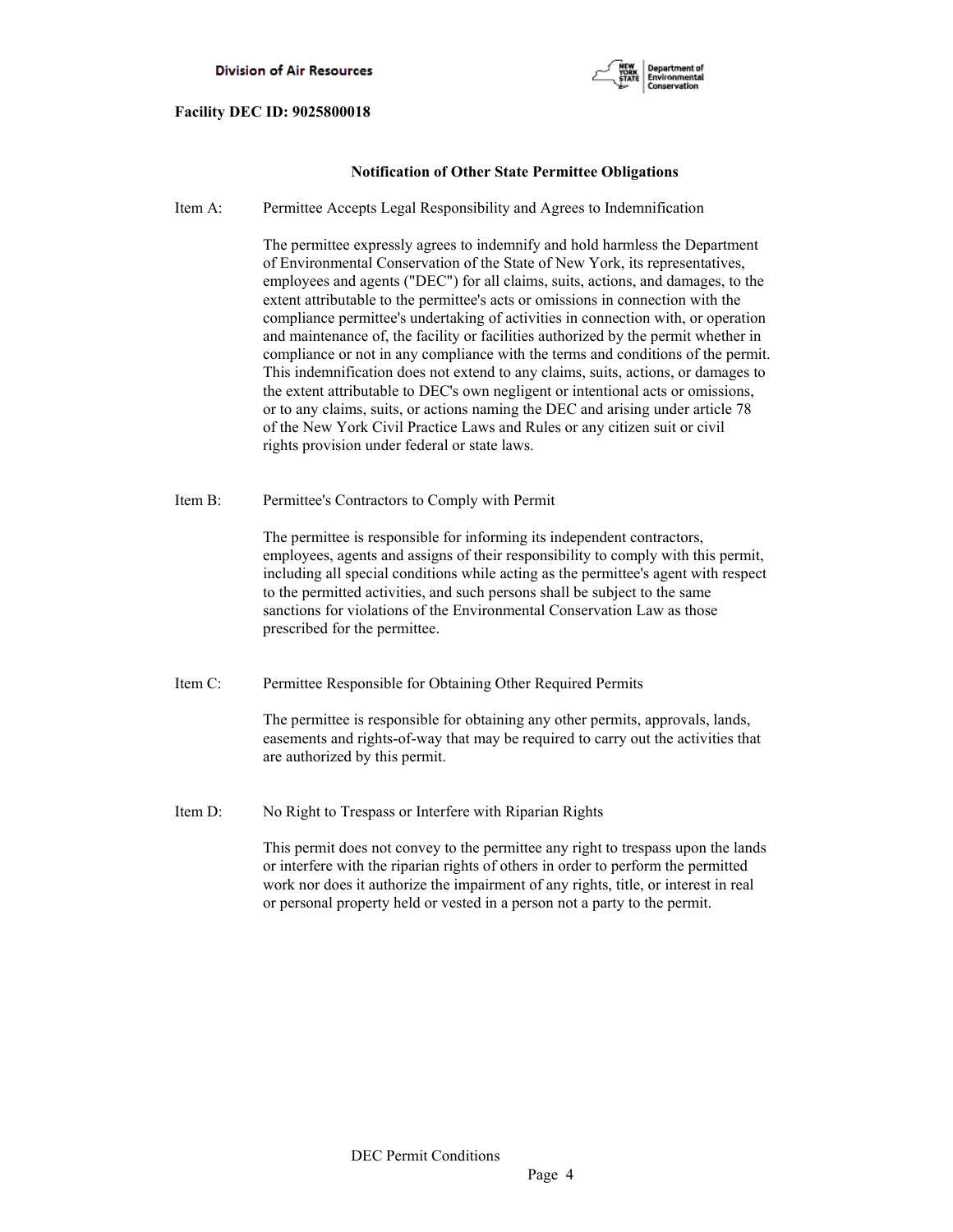

# **PAGE LOCATION OF CONDITIONS**

# **PAGE**

# **DEC GENERAL CONDITIONS General Provisions**

- 6 1 Facility Inspection by the Department
- 6 2 Relationship of this Permit to Other Department Orders and Determinations
- 6 3 Applications for permit renewals, modifications and transfers
- 7 4 Permit modifications, suspensions or revocations by the Department  **Facility Level**
- 7 5 Submission of application for permit modification or renewal-REGION 9 HEADQUARTERS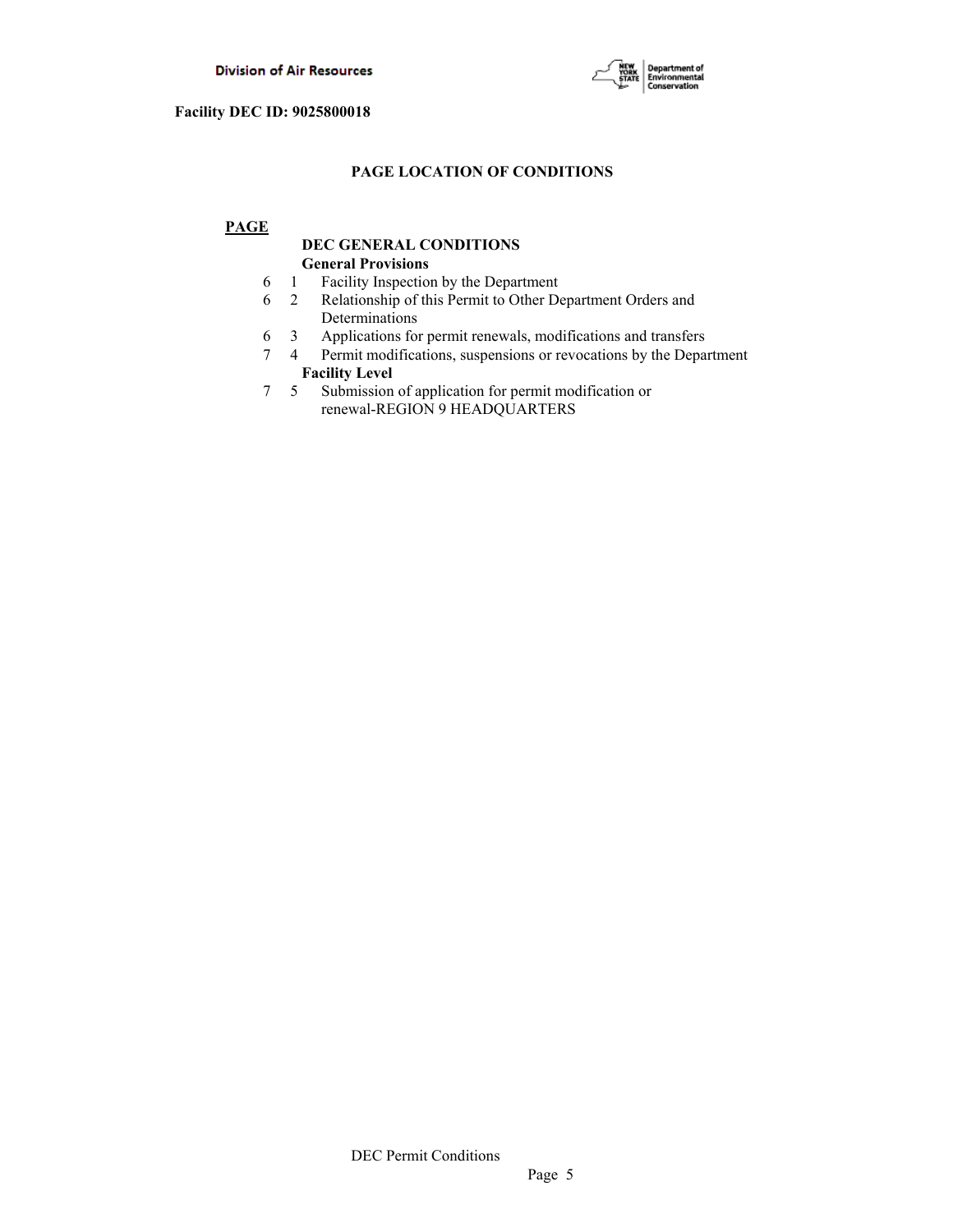

# **DEC GENERAL CONDITIONS \*\*\*\* General Provisions \*\*\*\* For the purpose of your Title V permit, the following section contains state-only enforceable terms and conditions. GENERAL CONDITIONS - Apply to ALL Authorized Permits.**

## **Condition 1: Facility Inspection by the Department Applicable State Requirement: ECL 19-0305**

## **Item 1.1:**

The permitted site or facility, including relevant records, is subject to inspection at reasonable hours and intervals by an authorized representative of the Department of Environmental Conservation (the Department) to determine whether the permittee is complying with this permit and the ECL. Such representative may order the work suspended pursuant to ECL 71-0301 and SAPA 401(3).

## **Item 1.2:**

The permittee shall provide a person to accompany the Department's representative during an inspection to the permit area when requested by the Department.

## **Item 1.3:**

A copy of this permit, including all referenced maps, drawings and special conditions, must be available for inspection by the Department at all times at the project site or facility. Failure to produce a copy of the permit upon request by a Department representative is a violation of this permit.

# **Condition 2: Relationship of this Permit to Other Department Orders and Determinations Applicable State Requirement: ECL 3-0301 (2) (m)**

## **Item 2.1:**

Unless expressly provided for by the Department, issuance of this permit does not modify, supersede or rescind any order or determination previously issued by the Department or any of the terms, conditions or requirements contained in such order or determination.

## **Condition 3: Applications for permit renewals, modifications and transfers Applicable State Requirement: 6 NYCRR 621.11**

## **Item 3.1:**

The permittee must submit a separate written application to the Department for renewal, modification or transfer of this permit. Such application must include any forms or supplemental information the Department requires. Any renewal, modification or transfer granted by the Department must be in writing.

## Item3.2:

The permittee must submit a renewal application at least 180 days before the expiration of permits for Title V and State Facility Permits.

## **Item 3.3**

Permits are transferrable with the approval of the department unless specifically prohibited by the statute, regulation or another permit condition. Applications for permit transfer should be

DEC Permit Conditions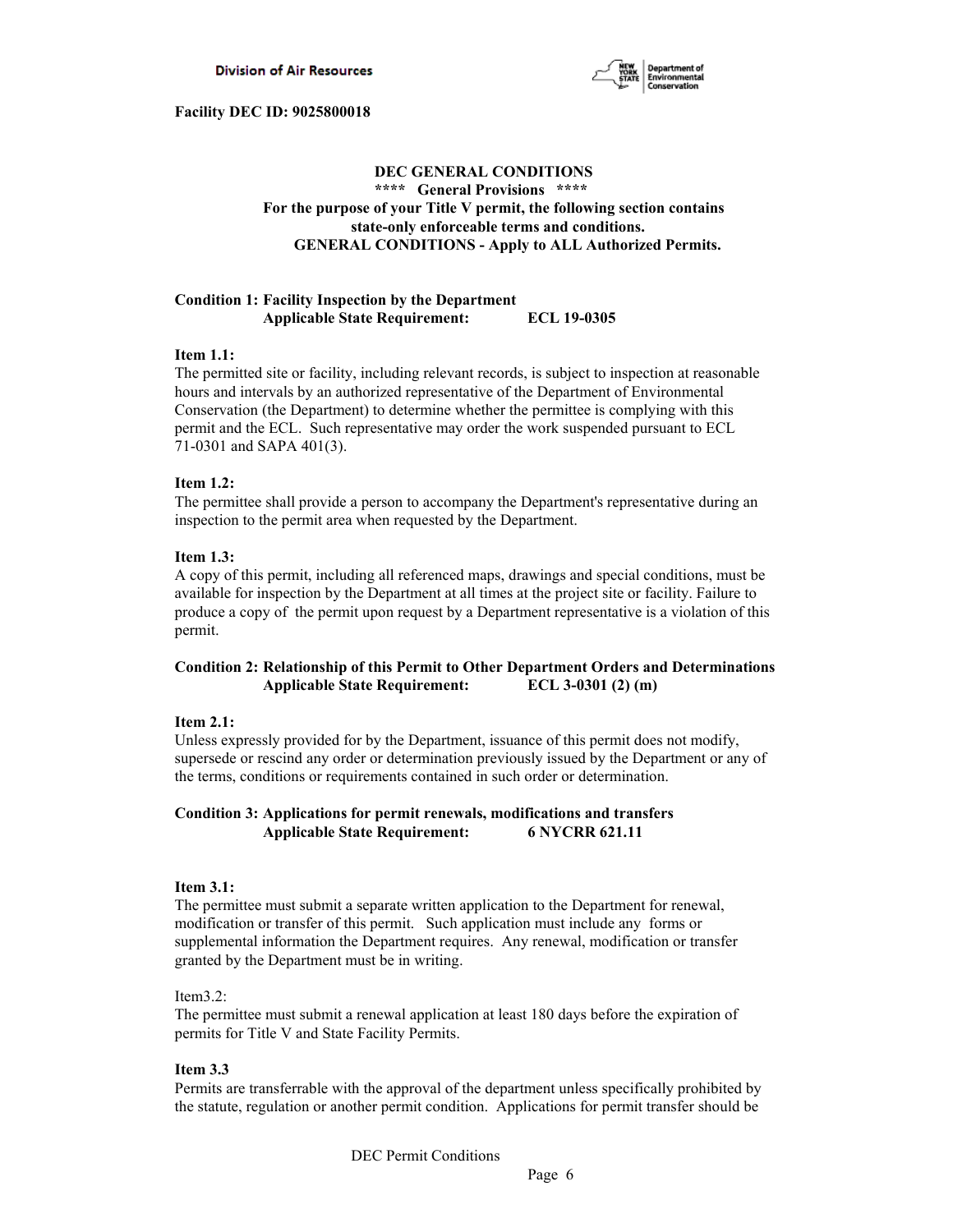



submitted prior to actual transfer of ownership.

## **Condition 4: Permit modifications, suspensions or revocations by the Department Applicable State Requirement: 6 NYCRR 621.13**

### **Item 4.1:**

The Department reserves the right to exercise all available authority to modify, suspend, or revoke this permit in accordance with 6NYCRR Part 621. The grounds for modification, suspension or revocation include:

a) materially false or inaccurate statements in the permit application or supporting papers; b) failure by the permittee to comply with any terms or conditions of the permit; c) exceeding the scope of the project as described in the permit application; d) newly discovered material information or a material change in environmental conditions, relevant technology or applicable law or regulations since the issuance of the existing permit; e) noncompliance with previously issued permit conditions, orders of the commissioner, any provisions of the Environmental Conservation Law or regulations of the Department related to the permitted activity.

## **\*\*\*\* Facility Level \*\*\*\***

# **Condition 5: Submission of application for permit modification or renewal-REGION 9 HEADQUARTERS Applicable State Requirement: 6 NYCRR 621.6 (a)**

**Item 5.1:**

Submission of applications for permit modification or renewal are to be submitted to: NYSDEC Regional Permit Administrator Region 9 Headquarters Division of Environmental Permits 270 Michigan Avenue Buffalo, NY 14203-2915 (716) 851-7165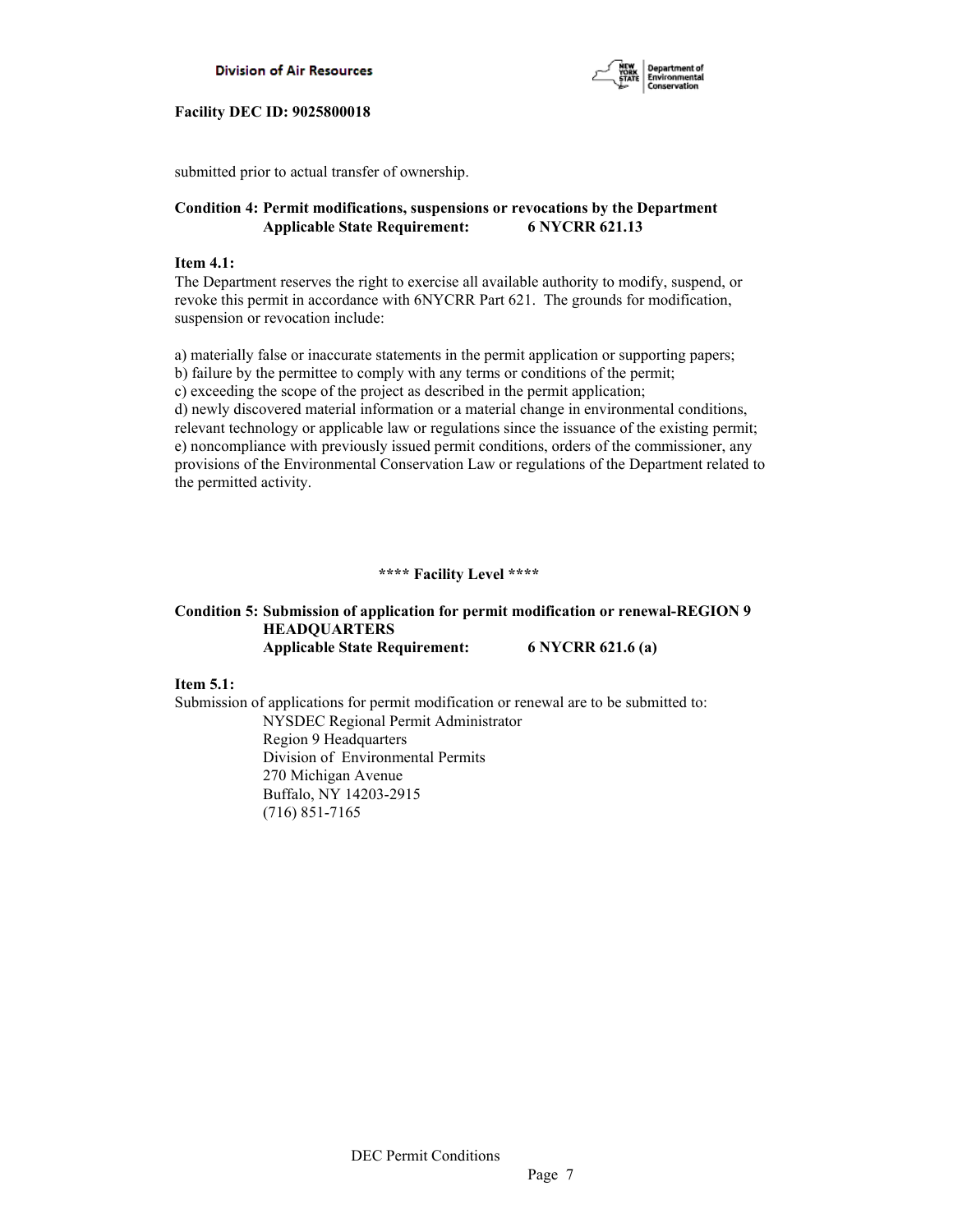

# **Permit Under the Environmental Conservation Law (ECL)**

ARTICLE 19: AIR POLLUTION CONTROL - TITLE V PERMIT

# IDENTIFICATION INFORMATION

Permit Issued To:ALLEGANY GENERATING STATION LLC 11537 ST RTE 19A PORTAGEVILLE, NY 14536

Facility: ALLEGANY GENERATING STATION 11537 ST RTE 19A Hume, NY 14536

Authorized Activity By Standard Industrial Classification Code: 4911 - ELECTRIC SERVICES 4931 - ELEC & OTHER SERVICES COMBINED

Permit Effective Date: Permit Expiration Date: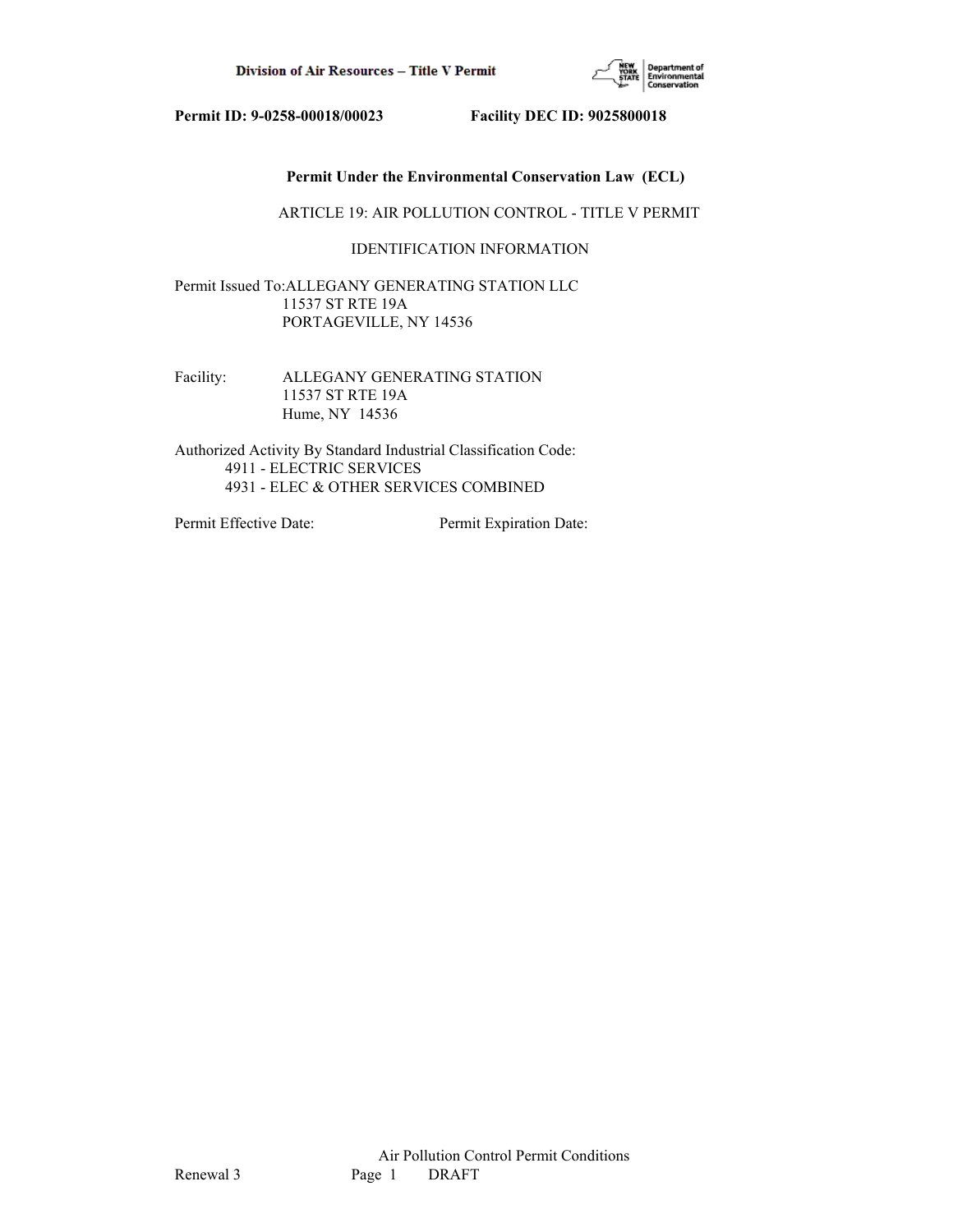

## **PAGE LOCATION OF CONDITIONS**

| <b>PAGE</b> |                                                                      |
|-------------|----------------------------------------------------------------------|
|             | <b>FEDERALLY ENFORCEABLE CONDITIONS</b>                              |
|             | <b>Facility Level</b>                                                |
| 7           | 1 6 NYCRR 200.6: Acceptable Ambient Air Quality                      |
| $\,8\,$     | 2 6 NYCRR 201-6.4 (a) (7): Fees                                      |
| 8           | 3 6 NYCRR 201-6.4 (c): Recordkeeping and Reporting of                |
|             | <b>Compliance Monitoring</b>                                         |
| $8\,$       | 4 6 NYCRR 201-6.4 (c) (2): Records of Monitoring,                    |
|             | Sampling, and Measurement                                            |
| 9           | 5 6 NYCRR 201-6.4 (c) (3) (ii): Compliance Certification             |
| 11          | 6 6 NYCRR 201-6.4 (e): Compliance Certification                      |
| 13          | 7 6 NYCRR 202-2.1: Compliance Certification                          |
| 13          | 8 6 NYCRR 202-2.5: Recordkeeping requirements                        |
| 13          | 9 6 NYCRR 215.2: Open Fires - Prohibitions                           |
| 15          | 10 6 NYCRR 200.7: Maintenance of Equipment                           |
| 15          | 11 6 NYCRR 201-1.7: Recycling and Salvage                            |
| 15          | 12 6 NYCRR 201-1.8: Prohibition of Reintroduction of                 |
|             | Collected Contaminants to the air                                    |
| 15          | 13 6 NYCRR 201-3.2 (a): Exempt Sources - Proof of Eligibility        |
| 16          | 14 6 NYCRR 201-3.3 (a): Trivial Sources - Proof of Eligibility       |
| 16          | 15 6 NYCRR 201-6.4 (a) (4): Requirement to Provide Information       |
| 16          | 16 6 NYCRR 201-6.4 (a) (8): Right to Inspect                         |
| 17          | 17 6 NYCRR 202-1.1: Required Emissions Tests                         |
| 17          | 18 40 CFR Part 68: Accidental release provisions.                    |
| 17          | 19 40CFR 82, Subpart F: Recycling and Emissions Reduction            |
| 18          | 20 6 NYCRR Subpart 201-6: Emission Unit Definition                   |
| 18          | 21 6 NYCRR 201-6.4 (d) (4): Progress Reports Due Semiannually        |
| 18          | 22 6 NYCRR 201-6.4 (f): Operational Flexibility                      |
| 19          | 23 6 NYCRR 201-7.1: Facility Permissible Emissions                   |
| 19          | *24 6 NYCRR 201-7.1: Capping Monitoring Condition                    |
| 21          | 25 6 NYCRR 211.2: Visible Emissions Limited                          |
| 21          | 26 6 NYCRR 227-1.3 (c): Compliance Certification                     |
| 22          | 27 6 NYCRR 227-1.4 (a): Compliance Certification                     |
| 22          | 28 40CFR 63, Subpart ZZZZ: Applicability                             |
| 22          | 29 40CFR 63.6603(a), Subpart ZZZZ: Compliance Certification          |
| 23          | 30 40CFR 63.6625(f), Subpart ZZZZ: Compliance Certification          |
| 24          | 31 40CFR 97.406, Subpart AAAAA: Compliance Certification             |
| 25          | 32 40CFR 97.606, Subpart CCCCC: Compliance Certification             |
| 26          | 33 40CFR 97.1006, Subpart GGGGG: Compliance Certification            |
|             | <b>Emission Unit Level</b>                                           |
| 27          | 34 6 NYCRR Subpart 201-6: Emission Point Definition By Emission Unit |
| 28          | 35 6 NYCRR Subpart 201-6: Process Definition By Emission Unit        |
| 28          | 36 6 NYCRR 201-7.1: Process Permissible Emissions                    |
|             | EU=U-1GTDB                                                           |
| 29          | 37 40CFR 60, NSPS Subpart A: Applicability of General                |
|             | Provisions of 40 CFR 60 Subpart A                                    |
| 29          | 38 40CFR 60.334(b), NSPS Subpart GG: CEMS                            |
| 30          | 40CFR 72.6(a)(3)(i), Subpart A: Applicability of the<br>39.          |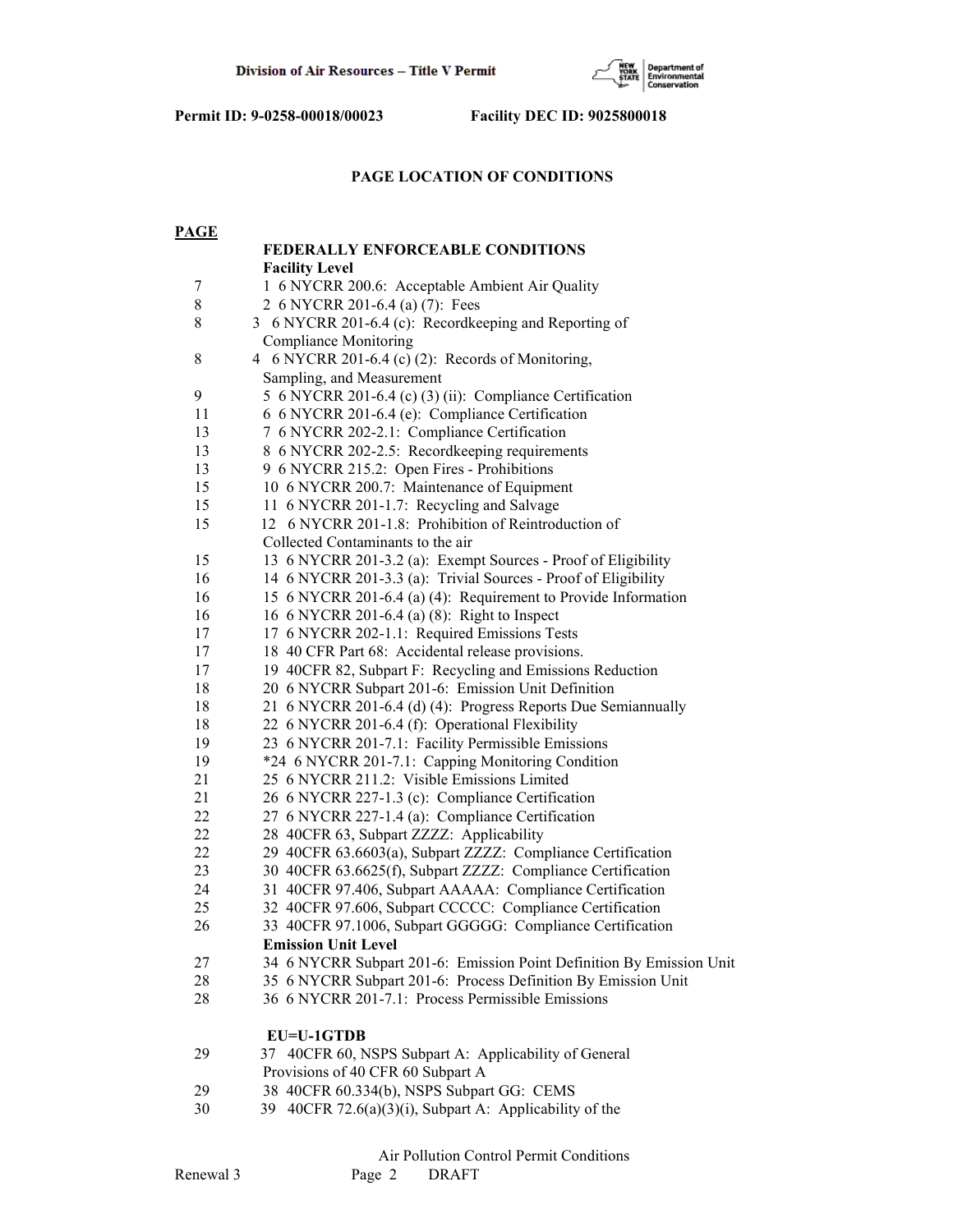

 Title IV Acid Rain Regulations to a particular "new" generator unit which consists of one emission source.

## **EU=U-1GTDB,EP=00001**

- 30 40 6 NYCRR Subpart 201-6: Compliance Certification
- 31 \*41 6 NYCRR 201-7.1: Capping Monitoring Condition
- 33 \*42 6 NYCRR 201-7.1: Capping Monitoring Condition
- 35 43 40CFR 60.332, NSPS Subpart GG: Compliance Certification

## **EU=U-1GTDB,EP=00001,Proc=GT1**

- 36 \*44 6 NYCRR 201-7.1: Capping Monitoring Condition
- 37 \*45 6 NYCRR 201-7.1: Capping Monitoring Condition
- 39 \*46 6 NYCRR 201-7.1: Capping Monitoring Condition
- 41 \*47 6 NYCRR 201-7.1: Capping Monitoring Condition

## **EU=U-1GTDB,EP=00001,Proc=GT2**

- 43 \*48 6 NYCRR 201-7.1: Capping Monitoring Condition
- 45 \*49 6 NYCRR 201-7.1: Capping Monitoring Condition
- 47 \*50 6 NYCRR 201-7.1: Capping Monitoring Condition
- 48 \*51 6 NYCRR 201-7.1: Capping Monitoring Condition

#### **EU=U-1GTDB,EP=00001,Proc=GT2,ES=DCTBN**

50 52 40CFR 60.48c(g), NSPS Subpart Dc: Compliance Certification

# **STATE ONLY ENFORCEABLE CONDITIONS Facility Level**

- 53 53 ECL 19-0301: Contaminant List
- 53 54 6 NYCRR 201-1.4: Malfunctions and Start-up/Shutdown Activities
- 54 55 6 NYCRR 201-6.5 (a): CLCPA Applicability
- 55 56 6 NYCRR 211.1: Air pollution prohibited
- 55 57 6 NYCRR 242-1.5: CO2 Budget Trading Program Excess emission requirements
- 55 58 6 NYCRR 242-1.5: Compliance Demonstration
- 56 59 6 NYCRR 242-1.5: Compliance Demonstration
- 58 60 6 NYCRR Subpart 242-4: Compliance Demonstration
- 59 61 6 NYCRR Subpart 242-8: Compliance Demonstration  **Emission Unit Level**

## **EU=U-1GTDB,EP=00001**

- 61 62 6 NYCRR 251.3 (b): Compliance Demonstration
- 63 63 6 NYCRR 251.5: Compliance Demonstration

NOTE: \* preceding the condition number indicates capping.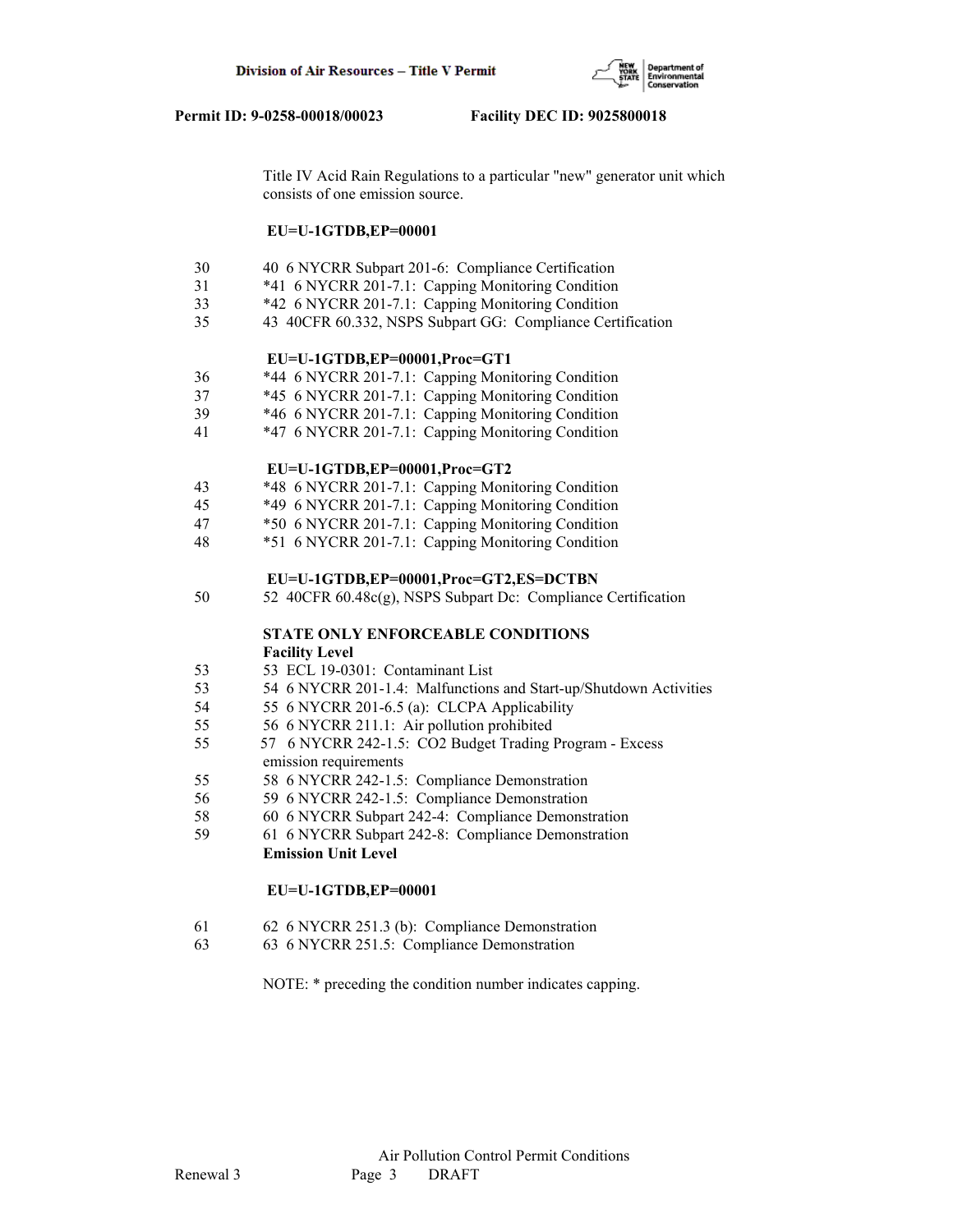

# **FEDERALLY ENFORCEABLE CONDITIONS** Renewal 3/DRAFT **\*\*\*\* Facility Level \*\*\*\***

# **NOTIFICATION OF GENERAL PERMITTEE OBLIGATIONS The items listed below are not subject to the annual compliance certification requirements under Title V. Permittees may also have other obligations under regulations of general applicability.**

# **Item A: Public Access to Recordkeeping for Title V Facilities - 6 NYCRR 201-1.10 (b)**

 The Department will make available to the public any permit application, compliance plan, permit, and monitoring and compliance certification report pursuant to Section 503(e) of the Act, except for information entitled to confidential treatment pursuant to 6 NYCRR Part 616 - Public Access to records and Section 114(c) of the Act.

# **Item B: Timely Application for the Renewal of Title V Permits - 6 NYCRR 201-6.2 (a) (4)**

 Owners and/or operators of facilities having an issued Title V permit shall submit a complete application at least 180 days, but not more than eighteen months, prior to the date of permit expiration for permit renewal purposes.

# **Item C: Certification by a Responsible Official - 6 NYCRR 201-6.2 (d) (12)**

 Any application, form, report or compliance certification required to be submitted pursuant to the federally enforceable portions of this permit shall contain a certification of truth, accuracy and completeness by a responsible official. This certification shall state that based on information and belief formed after reasonable inquiry, the statements and information in the document are true, accurate, and complete.

**Item D: Requirement to Comply With All Conditions - 6 NYCRR 201-6.4 (a) (2)**

 The permittee must comply with all conditions of the Title V facility permit. Any permit non-compliance constitutes a violation of the Act and is grounds for enforcement action; for permit termination, revocation and reissuance, or modification; or for denial of a permit renewal application.

**Item E: Permit Revocation, Modification, Reopening, Reissuance or Termination, and Associated Information Submission Requirements - 6 NYCRR 201-6.4 (a) (3)** This permit may be modified, revoked, reopened and reissued, or terminated for cause. The filing of a request by the permittee for a permit modification, revocation and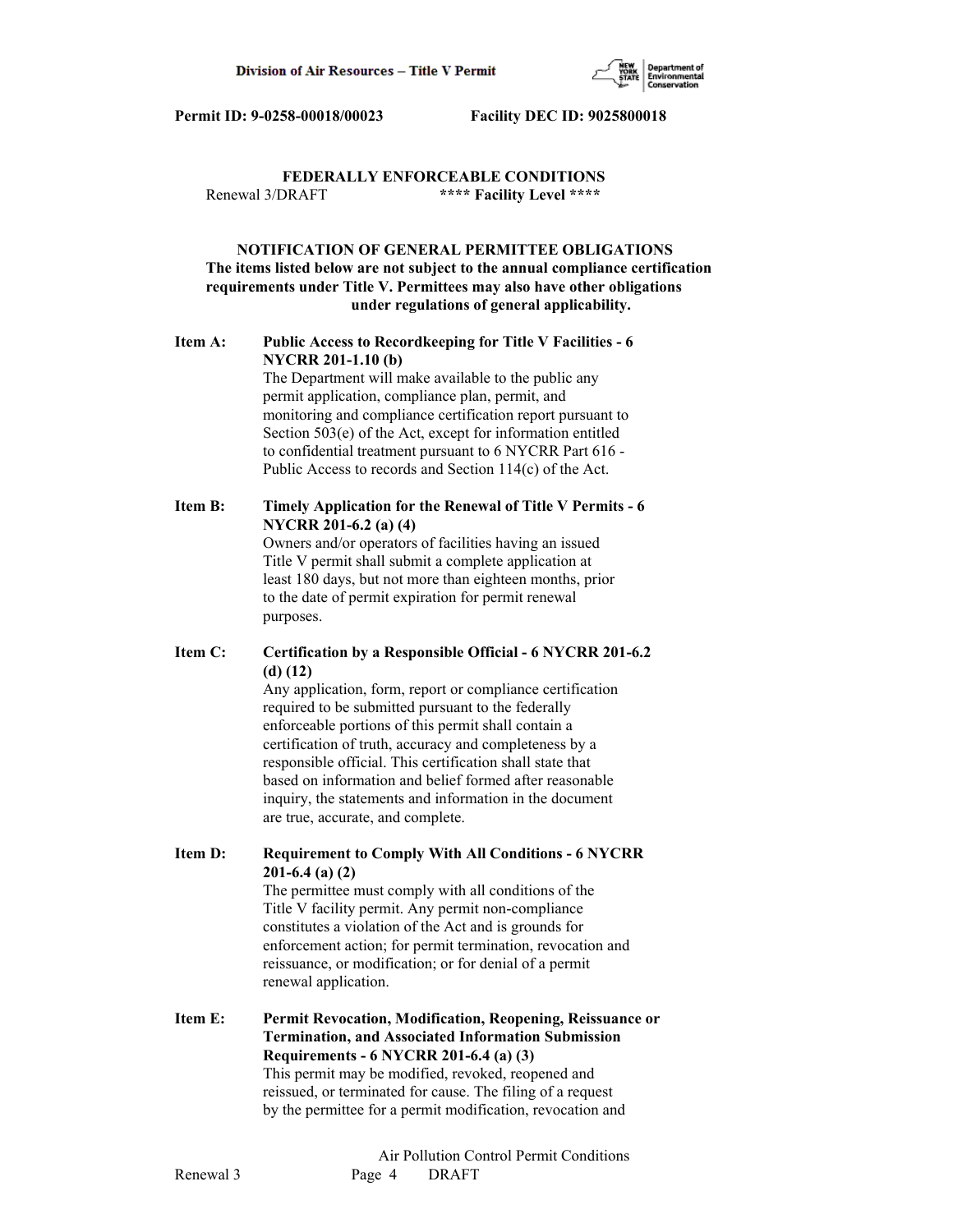

 reissuance, or termination, or of a notification of planned changes or anticipated noncompliance does not stay any permit condition.

**Item F: Cessation or Reduction of Permitted Activity Not a Defense - 6 NYCRR 201-6.4 (a) (5)** It shall not be a defense for a permittee in an enforcement action to claim that a cessation or reduction in the permitted activity would have been necessary in order to maintain compliance with the conditions of this permit.

#### **Item G: Property Rights - 6 NYCRR 201-6.4 (a) (6)**

 This permit does not convey any property rights of any sort or any exclusive privilege.

## **Item H: Severability - 6 NYCRR 201-6.4 (a) (9)**

 If any provisions, parts or conditions of this permit are found to be invalid or are the subject of a challenge, the remainder of this permit shall continue to be valid.

# **Item I: Permit Shield - 6 NYCRR 201-6.4 (g)**

 All permittees granted a Title V facility permit shall be covered under the protection of a permit shield, except as provided under 6 NYCRR Subpart 201-6. Compliance with the conditions of the permit shall be deemed compliance with any applicable requirements as of the date of permit issuance, provided that such applicable requirements are included and are specifically identified in the permit, or the Department, in acting on the permit application or revision, determines in writing that other requirements specifically identified are not applicable to the major stationary source, and the permit includes the determination or a concise summary thereof. Nothing herein shall preclude the Department from revising or revoking the permit pursuant to 6 NYCRR Part 621 or from exercising its summary abatement authority. Nothing in this permit shall alter or affect the following:

 i. The ability of the Department to seek to bring suit on behalf of the State of New York, or the Administrator to seek to bring suit on behalf of the United States, to immediately restrain any person causing or contributing to pollution presenting an imminent and substantial endangerment to public health, welfare or the environment to stop the emission of air pollutants causing or contributing to such pollution;

ii. The liability of a permittee of the Title V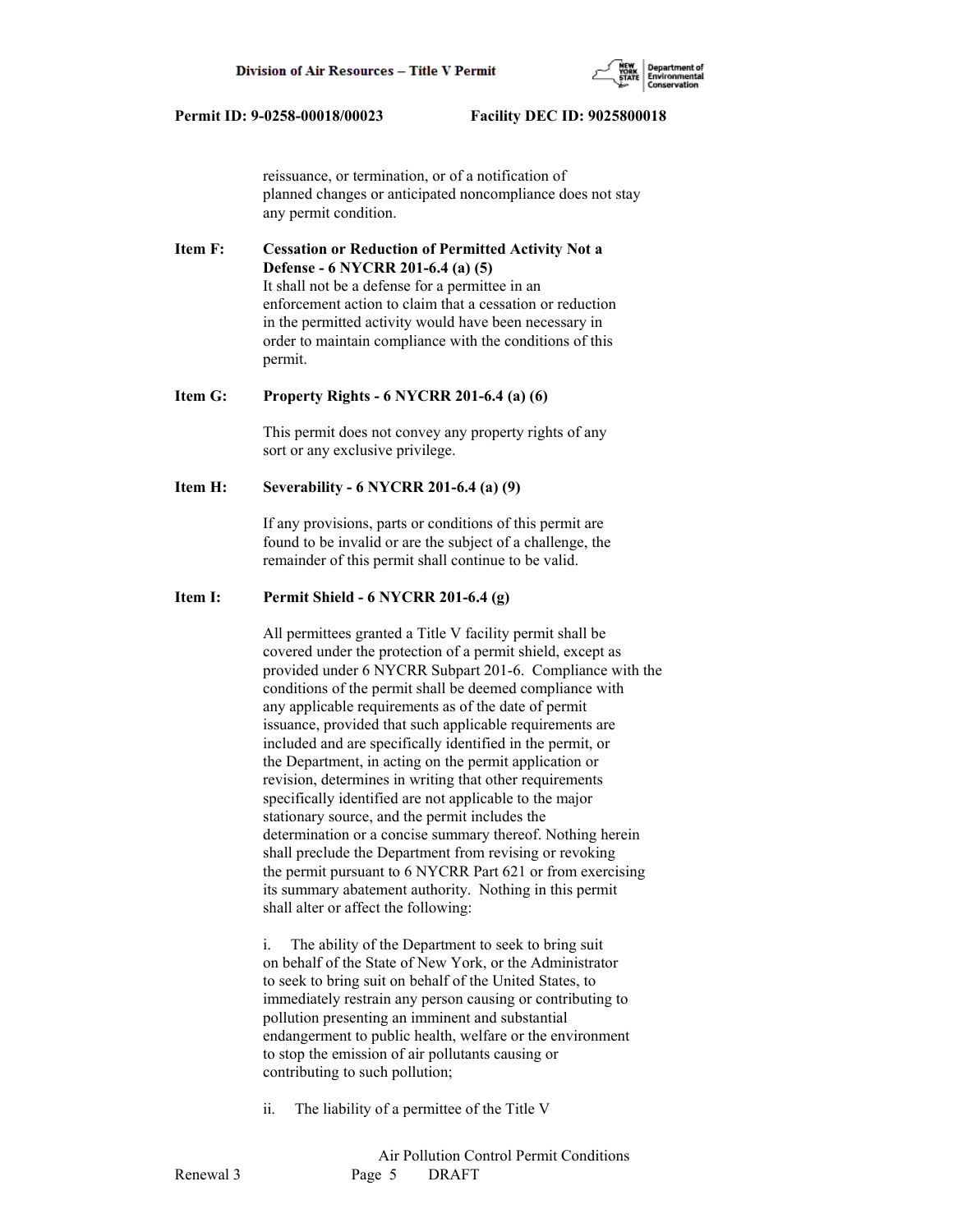

 facility for any violation of applicable requirements prior to or at the time of permit issuance;

 iii. The applicable requirements of Title IV of the Act;

 iv. The ability of the Department or the Administrator to obtain information from the permittee concerning the ability to enter, inspect and monitor the facility.

## **Item J: Reopening for Cause - 6 NYCRR 201-6.4 (i)**

 This Title V permit shall be reopened and revised under any of the following circumstances:

 i. When additional applicable requirements under the act become applicable to a title V facility with a remaining permit term of three or more years, a reopening shall be completed not later than 18 months after promulgation of the applicable requirement. No such reopening is required if the effective date of the requirement is later than the date on which the permit is due to expire, unless the original permit or any of its terms and conditions has been extended by the department pursuant to the provisions of section 201- 6.6 of this Subpart.

 ii. The Department or the Administrator determines that the permit contains a material mistake or that inaccurate statements were made in establishing the emissions standards or other terms or conditions of the permit.

 iii. The Department or the Administrator determines that the Title V permit must be revised or reopened to assure compliance with applicable requirements.

 iv. If the permitted facility is an "affected source" subject to the requirements of Title IV of the Act, and additional requirements (including excess emissions requirements) become applicable. Upon approval by the Administrator, excess emissions offset plans shall be deemed to be incorporated into the permit.

 Proceedings to reopen and issue Title V facility permits shall follow the same procedures as apply to initial permit issuance but shall affect only those parts of the permit for which cause to reopen exists.

 Reopenings shall not be initiated before a notice of such intent is provided to the facility by the Department at least thirty days in advance of the date that the permit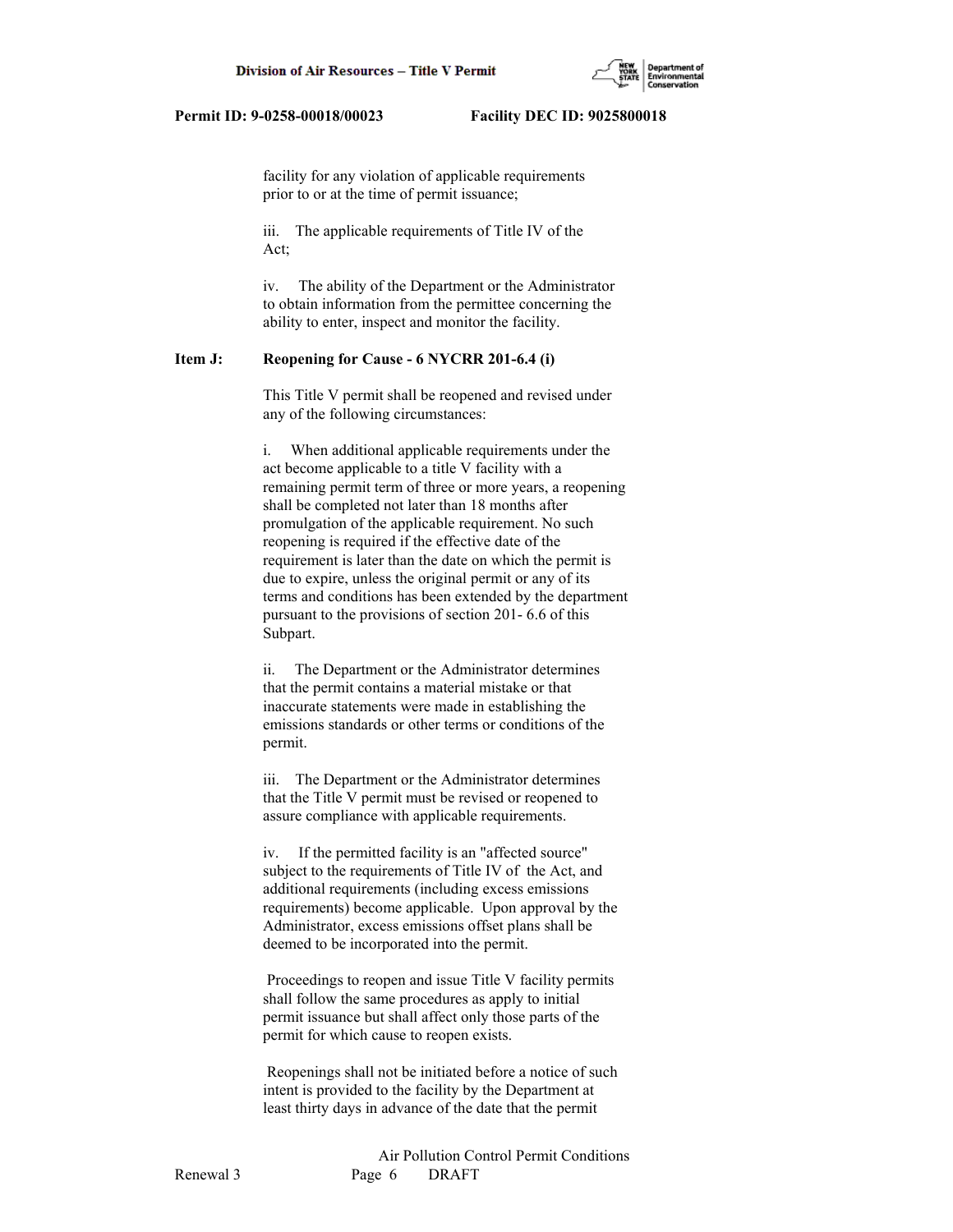

 is to be reopened, except that the Department may provide a shorter time period in the case of an emergency.

**Item K: Permit Exclusion - ECL 19-0305** The issuance of this permit by the Department and the receipt thereof by the Applicant does not and shall not be construed as barring, diminishing, adjudicating or in any way affecting any legal, administrative or equitable rights or claims, actions, suits, causes of action or demands whatsoever that the Department may have against the Applicant for violations based on facts and circumstances alleged to have occurred or existed prior to the effective date of this permit, including, but not limited to, any enforcement action authorized pursuant to the provisions of applicable federal law, the Environmental Conservation Law of the State of New York (ECL) and Chapter III of the Official Compilation of the Codes, Rules and Regulations of the State of New York (NYCRR). The issuance of this permit also shall not in any way affect pending or future enforcement actions under the Clean Air Act brought by the United States or any person.

**Item L: Federally Enforceable Requirements - 40 CFR 70.6 (b)** All terms and conditions in this permit required by the Act or any applicable requirement, including any provisions designed to limit a facility's potential to emit, are enforceable by the Administrator and citizens under the Act. The Department has, in this permit, specifically designated any terms and conditions that are not required under the Act or under any of its applicable requirements as being enforceable under only state regulations.

# **MANDATORY FEDERALLY ENFORCEABLE PERMIT CONDITIONS SUBJECT TO ANNUAL CERTIFICATIONS AT ALL TIMES**

 **The following federally enforceable permit conditions are mandatory for all Title V permits and are subject to annual compliance certification requirements at all times.**

# **Condition 1: Acceptable Ambient Air Quality Effective for entire length of Permit**

## **Applicable Federal Requirement:6 NYCRR 200.6**

## **Item 1.1:**

Notwithstanding the provisions of 6 NYCRR Chapter III, Subchapter A, no person shall allow or permit any air contamination source to emit air contaminants in quantities which alone or in combination with emissions from other air contamination sources would contravene any applicable ambient air quality standard and/or cause air pollution. In such cases where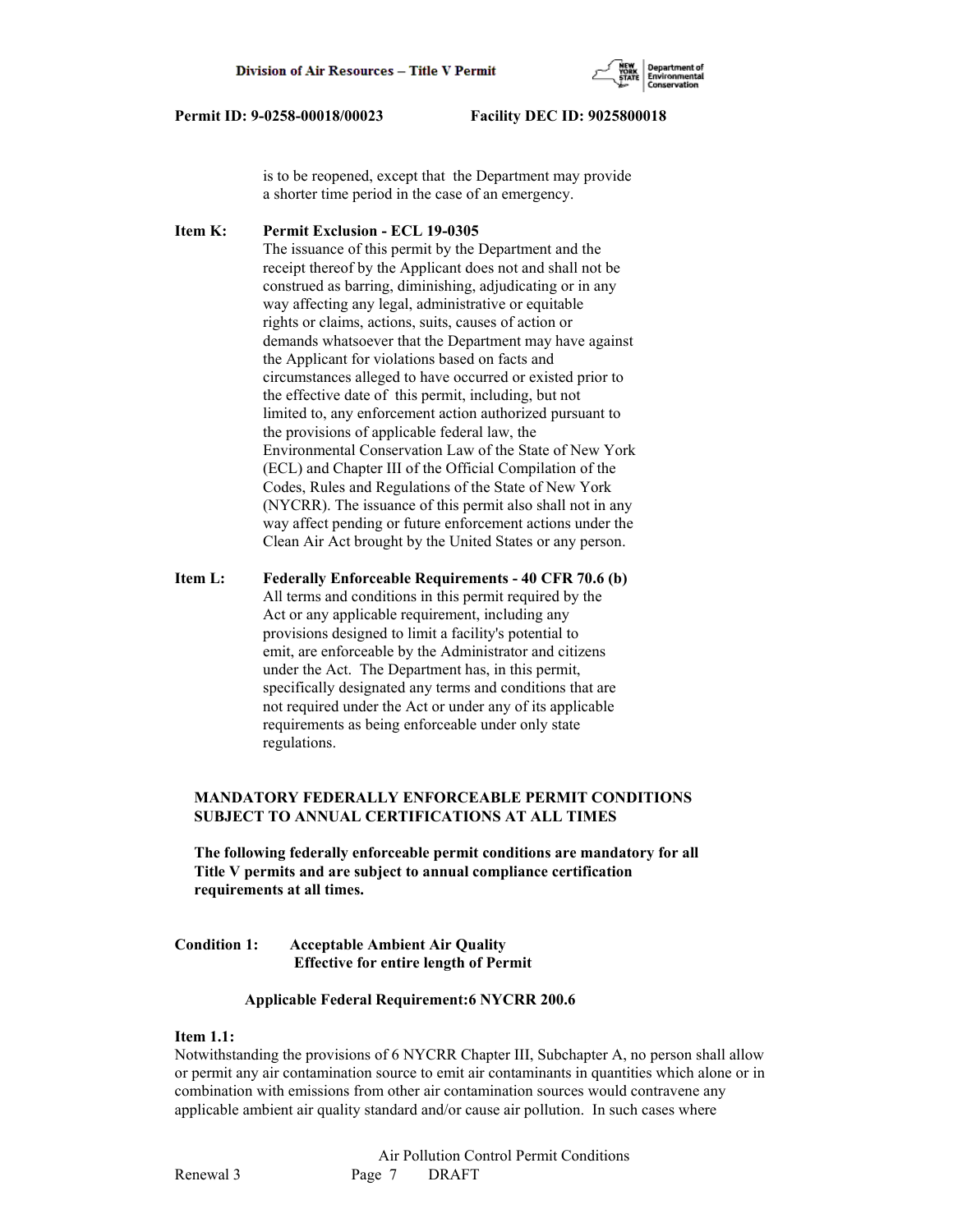

contravention occurs or may occur, the Commissioner shall specify the degree and/or method of emission control required.

**Condition 2: Fees Effective for entire length of Permit**

# **Applicable Federal Requirement:6 NYCRR 201-6.4 (a) (7)**

## **Item 2.1:**

The owner and/or operator of a stationary source shall pay fees to the Department consistent with the fee schedule authorized by ECL 72-0303.

# **Condition 3: Recordkeeping and Reporting of Compliance Monitoring Effective for entire length of Permit**

## **Applicable Federal Requirement:6 NYCRR 201-6.4 (c)**

## **Item 3.1:**

The following information must be included in any required compliance monitoring records and reports:

(i) The date, place, and time of sampling or measurements;

(ii) The date(s) analyses were performed;

(iii)The company or entity that performed the analyses;

(iv) The analytical techniques or methods used including quality assurance and quality control procedures if required;

(v) The results of such analyses including quality assurance data where required; and

(vi) The operating conditions as existing at the time of sampling or measurement.

Any deviation from permit requirements must be clearly identified in all records and reports. Reports must be certified by a responsible official, consistent with Section 201-6.2 of Part 201.

# **Condition 4: Records of Monitoring, Sampling, and Measurement Effective for entire length of Permit**

# **Applicable Federal Requirement:6 NYCRR 201-6.4 (c) (2)**

# **Item 4.1:**

Compliance monitoring and recordkeeping shall be conducted according to the terms and conditions contained in this permit and shall follow all quality assurance requirements found in applicable regulations. Records of all monitoring data and support information must be retained for a period of at least 5 years from the date of the monitoring, sampling, measurement, report, or application. Support information includes all calibration and maintenance records and all original strip-chart recordings for continuous monitoring instrumentation, and copies of all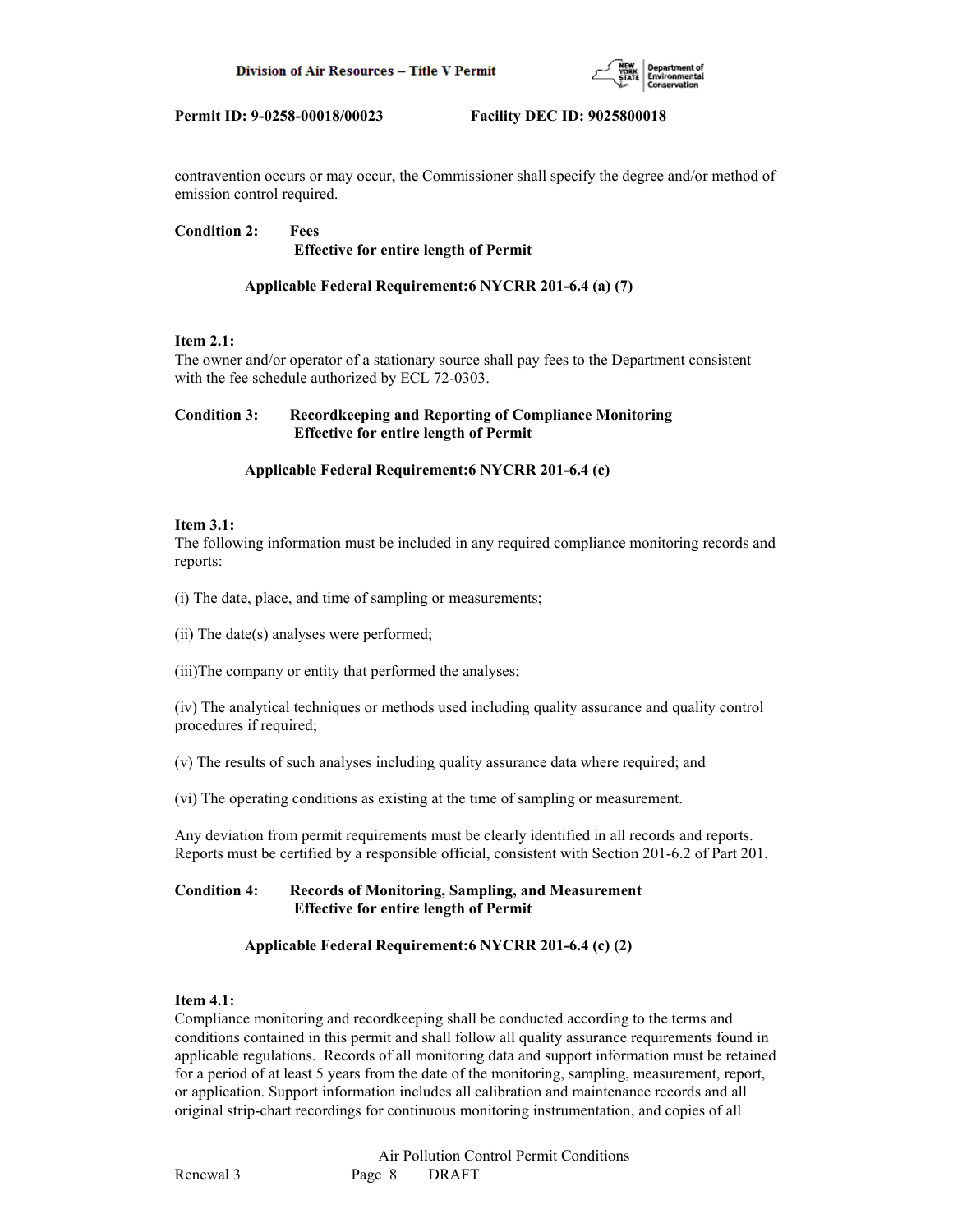

reports required by the permit.

**Condition 5: Compliance Certification Effective for entire length of Permit**

### **Applicable Federal Requirement:6 NYCRR 201-6.4 (c) (3) (ii)**

#### **Item 5.1:**

The Compliance Certification activity will be performed for the Facility.

#### **Item 5.2:**

Compliance Certification shall include the following monitoring:

Monitoring Type: RECORD KEEPING/MAINTENANCE PROCEDURES Monitoring Description:

> To meet the requirements of this facility permit with respect to reporting, the permittee must:

 Submit reports of any required monitoring at a minimum frequency of every 6 months, based on a calendar year reporting schedule. These reports shall be submitted to the Department within 30 days after the end of a reporting period. All instances of deviations from permit requirements must be clearly identified in such reports. All required reports must be certified by the responsible official for this facility.

 Notify the Department and report permit deviations and incidences of noncompliance stating the probable cause of such deviations, and any corrective actions or preventive measures taken. Where the underlying applicable requirement contains a definition of prompt or otherwise specifies a time frame for reporting deviations, that definition or time frame shall govern. Where the underlying applicable requirement fails to address the time frame for reporting deviations, reports of deviations shall be submitted to the permitting authority based on the following schedule:

 (1) For emissions of a hazardous air pollutant (as identified in an applicable regulation) that continue for more than an hour in excess of permit requirements, the report must be made within 24 hours of the occurrence.

 (2) For emissions of any regulated air pollutant, excluding those listed in paragraph (1) of this section, that continue for more than two hours in excess of permit requirements, the report must be made within 48 hours.

(3) For all other deviations from permit requirements,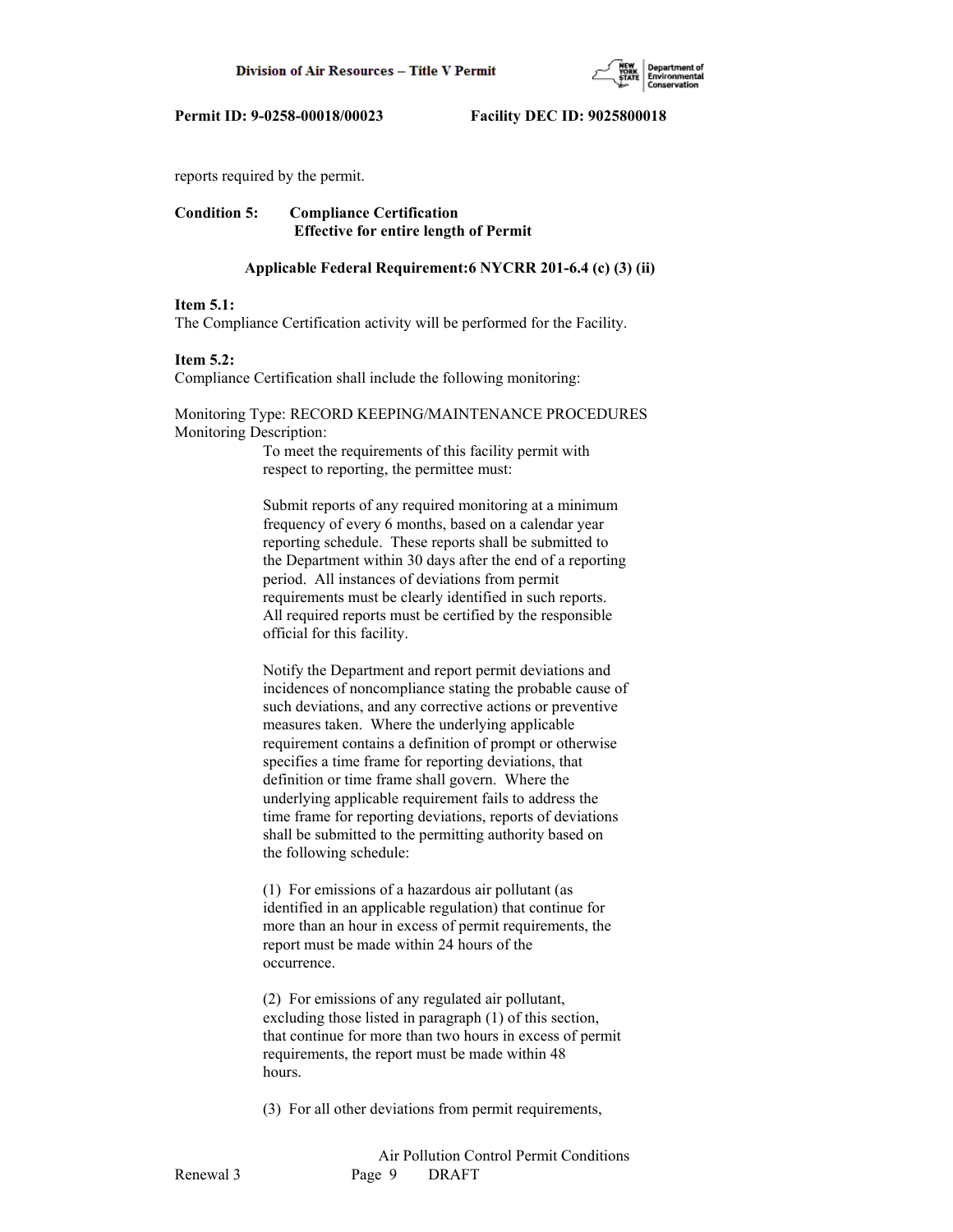the report shall be contained in the 6 month monitoring report required above.

 (4) This permit may contain a more stringent reporting requirement than required by paragraphs  $(1)$ ,  $(2)$  or  $(3)$  above. If more stringent reporting requirements have been placed in this permit or exist in applicable requirements that apply to this facility, the more stringent reporting requirement shall apply.

 If above paragraphs (1) or (2) are met, the source must notify the permitting authority by telephone during normal business hours at the Regional Office of jurisdiction for this permit, attention Regional Air Pollution Control Engineer (RAPCE) according to the timetable listed in paragraphs (1) and (2) of this section. For deviations and incidences that must be reported outside of normal business hours, on weekends, or holidays, the DEC Spill Hotline phone number at 1-800-457-7362 shall be used. A written notice, certified by a responsible official consistent with 6 NYCRR Part 201-6.2(d)(12), must be submitted within 10 working days of an occurrence for deviations reported under (1) and (2). All deviations reported under paragraphs (1) and (2) of this section must also be identified in the 6 month monitoring report required above.

 The provisions of 6 NYCRR 201-1.4 shall apply if the permittee seeks to have a violation excused unless otherwise limited by regulation. In order to have a violation of a federal regulation (such as a new source performance standard or national emissions standard for hazardous air pollutants) excused, the specific federal regulation must provide for an affirmative defense during start-up, shutdowns, malfunctions or upsets. Notwithstanding any recordkeeping and reporting requirements in 6 NYCRR 201-1.4, reports of any deviations shall not be on a less frequent basis than the reporting periods described in paragraphs (1) and (4) above.

 In the case of any condition contained in this permit with a reporting requirement of "Upon request by regulatory agency" the permittee shall include in the semiannual report, a statement for each such condition that the monitoring or recordkeeping was performed as required or requested and a listing of all instances of deviations from these requirements.

 In the case of any emission testing performed during the previous six month reporting period, either due to a request by the Department, EPA, or a regulatory requirement, the permittee shall include in the semiannual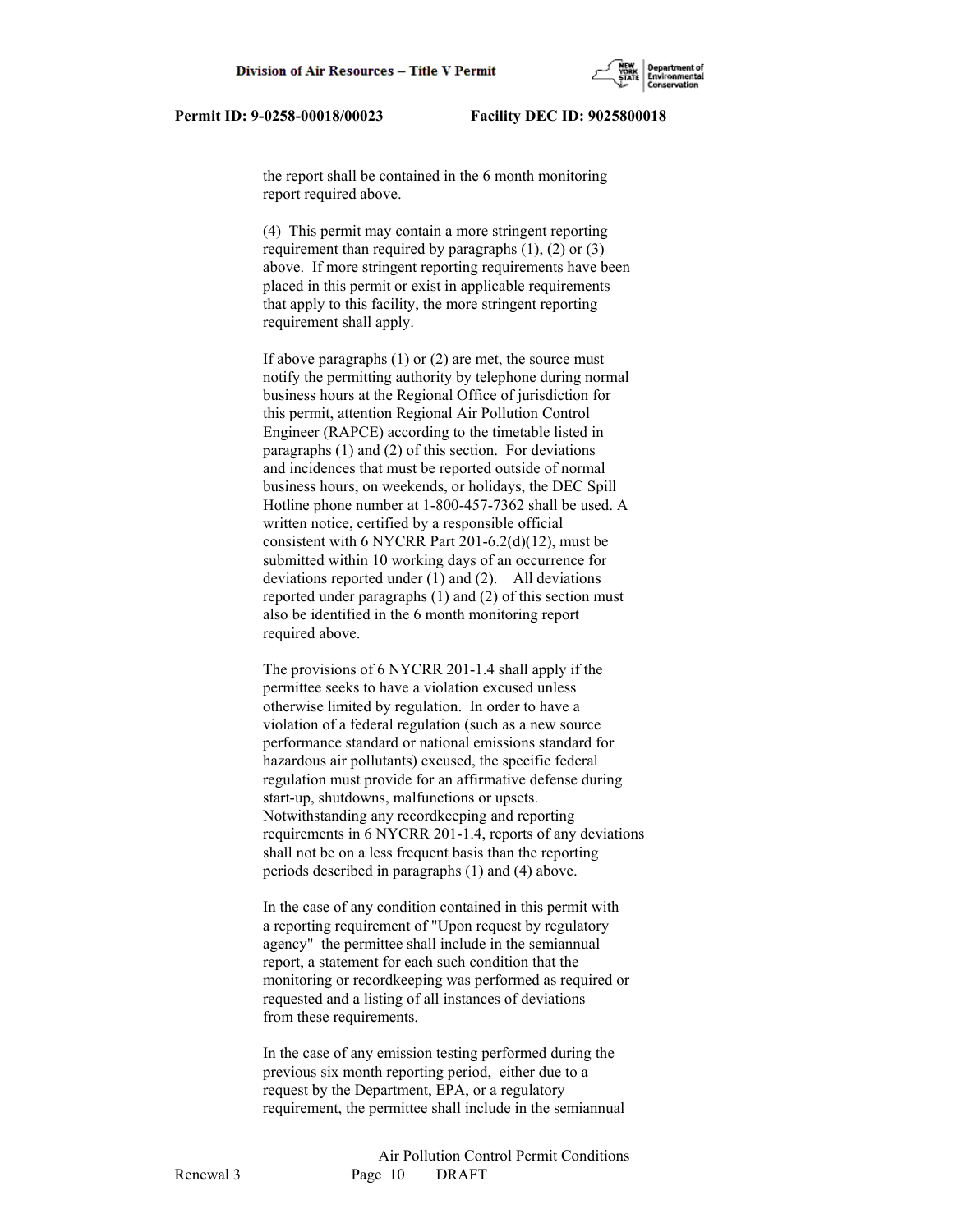report a summary of the testing results and shall indicate whether or not the Department or EPA has approved the results.

 All semiannual reports may be submitted electronically or physically. Electronic reports shall be submitted using the Department's Air Compliance and Emissions Electronic-Reporting system (ACE). If the facility owner or operator elects to send physical copies instead, two copies shall be sent to the Department (one copy to the regional air pollution control engineer (RAPCE) in the regional office and one copy to the Bureau of Quality Assurance (BQA) in the DEC central office) and one copy shall be sent to the Administrator (or his or her representative). Mailing addresses for the above referenced persons are contained in the monitoring condition for 6 NYCRR Part 201-6.4(e), contained elsewhere in this permit.

Reporting Requirements: SEMI-ANNUALLY (CALENDAR) Reports due 30 days after the reporting period. Subsequent reports are due every 6 calendar month(s).

# **Condition 6: Compliance Certification Effective for entire length of Permit**

## **Applicable Federal Requirement:6 NYCRR 201-6.4 (e)**

#### **Item 6.1:**

The Compliance Certification activity will be performed for the Facility.

## **Item 6.2:**

Compliance Certification shall include the following monitoring:

#### Monitoring Type: RECORD KEEPING/MAINTENANCE PROCEDURES Monitoring Description:

 Requirements for compliance certifications with terms and conditions contained in this facility permit include the following:

i. Compliance certifications shall contain:

- the identification of each term or condition of the

permit that is the basis of the certification;

- the compliance status;

- whether compliance was continuous or intermittent;

 - the method(s) used for determining the compliance status of the facility, currently and over the reporting period consistent with the monitoring and related recordkeeping and reporting requirements of this permit; - such other facts as the Department may require to determine the compliance status of the facility as specified in any special permit terms or conditions;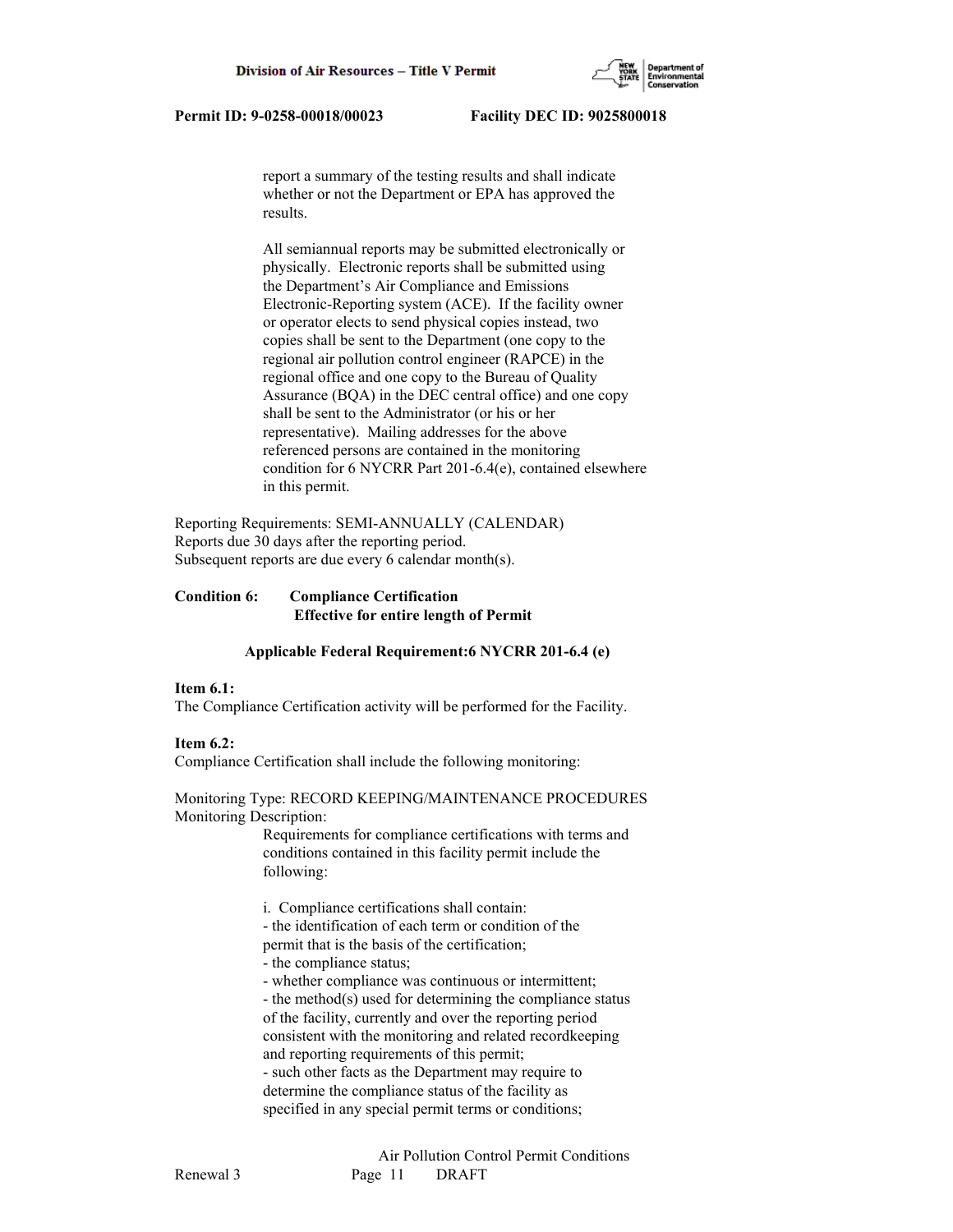#### and

 - such additional requirements as may be specified elsewhere in this permit related to compliance certification.

 ii. The responsible official must include in the annual certification report all terms and conditions contained in this permit which are identified as being subject to certification, including emission limitations, standards, or work practices. That is, the provisions labeled herein as "Compliance Certification" are not the only provisions of this permit for which an annual certification is required.

 iii. Compliance certifications shall be submitted annually. Certification reports are due 30 days after the anniversary date of four consecutive calendar quarters. The first report is due 30 days after the calendar quarter that occurs just prior to the permit anniversary date, unless another quarter has been acceptable by the Department.

 iv. All annual compliance certifications may be submitted electronically or physically. Electronic reports shall be submitted using the Department's Air Compliance and Emissions Electronic-Reporting system (ACE). If the facility owner or operator elects to send physical copies instead, two copies shall be sent to the Department (one copy to the regional air pollution control engineer (RAPCE) in the regional office and one copy to the Bureau of Quality Assurance (BQA) in the DEC central office) and one copy shall be sent to the Administrator (or his or her representative). The mailing addresses for the above referenced persons are:

 Chief – Air Compliance Branch USEPA Region 2 DECA/ACB 290 Broadway, 21st Floor New York, NY 10007

The address for the RAPCE is as follows:

 Regional Air Pollution Control Engineer NYSDEC Region 9 Headquarters 270 Michigan Avenue Buffalo, NY 14203-2915

The address for the BQA is as follows:

 NYSDEC Bureau of Quality Assurance 625 Broadway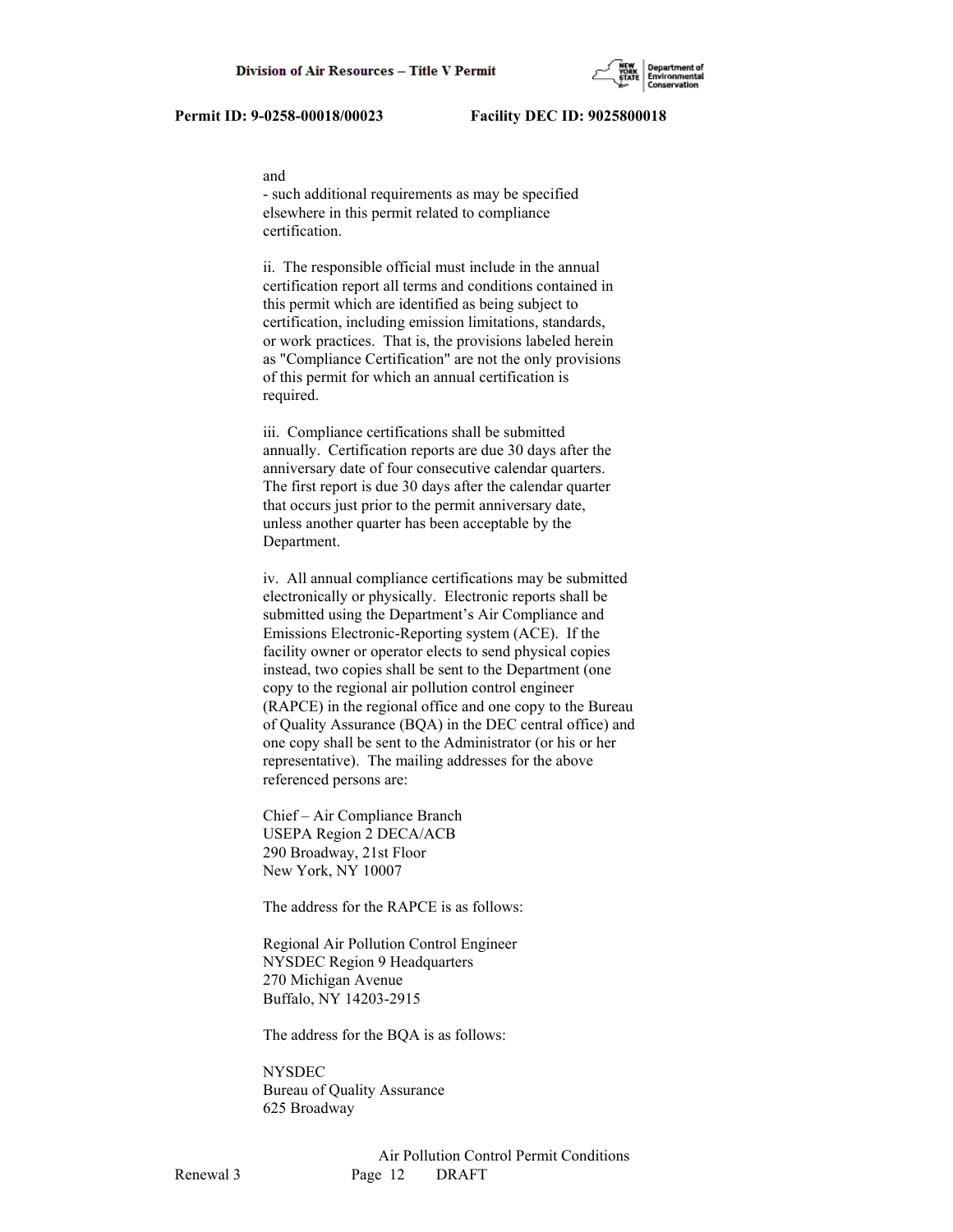

# Albany, NY 12233-3258

Monitoring Frequency: ANNUALLY Reporting Requirements: ANNUALLY (CALENDAR) Reports due 30 days after the reporting period. The initial report is due 1/30/2022. Subsequent reports are due on the same day each year

# **Condition 7: Compliance Certification Effective for entire length of Permit**

## **Applicable Federal Requirement:6 NYCRR 202-2.1**

## **Item 7.1:**

The Compliance Certification activity will be performed for the Facility.

## **Item 7.2:**

Compliance Certification shall include the following monitoring:

Monitoring Type: RECORD KEEPING/MAINTENANCE PROCEDURES Monitoring Description:

> Emission statements shall be submitted on or before April 15th each year for emissions of the previous calendar year.

Monitoring Frequency: ANNUALLY Reporting Requirements: ANNUALLY (CALENDAR) Reports due by April 15th for previous calendar year

# **Condition 8: Recordkeeping requirements Effective for entire length of Permit**

## **Applicable Federal Requirement:6 NYCRR 202-2.5**

## **Item 8.1:**

(a) The following records shall be maintained for at least five years:

(1) a copy of each emission statement submitted to the department; and

(2) records indicating how the information submitted in the emission statement was determined, including any calculations, data, measurements, and estimates used.

(b) These records shall be made available at the facility to the representatives of the department upon request during normal business hours.

## **Condition 9: Open Fires - Prohibitions Effective for entire length of Permit**

## **Applicable Federal Requirement:6 NYCRR 215.2**

## **Item 9.1:**

Except as allowed by Title 6 NYCRR Section 215.3, no person shall burn, cause, suffer, allow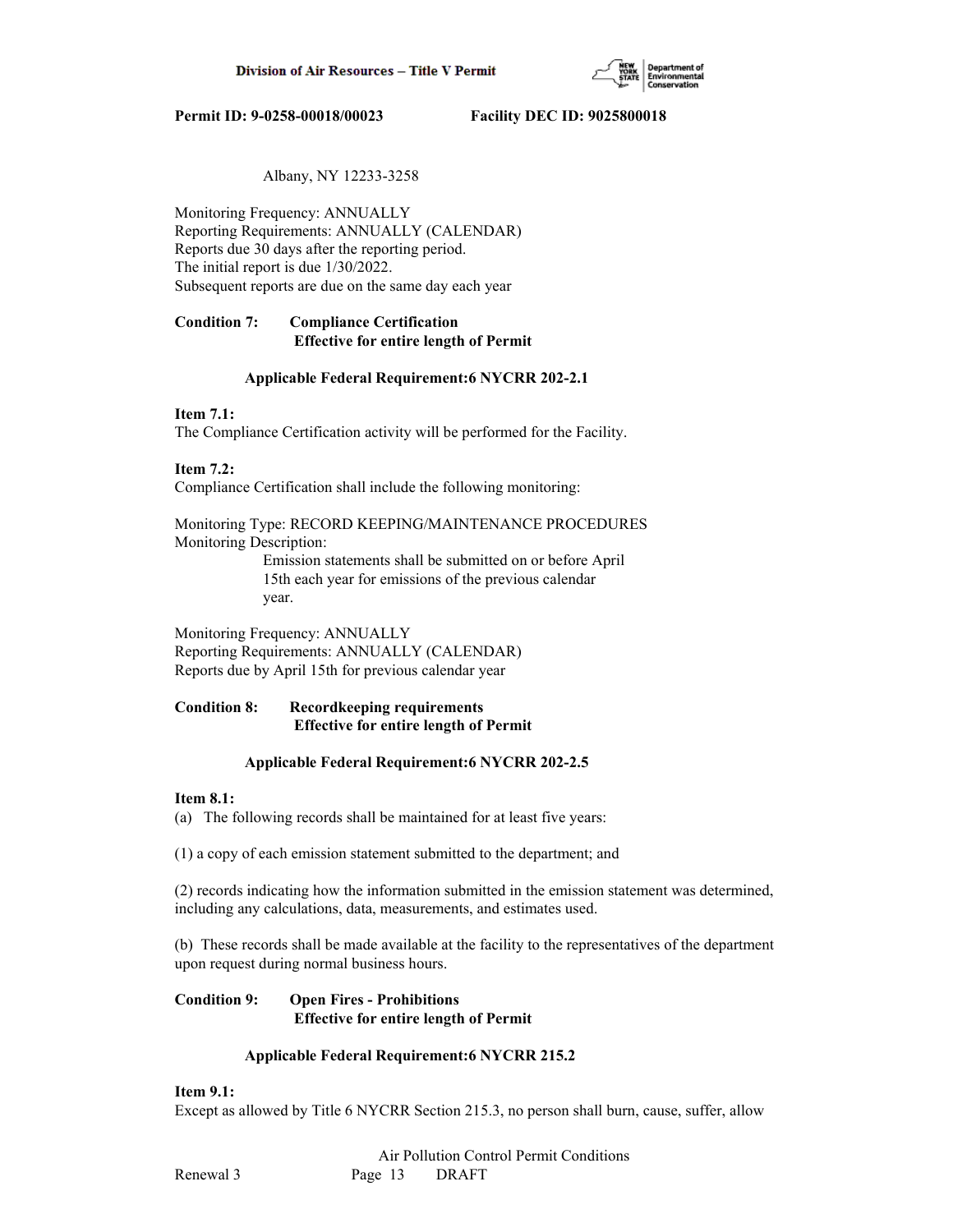or permit the burning of any materials in an open fire.

### **Item 9.2**

Per Section 215.3, burning in an open fire, provided it is not contrary to other law or regulation, will be allowed as follows:

(a) On-site burning in any town with a total population less than 20,000 of downed limbs and branches (including branches with attached leaves or needles) less than six inches in diameter and eight feet in length between May 15th and the following March 15th. For the purposes of this subdivision, the total population of a town shall include the population of any village or portion thereof located within the town. However, this subdivision shall not be construed to allow burning within any village.

(b) Barbecue grills, maple sugar arches and similar outdoor cooking devices when actually used for cooking or processing food.

(c) Small fires used for cooking and camp fires provided that only charcoal or untreated wood is used as fuel and the fire is not left unattended until extinguished.

(d) On-site burning of agricultural wastes as part of a valid agricultural operation on contiguous agricultural lands larger than five acres actively devoted to agricultural or horticultural use,

provided such waste is actually grown or generated on those lands and such waste is capable of being fully burned within a 24-hour period.

(e) The use of liquid petroleum fueled smudge pots to prevent frost damage to crops.

(f) Ceremonial or celebratory bonfires where not otherwise prohibited by law, provided that only untreated wood or other agricultural products are used as fuel and the fire is not left unattended until extinguished.

(g) Small fires that are used to dispose of a flag or religious item, and small fires or other smoke producing process where not otherwise prohibited by law that are used in connection with a religious ceremony.

(h) Burning on an emergency basis of explosive or other dangerous or contraband materials by police or other public safety organization.

(i) Prescribed burns performed according to Part 194 of this Title.

(j) Fire training, including firefighting, fire rescue, and fire/arson investigation training, performed under applicable rules and guidelines of the New York State Department of State's Office of Fire Prevention and Control. For fire training performed on acquired structures, the structures must be emptied and stripped of any material that is toxic, hazardous or likely to emit toxic smoke (such as asbestos, asphalt shingles and vinyl siding or other vinyl products) prior to burning and must be at least 300 feet from other occupied structures. No more than one structure per lot or within a 300 foot radius (whichever is bigger) may be burned in a training exercise.

(k) Individual open fires as approved by the Director of the Division of Air Resources as may be required in response to an outbreak of a plant or animal disease upon request by the commissioner of the Department of Agriculture and Markets, or for the destruction of invasive plant and insect species.

(l) Individual open fires that are otherwise authorized under the environmental conservation law, or by rule or regulation of the Department.

# **MANDATORY FEDERALLY ENFORCEABLE PERMIT CONDITIONS SUBJECT TO ANNUAL CERTIFICATIONS ONLY IF APPLICABLE**

 **The following federally enforceable permit conditions are mandatory for all Title V permits and are subject to annual compliance certification**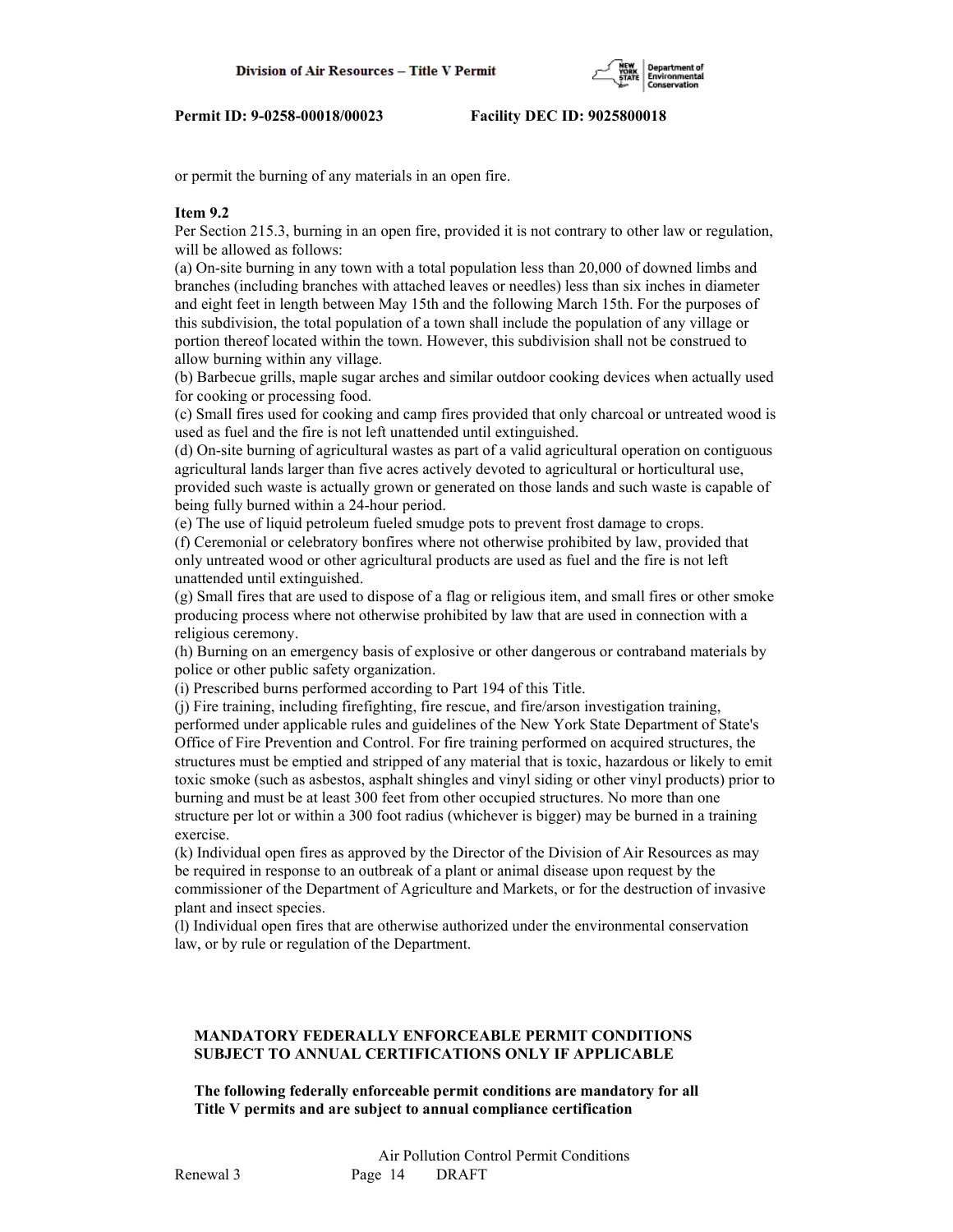

 **requirements only if effectuated during the reporting period. [NOTE: The corresponding annual compliance certification for those conditions not effectuated during the reporting period shall be specified as "not applicable".]**

**Condition 10: Maintenance of Equipment Effective for entire length of Permit**

## **Applicable Federal Requirement:6 NYCRR 200.7**

## **Item 10.1:**

Any person who owns or operates an air contamination source which is equipped with an emission control device shall operate such device and keep it in a satisfactory state of maintenance and repair in accordance with ordinary and necessary practices, standards and procedures, inclusive of manufacturer's specifications, required to operate such device effectively.

# **Condition 11: Recycling and Salvage Effective for entire length of Permit**

## **Applicable Federal Requirement:6 NYCRR 201-1.7**

## **Item 11.1:**

Where practical, the owner or operator of an air contamination source shall recycle or salvage air contaminants collected in an air cleaning device according to the requirements of the ECL.

# **Condition 12: Prohibition of Reintroduction of Collected Contaminants to the air**

 **Effective for entire length of Permit**

## **Applicable Federal Requirement:6 NYCRR 201-1.8**

## **Item 12.1:**

No person shall unnecessarily remove, handle or cause to be handled, collected air contaminants from an air cleaning device for recycling, salvage or disposal in a manner that would reintroduce them to the outdoor atmosphere.

## **Condition 13: Exempt Sources - Proof of Eligibility Effective for entire length of Permit**

## **Applicable Federal Requirement:6 NYCRR 201-3.2 (a)**

## **Item 13.1:**

The owner or operator of an emission source or activity that is listed as being exempt may be required to certify that it is operated within the specific criteria described in this Subpart. The owner or operator of any such emission source or activity must maintain all records necessary for demonstrating compliance with this Subpart on-site for a period of five years, and make them available to representatives of the department upon request.

## **Condition 14: Trivial Sources - Proof of Eligibility**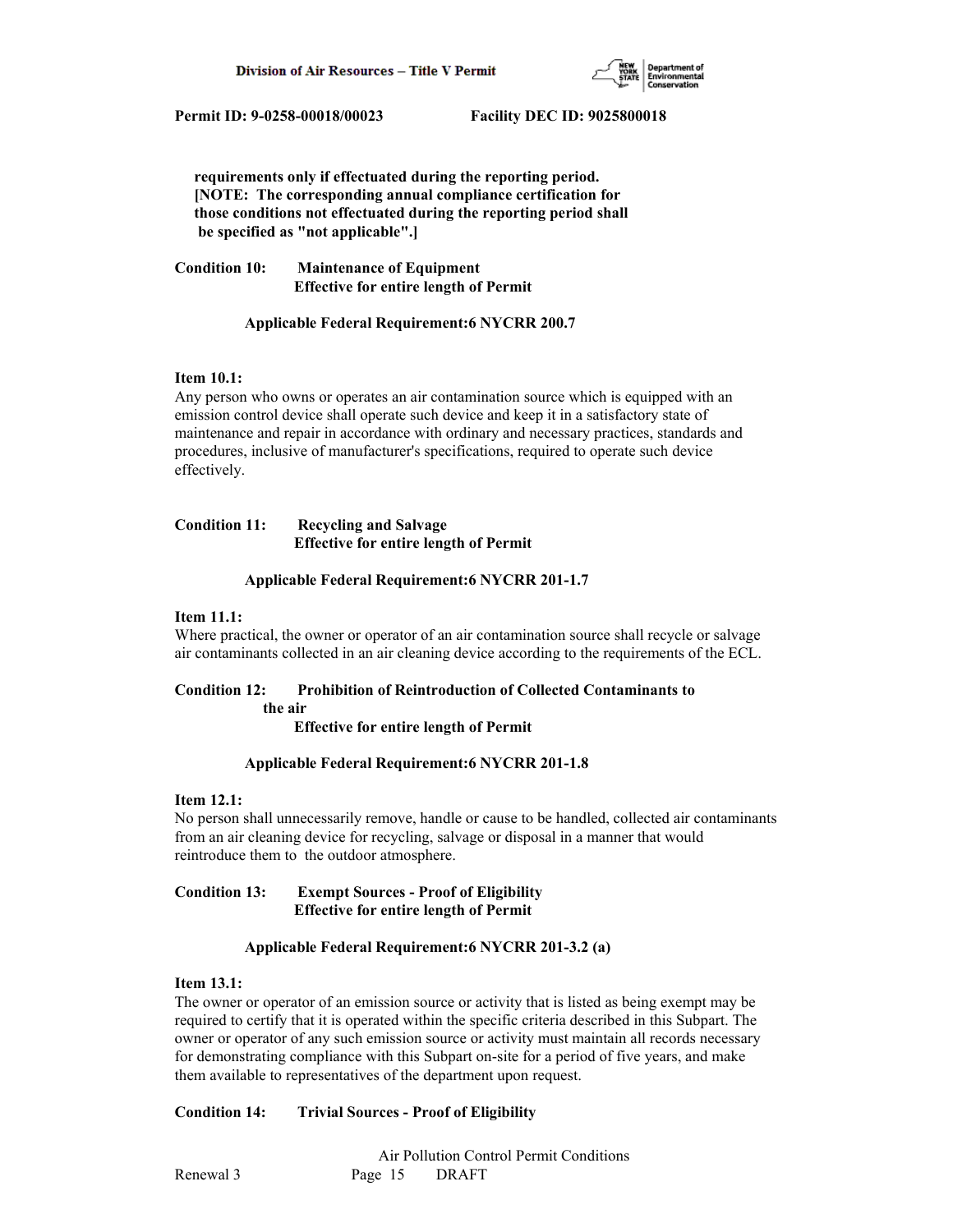

### **Effective for entire length of Permit**

#### **Applicable Federal Requirement:6 NYCRR 201-3.3 (a)**

#### **Item 14.1:**

The owner or operator of an emission source or activity that is listed as being trivial in this Section may be required to certify that it is operated within the specific criteria described in this Subpart. The owner or operator of any such emission source or activity must maintain all required records on-site for a period of five years and make them available to representatives of the department upon request.

## **Condition 15: Requirement to Provide Information Effective for entire length of Permit**

#### **Applicable Federal Requirement:6 NYCRR 201-6.4 (a) (4)**

#### **Item 15.1:**

The owner and/or operator shall furnish to the department, within a reasonable time, any information that the department may request in writing to determine whether cause exists for modifying, revoking and reissuing, or terminating the permit or to determine compliance with the permit. Upon request, the permittee shall also furnish to the department copies of records required to be kept by the permit or, for information claimed to be confidential, the permittee may furnish such records directly to the administrator along with a claim of confidentiality, if the administrator initiated the request for information or otherwise has need of it.

# **Condition 16: Right to Inspect Effective for entire length of Permit**

#### **Applicable Federal Requirement:6 NYCRR 201-6.4 (a) (8)**

#### **Item 16.1:**

The department or an authorized representative shall be allowed upon presentation of credentials and other documents as may be required by law to:

(i) enter upon the permittee's premises where a facility subject to the permitting requirements of this Subpart is located or emissions-related activity is conducted, or where records must be kept under the conditions of the permit;

(ii) have access to and copy, at reasonable times, any records that must be kept under the conditions of the permit;

(iii) inspect at reasonable times any emission sources, equipment (including monitoring and air pollution control equipment), practices, and operations regulated or required under the permit; and

(iv) sample or monitor at reasonable times substances or parameters for the purpose of assuring compliance with the permit or applicable requirements.

## **Condition 17: Required Emissions Tests**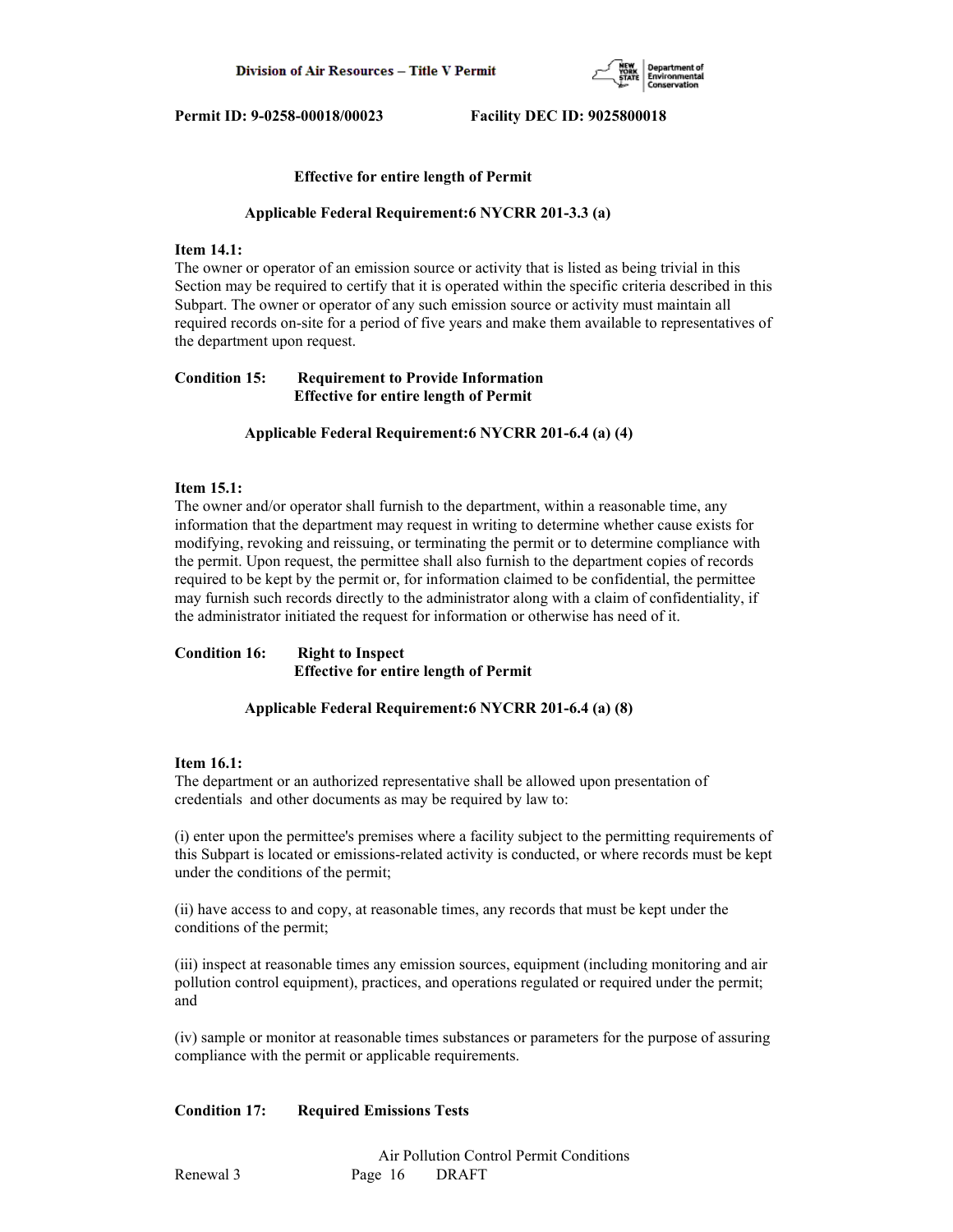

### **Effective for entire length of Permit**

#### **Applicable Federal Requirement:6 NYCRR 202-1.1**

## **Item 17.1:**

For the purpose of ascertaining compliance or non-compliance with any air pollution control code, rule or regulation, the commissioner may require the person who owns such air contamination source to submit an acceptable report of measured emissions within a stated time.

# **Condition 18: Accidental release provisions. Effective for entire length of Permit**

#### **Applicable Federal Requirement:40 CFR Part 68**

#### **Item 18.1:**

If a chemical is listed in Tables 1,2,3 or 4 of 40 CFR §68.130 is present in a process in quantities greater than the threshold quantity listed in Tables 1,2,3 or 4, the following requirements will apply:

a) The owner or operator shall comply with the provisions of 40 CFR Part 68 and;

b) The owner or operator shall submit at the time of permit issuance (if not previously submitted) one of the following, if such quantities are present:

1) A compliance schedule for meeting the requirements of 40 CFR Part 68 by the date provided in 40 CFR §68.10(a) or,

2) A certification statement that the source is in compliance with all requirements of 40 CFR Part 68, including the registration and submission of the Risk Management Plan. Information should be submitted to:

Risk Management Plan Reporting Center C/O CSC 8400 Corporate Dr Carrollton, Md. 20785

## **Condition 19: Recycling and Emissions Reduction Effective for entire length of Permit**

## **Applicable Federal Requirement:40CFR 82, Subpart F**

### **Item 19.1:**

The permittee shall comply with all applicable provisions of 40 CFR Part 82.

## **The following conditions are subject to annual compliance certification requirements for Title V permits only.**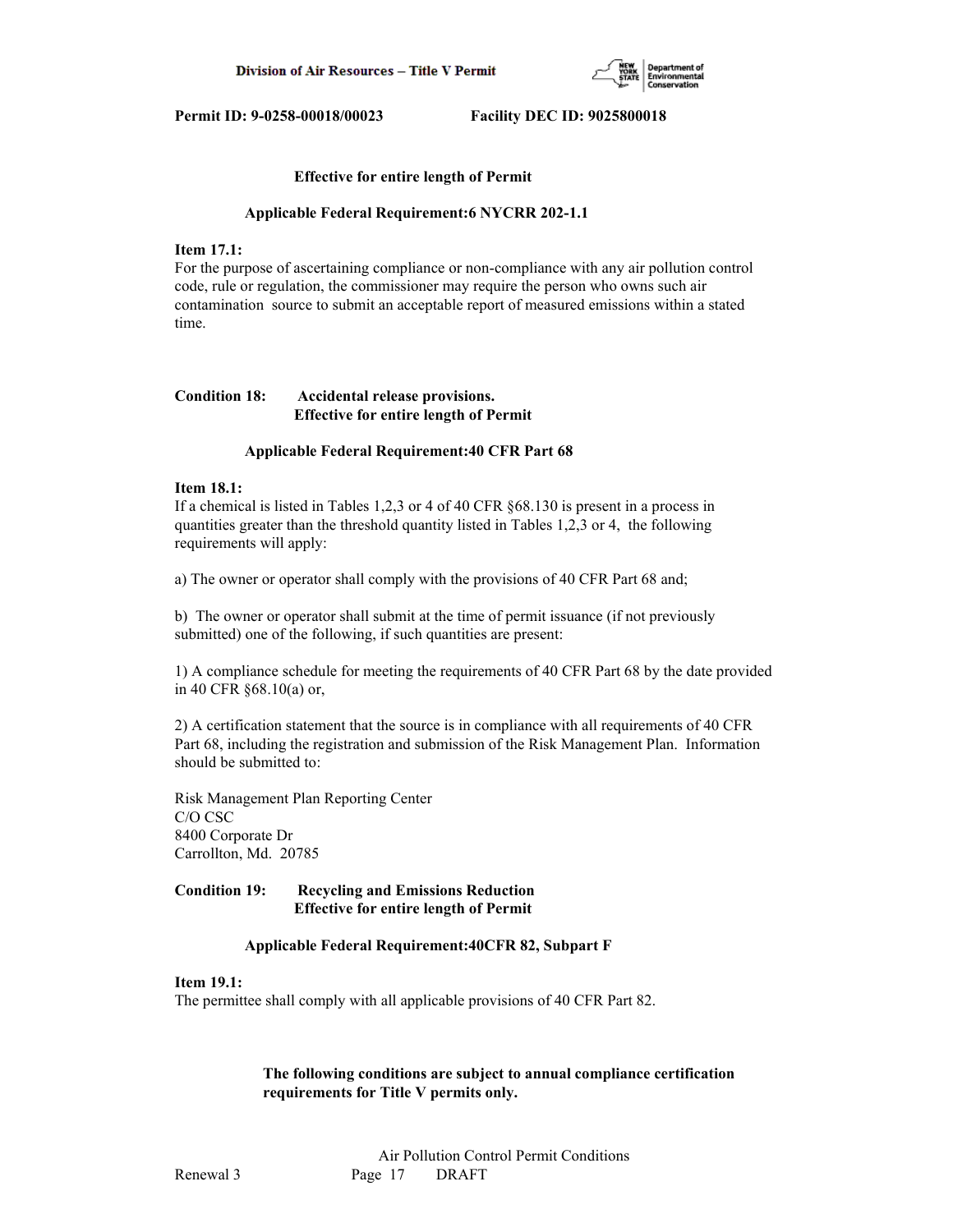

# **Condition 20: Emission Unit Definition Effective for entire length of Permit**

# **Applicable Federal Requirement:6 NYCRR Subpart 201-6**

## **Item 20.1:**

The facility is authorized to perform regulated processes under this permit for: Emission Unit: U-1GTDB

Emission Unit Description:

 This emission unit consists of one (1) combined-cycle gas turbine, equipped with selective catalytic reduction (SCR) and water injection for NOx emissions control. The SCR and water injection operate whenever the gas turbine is operating. The combustion gas turbine is equipped with a heat recovery steam generator and duct burners. All flue gases generated through the combined combustion gas turbine/heat recovery steam generator train are exhausted to the atmosphere through a single 134.5 inch diameter 213 foot tall exhaust stack.

Building(s): GEN BLDG

# **Condition 21: Progress Reports Due Semiannually Effective for entire length of Permit**

 **Applicable Federal Requirement:6 NYCRR 201-6.4 (d) (4)**

# **Item 21.1:**

Progress reports consistent with an applicable schedule of compliance are to be submitted at least semiannually, or at a more frequent period if specified in the applicable requirement or by the department. Such progress reports shall contain the following:

(i) dates for achieving the activities, milestones, or compliance required in the schedule of compliance, and dates when such activities, milestones or compliance were achieved; and

(ii) an explanation of why any dates in the schedule of compliance were not or will not be met, and any preventive or corrective measures adopted.

# **Condition 22: Operational Flexibility Effective for entire length of Permit**

# **Applicable Federal Requirement:6 NYCRR 201-6.4 (f)**

# **Item 22.1:**

A permit modification is not required for changes that are provided for in the permit. Such changes include approved alternate operating scenarios and changes that have been submitted and approved pursuant to an established operational flexibility protocol and the requirements of this section. Each such change cannot be a modification under any provision of Title I of the

 Air Pollution Control Permit Conditions Renewal 3 Page 18 DRAFT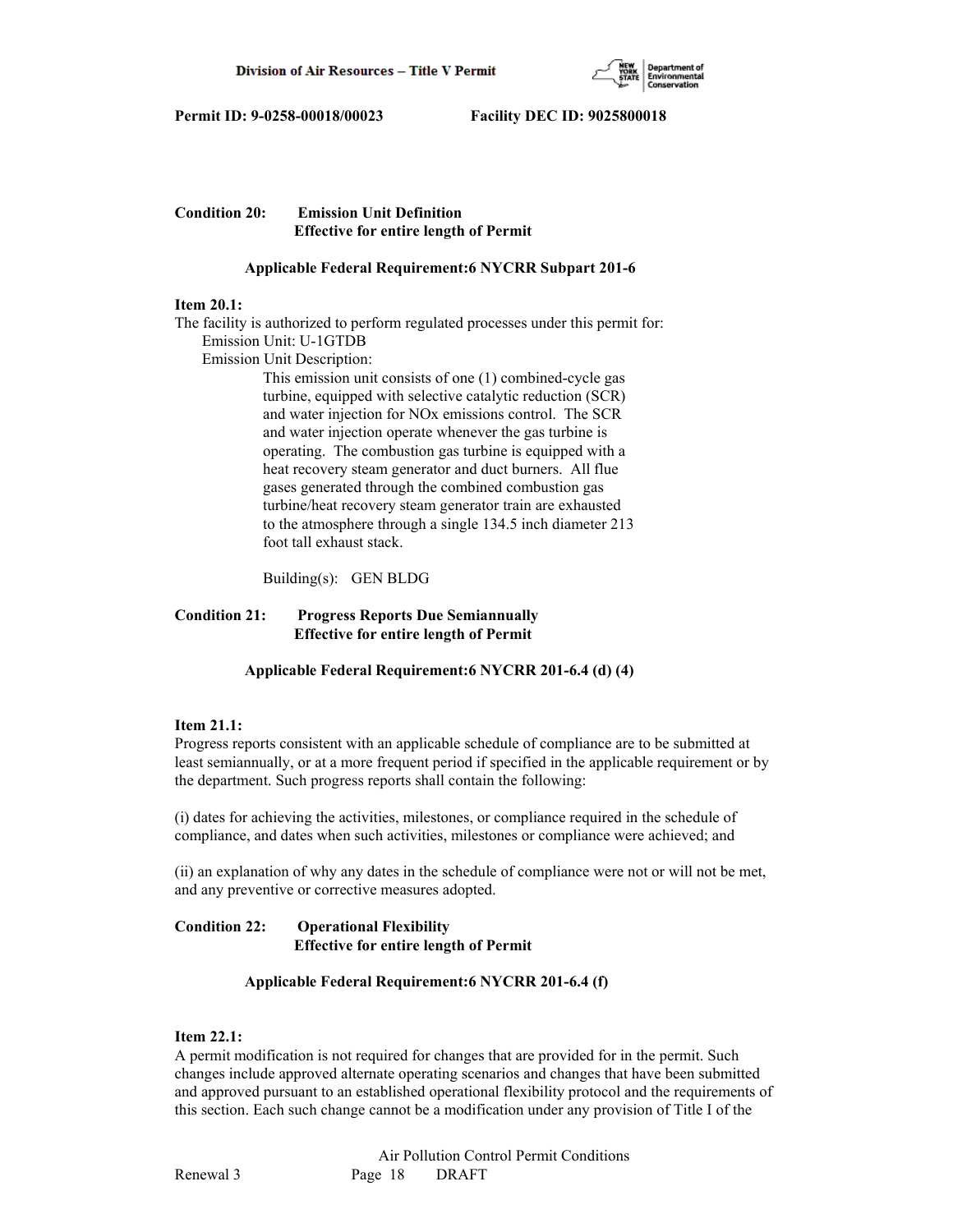

Clean Air Act or exceed, or cause the facility to exceed, an emissions cap or limitation in the permit. The facility owner or operator must incorporate all changes into any compliance certifications, record keeping, and/or reporting required by the permit.

# **Condition 23: Facility Permissible Emissions Effective for entire length of Permit**

## **Applicable Federal Requirement:6 NYCRR 201-7.1**

## **Item 23.1:**

The sum of emissions from the emission units specified in this permit shall not equal or exceed the following

Potential To Emit (PTE) rate for each regulated contaminant:

| CAS No: 000630-08-0<br>Name: CARBON MONOXIDE      | PTE: 49,071 pounds per year  |
|---------------------------------------------------|------------------------------|
| $CAS No: ONY210-00-0$<br>Name: OXIDES OF NITROGEN | PTE: 190,000 pounds per year |

# **Condition 24: Capping Monitoring Condition Effective for entire length of Permit**

 **Applicable Federal Requirement:6 NYCRR 201-7.1**

# **Item 24.1:**

Under the authority of 6 NYCRR Part 201-7, this condition contains an emission cap for the purpose of limiting emissions from the facility, emission unit or process to avoid being subject to the following applicable requirement(s) that the facility, emission unit or process would otherwise be subject to:

6 NYCRR 227-2.1

# **Item 24.2:**

Operation of this facility shall take place in accordance with the approved criteria, emission limits, terms, conditions and standards in this permit.

# **Item 24.3:**

The owner or operator of the permitted facility must maintain all required records on-site for a period of five years and make them available to representatives of the Department upon request. Department representatives must be granted access to any facility regulated by this Subpart, during normal operating hours, for the purpose of determining compliance with this and any other state and federal air pollution control requirements, regulations or law.

# **Item 24.4:**

On an annual basis, unless otherwise specified below, beginning one year after the granting of an emissions cap, the responsible official shall provide a certification to the Department that the facility has operated all emission units within the limits imposed by the emission cap. This certification shall include a brief summary of the emissions subject to the cap for that time period and a comparison to the threshold levels that would require compliance with an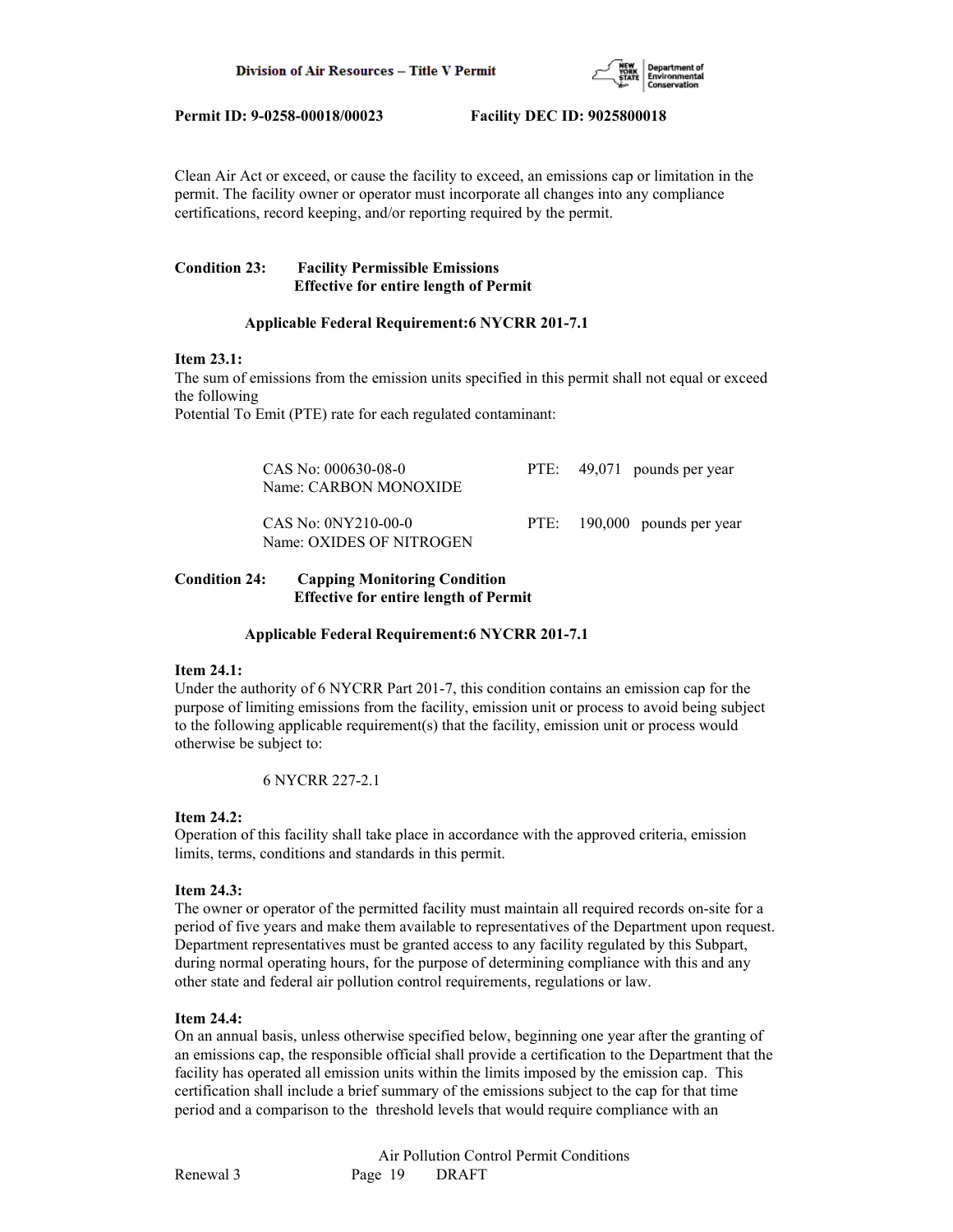

applicable requirement.

## **Item 24.5:**

The emission of pollutants that exceed the applicability thresholds for an applicable requirement, for which the facility has obtained an emissions cap, constitutes a violation of Part 201 and of the Act.

## **Item 24.6:**

The Compliance Certification activity will be performed for the Facility.

 Regulated Contaminant(s): CAS No: 0NY210-00-0 OXIDES OF NITROGEN

# **Item 24.7:**

Compliance Certification shall include the following monitoring:

 Capping: Yes Monitoring Type: MONITORING OF PROCESS OR CONTROL DEVICE PARAMETERS AS SURROGATE

#### Monitoring Description:

 1.) The facility shall limit emissions of NOx to 95 tpy as determined by summing the individual monthly emissions during any consecutive 12 month period according to the following:

 $En = facility$  wide NOx emissions per rolling 12 month period  $En = E1 + E2 + E3 + E4$ 

 $E1 = Gas$  burner and duct burner NOx emissions as measured by the CEMS (tons/month)

 $E2 =$  Boiler Emissions for space heating  $E2 = 0.032$  lbs NOx/1000000 Btu X 1050 Btu/cu. ft X NG  $X \text{ ton}/2000 \text{ lbs}$   $NG = \text{natural gas use (cu.}$ ft/month)

 $E3$  = Emergency generator set NOx emissions  $E3 = 4.1$  lbs NOx/hour of operation X hours of operation/month X ton/2000 lbs

 E4 = Diesel internal combustion fire pump  $E4 = 17.3$  Grams(GM)/brake horsepower(BHP)/hour of operation X 238 BHP X hours of operation/month X lbs/454 GM X ton/2000 lbs.

 2.) On a quarterly basis, submit a summary of the actual 12-month NOx emissions for each month.

Parameter Monitored: OXIDES OF NITROGEN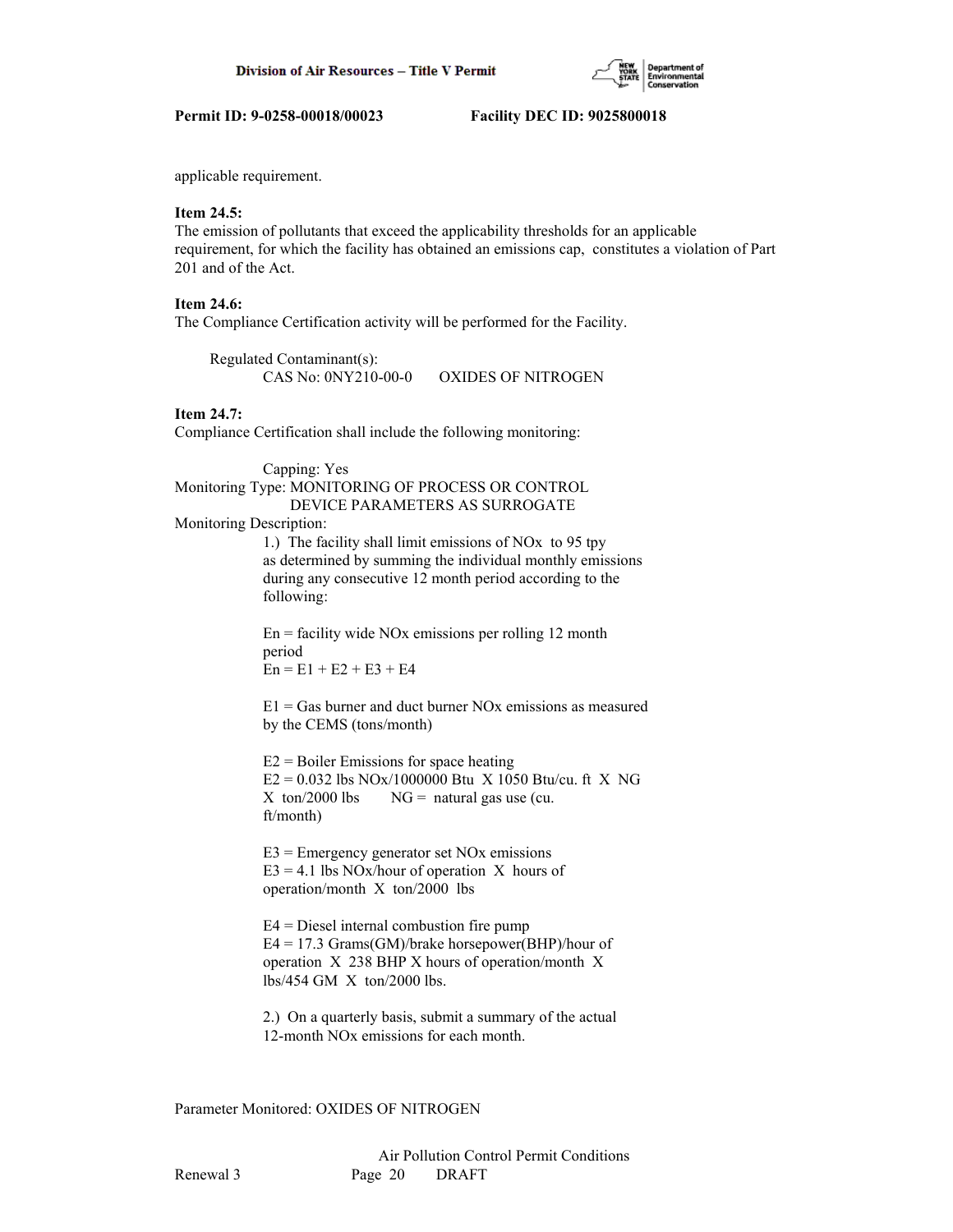

Upper Permit Limit: 95 tons Monitoring Frequency: MONTHLY Averaging Method: 12-MONTH TOTAL, ROLLED MONTHLY Reporting Requirements: QUARTERLY (CALENDAR) Reports due 30 days after the reporting period. Subsequent reports are due every 3 calendar month(s).

# **Condition 25: Visible Emissions Limited Effective for entire length of Permit**

## **Applicable Federal Requirement:6 NYCRR 211.2**

## **Item 25.1:**

Except as permitted by a specific part of this Subchapter and for open fires for which a restricted burning permit has been issued, no person shall cause or allow any air contamination source to emit any material having an opacity equal to or greater than 20 percent (six minute average) except for one continuous six-minute period per hour of not more than 57 percent opacity.

## **Condition 26: Compliance Certification Effective for entire length of Permit**

## **Applicable Federal Requirement:6 NYCRR 227-1.3 (c)**

# **Item 26.1:**

The Compliance Certification activity will be performed for the Facility.

## **Item 26.2:**

Compliance Certification shall include the following monitoring:

## Monitoring Type: RECORD KEEPING/MAINTENANCE PROCEDURES Monitoring Description:

 The owner or operator of a stationary combustion installation must perform an annual tune-up on each emission source subject to 6 NYCRR Subpart 227-1.

 For stationary combustion installations where conducting tune-ups is not feasable, demonstration of compliance can be completed by conducting scheduled inspections and maintenance as prescribed by the manufacturer of each stationary combustion installation subject to the rule.

 Records shall be maintained at the facility or at a Department approved alternative location for a minimum of five years. Records shall be made available to the department upon request.

Monitoring Frequency: ANNUALLY Reporting Requirements: UPON REQUEST BY REGULATORY AGENCY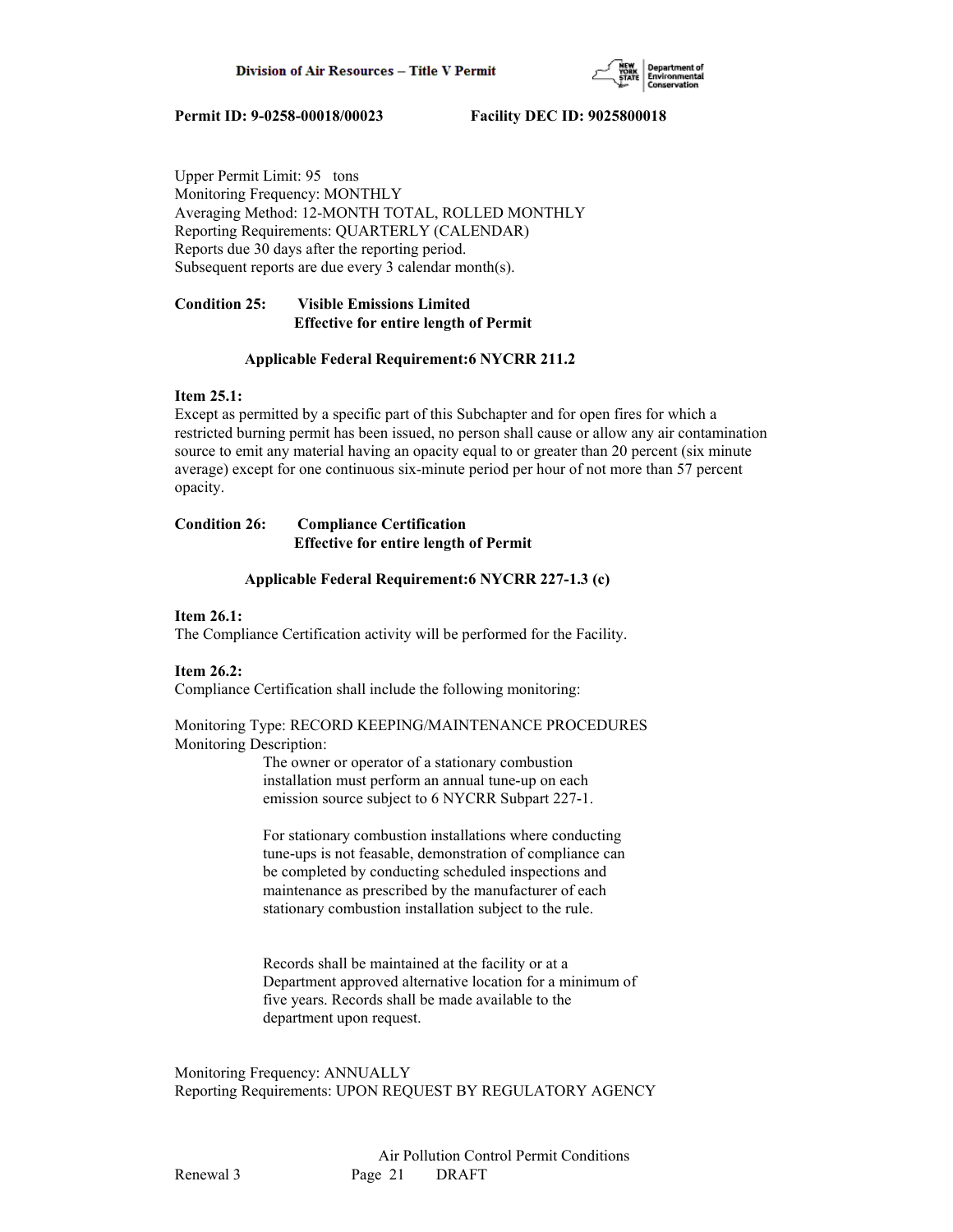

| <b>Condition 27:</b> | <b>Compliance Certification</b>              |  |  |
|----------------------|----------------------------------------------|--|--|
|                      | <b>Effective for entire length of Permit</b> |  |  |

## **Applicable Federal Requirement:6 NYCRR 227-1.4 (a)**

### **Item 27.1:**

The Compliance Certification activity will be performed for the Facility.

#### **Item 27.2:**

Compliance Certification shall include the following monitoring:

Monitoring Type: MONITORING OF PROCESS OR CONTROL DEVICE PARAMETERS AS SURROGATE

Monitoring Description:

 No owner or operator of a stationary combustion installation subject to this Subpart shall operate an emission source which exhibits greater than 20 percent opacity (based on a six minute average), except for one 6 minute period per hour of not more than 27 percent opacity. The owner or operator will conduct a Method 9 test annually. A report of the results of the test will be submitted to the Department within 30 days of the completion of the Method 9 test. All records generated by the permittee must be maintained at the facility or at an alternative location approved by the Department for a minimum of five years.

Parameter Monitored: OPACITY Upper Permit Limit: 20 percent Reference Test Method: 40 CFR 60, Appendix A, Method 9 Monitoring Frequency: ANNUALLY Averaging Method: 6-MINUTE AVERAGE (METHOD 9) Reporting Requirements: ANNUALLY (CALENDAR) Reports due 30 days after the reporting period. Subsequent reports are due every 12 calendar month(s).

**Condition 28: Applicability Effective for entire length of Permit**

## **Applicable Federal Requirement:40CFR 63, Subpart ZZZZ**

#### **Item 28.1:**

Facilities that have reciprocating internal combustion engines must comply with applicable portions of 40 CFR 63 subpart ZZZZ.

## **Condition 29: Compliance Certification Effective for entire length of Permit**

## **Applicable Federal Requirement:40CFR 63.6603(a), Subpart ZZZZ**

**Item 29.1:**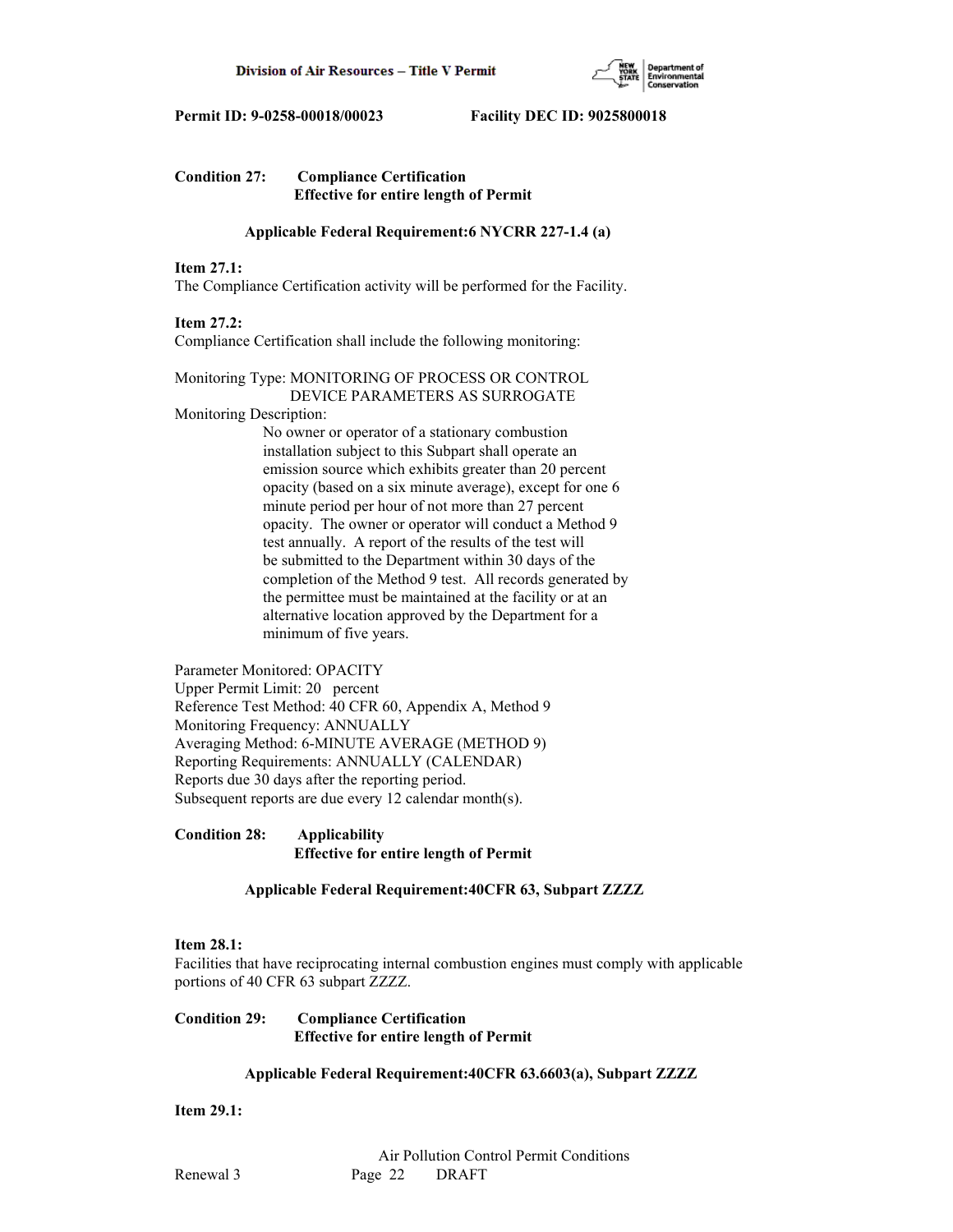

The Compliance Certification activity will be performed for the Facility.

## **Item 29.2:**

Compliance Certification shall include the following monitoring:

Monitoring Type: RECORD KEEPING/MAINTENANCE PROCEDURES Monitoring Description:

> The owner or operator of an existing emergency and black start compression ignition stationary RICE located at an area source of HAP emissions must comply with the following maintenance procedures:

 (1) Change oil and filter every 500 hours of operation or annually, whichever comes first; (2) Inspect air cleaner every 1,000 hours of operation or annually, whichever comes first, and replace as necessary; (3) Inspect all hoses and belts every 500 hours of

 operation or annually, whichever comes first, and replace as necessary.

 Initial compliance will be demonstrated according to the provisions in 40 CFR 63.6630.

 Continuous compliance will then be demonstrated according to 40 CFR 63.6640. The facility must keep records according to the provisions in 40 CFR 63.6655 and submit the notifications and reports listed in 40 CFR 63.6645 and 63.6650.

# Monitoring Frequency: AS REQUIRED - SEE PERMIT MONITORING DESCRIPTION

Reporting Requirements: AS REQUIRED - SEE MONITORING DESCRIPTION

## **Condition 30: Compliance Certification Effective for entire length of Permit**

## **Applicable Federal Requirement:40CFR 63.6625(f), Subpart ZZZZ**

## **Item 30.1:**

The Compliance Certification activity will be performed for the Facility.

## **Item 30.2:**

Compliance Certification shall include the following monitoring:

## Monitoring Type: RECORD KEEPING/MAINTENANCE PROCEDURES Monitoring Description:

 Owners or operators of an existing emergency stationary RICE with a site rating of less than or equal to 500 brake HP located at a major source of HAP emissions or an existing emergency stationary RICE located at an area source of HAP emissions, must install a non-resettable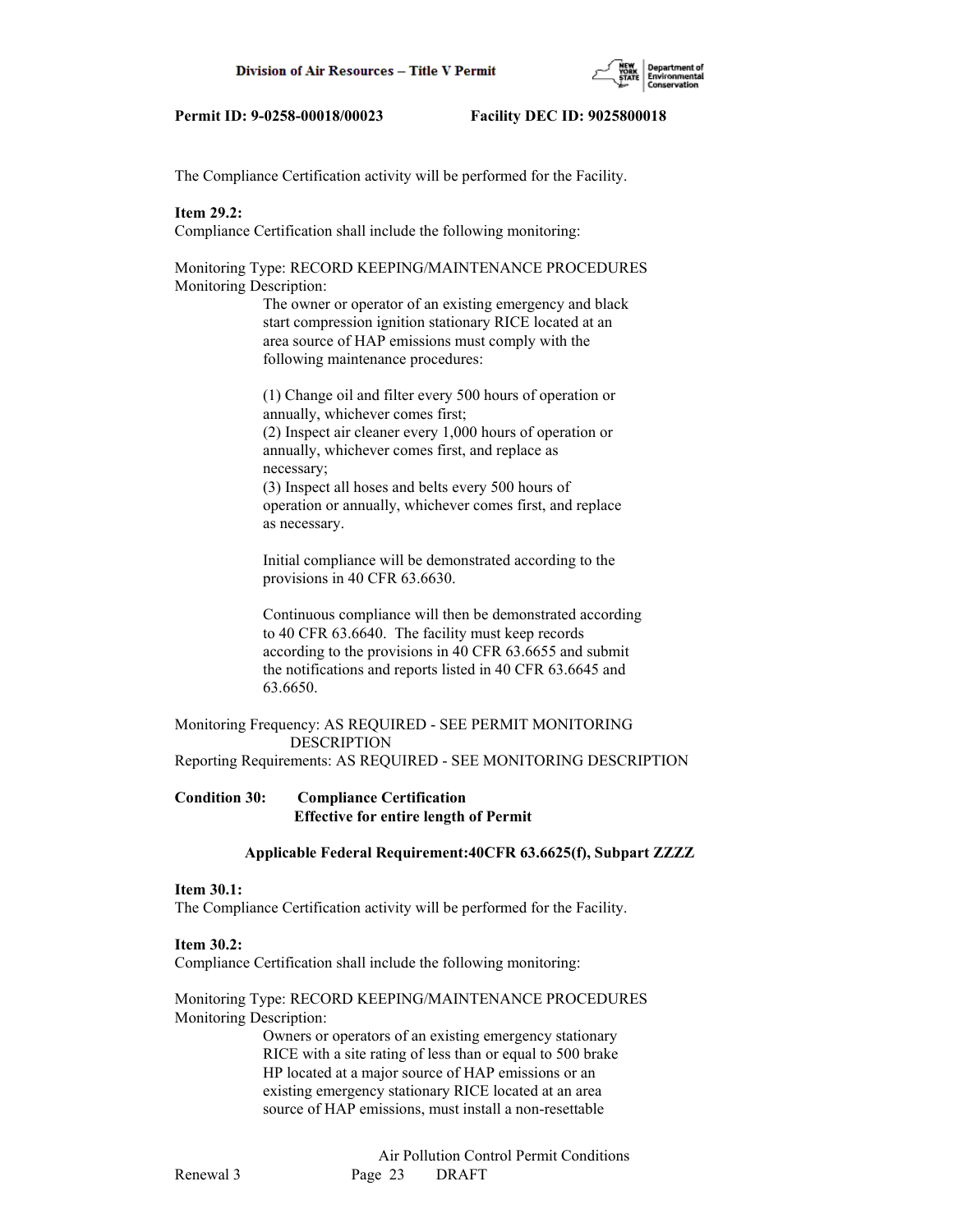

hour meter if one is not already installed.

Reporting Requirements: UPON REQUEST BY REGULATORY AGENCY

# **Condition 31: Compliance Certification Effective for entire length of Permit**

#### **Applicable Federal Requirement:40CFR 97.406, Subpart AAAAA**

## **Item 31.1:**

The Compliance Certification activity will be performed for the Facility.

 Regulated Contaminant(s): CAS No: 0NY210-00-0 OXIDES OF NITROGEN

### **Item 31.2:**

Compliance Certification shall include the following monitoring:

Monitoring Type: RECORD KEEPING/MAINTENANCE PROCEDURES Monitoring Description:

> (1) The facility shall comply with the requirement to have a designated representative, and may have an alternate designated representative, in accordance with §§97.413 through 97.418 of Subpart AAAAA. The facility shall notify the Department of this representative (and alternative) with contact information upon issuance of this permit and when any changes are made to the representative (or alternative) or their contact information.

 (2) The facility, and the designated representative, of each TR NOX Annual source (facility) and each TR NOx Annual Unit at the facility shall comply with the monitoring, reporting, and recordkeeping requirements of §§97.430 through 97.435 of Subpart AAAAA and subpart H of part 75 of this chapter. This includes but is not limited to: requirements for installation, certification, and data accounting for all required monitoring systems; requirements for recording, reporting, and quality-assurance of the data; and certification of compliance of such data. Data from continuous emission monitoring equipment are submitted quarterly (calendar year). These reports are generally due 30 days after the end of a calendar quarter. All other monitoring data are submitted to the DEC semiannually (calendar year). These reports are due on January 30th and July 30th of each year.

 (3) The emissions data determined shall be used to calculate allocations of TR NOx Annual allowances and to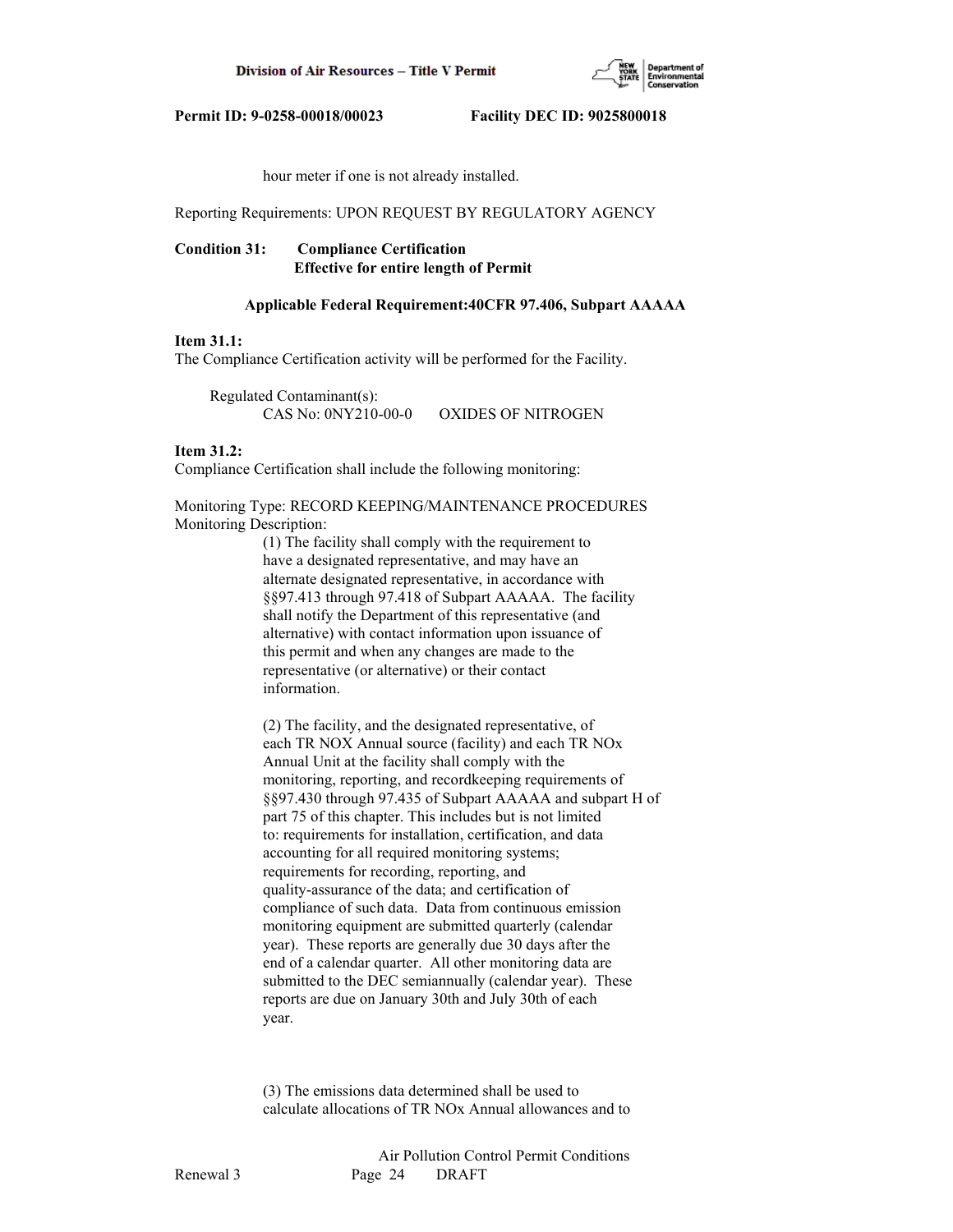

 determine compliance with the TR NOx Annual emissions limitation and assurance provisions. As of the allowance transfer deadline for a control period in a given year, the owners and operators of each TR NOx Annual facility and each TR NOx Annual Unit at the facility shall hold, in the facilities compliance account, TR NOx Annual allowances available for deduction for such control period under §97.424(a) in an amount not less than the tons of total NOx emissions for such control period from all TR NOX Annual Units at the facility.

Monitoring Frequency: AS REQUIRED - SEE PERMIT MONITORING DESCRIPTION

Reporting Requirements: AS REQUIRED - SEE MONITORING DESCRIPTION

**Condition 32: Compliance Certification Effective for entire length of Permit**

#### **Applicable Federal Requirement:40CFR 97.606, Subpart CCCCC**

## **Item 32.1:**

The Compliance Certification activity will be performed for the Facility.

 Regulated Contaminant(s): CAS No: 007446-09-5 SULFUR DIOXIDE

## **Item 32.2:**

Compliance Certification shall include the following monitoring:

Monitoring Type: RECORD KEEPING/MAINTENANCE PROCEDURES Monitoring Description:

> (1) The facility shall comply with the requirement to have a designated representative, and may have an alternate designated representative, in accordance with §§97.613 through 97.618 of Subpart CCCCC. The facility shall notify the Department of this representative (and alternative) with contact information upon issuance of this permit and when any changes are made to the representative (or alternative) or their contact information.

 (2) The facility, and the designated representative, of each TR SO2 Group 1 source (facility) and each TR SO2 Group 1 Unit at the facility shall comply with the monitoring, reporting, and recordkeeping requirements of §§97.630 through 97.635 of Subpart CCCCC and subpart H of part 75 of this chapter. This includes but is not limited to: requirements for installation, certification, and data accounting for all required monitoring systems; requirements for recording, reporting, and quality-assurance of the data; and certification of compliance of such data. Data from continuous emission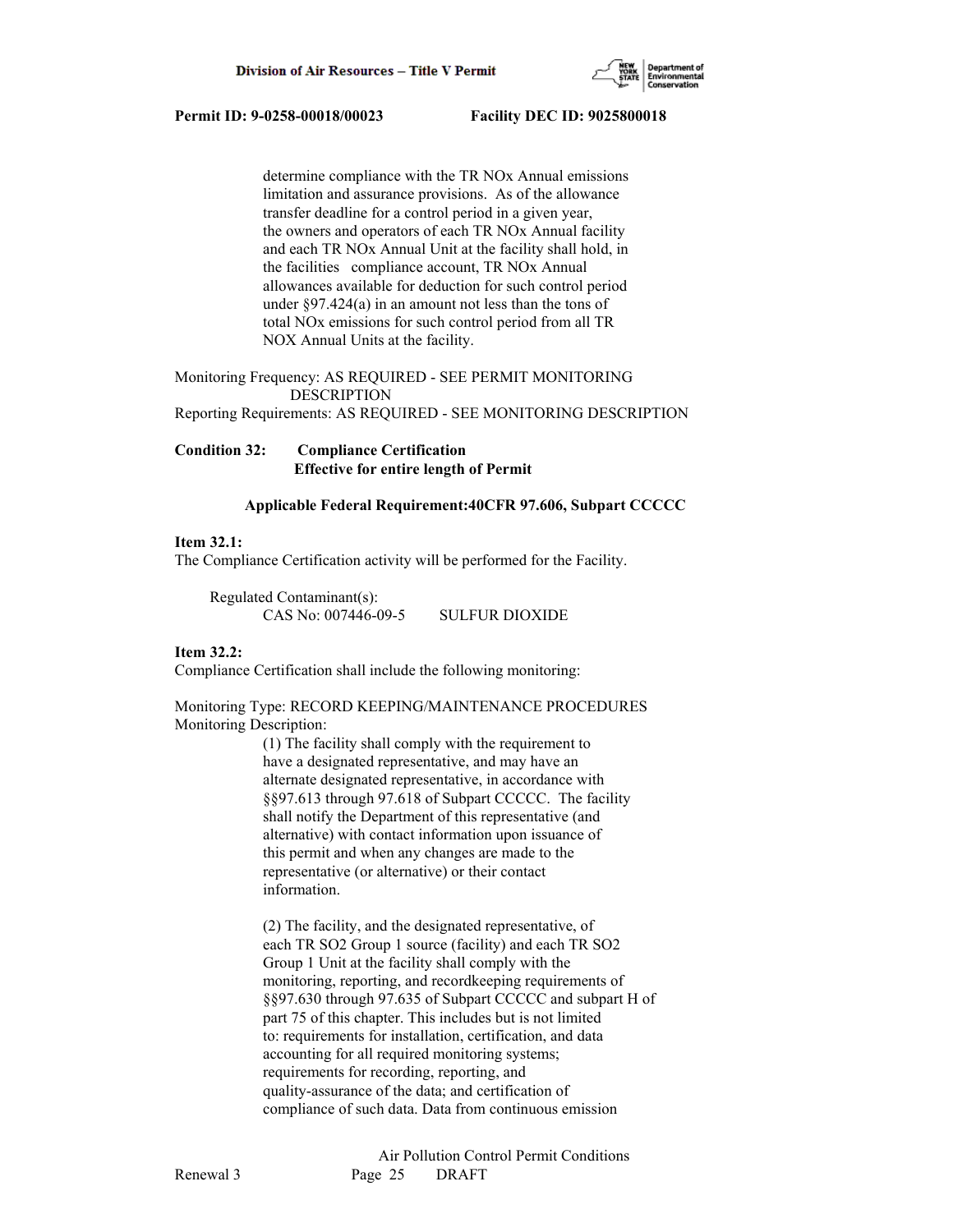

 monitoring equipment are submitted quarterly (calendar year). These reports are generally due 30 days after the end of a calendar quarter. All other monitoring data are submitted to the DEC semiannually (calendar year). These reports are due on January 30th and July 30th of each year.

 (3) The emissions data determined shall be used to calculate allocations of TR SO2 Group 1 allowances and to determine compliance with the TR SO2 Group 1 emissions limitation and assurance provisions. As of the allowance transfer deadline for a control period in a given year, the owners and operators of each TR SO2 Group 1 facility and each TR SO2 Group 1 Unit at the facility shall hold, in the facilities compliance account, TR SO2 Group 1 allowances available for deduction for such control period under §97.624(a) in an amount not less than the tons of total SO2 emissions for such control period from all TR SO2 Group 1 Units at the facility.

Monitoring Frequency: AS REQUIRED - SEE PERMIT MONITORING DESCRIPTION

Reporting Requirements: AS REQUIRED - SEE MONITORING DESCRIPTION

## **Condition 33: Compliance Certification Effective for entire length of Permit**

#### **Applicable Federal Requirement:40CFR 97.1006, Subpart GGGGG**

#### **Item 33.1:**

The Compliance Certification activity will be performed for the Facility.

 Regulated Contaminant(s): CAS No: 0NY210-00-0 OXIDES OF NITROGEN

#### **Item 33.2:**

Compliance Certification shall include the following monitoring:

## Monitoring Type: RECORD KEEPING/MAINTENANCE PROCEDURES Monitoring Description:

 (1) The facility shall comply with the requirement to have a designated representative, and may have an alternate designated representative, in accordance with §§97.1013 through 97.1018 of Subpart GGGGG. The facility shall notify the Department of this representative (and alternate) with contact information upon issuance of this permit and when any changes are made to the representative (or alternate) or their contact information.

 (2) The facility, and the designated representative, of each CSAPR NOx Ozone Season Group 3 source (facility) and each CSAPR NOx Ozone Season Group unit at the facility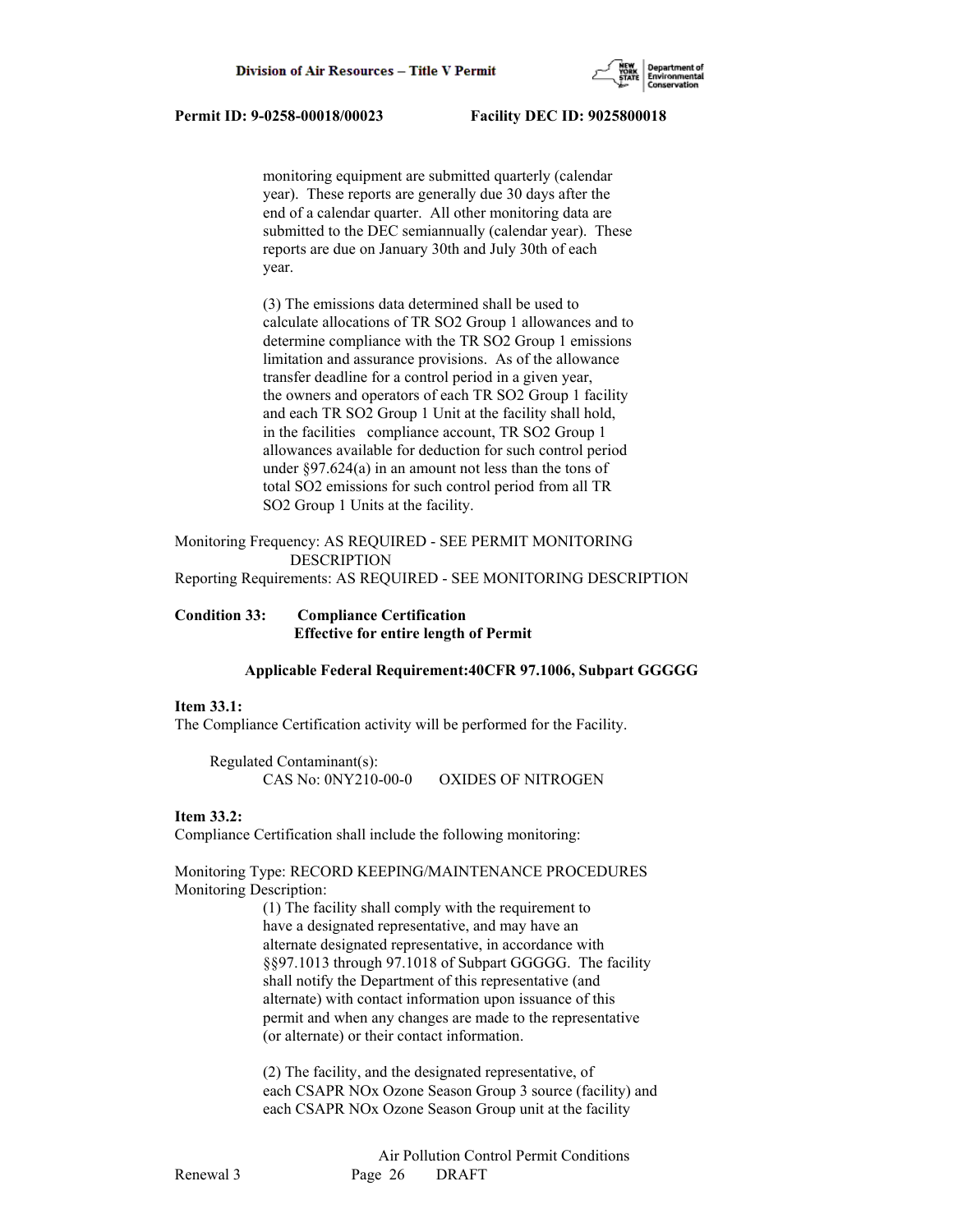

 must comply with the monitoring, reporting, and recordkeeping requirements of §§97.1030 through 97.1035 of Subpart GGGGG and subpart H of part 75 of this chapter. This includes but is not limited to: requirements for installation, certification, and data accounting for all required monitoring systems; requirements for recording, reporting, and quality assurance of the data; and certification of compliance of such data. Data from continuous emission monitoring equipment are to be submitted quarterly (calendar year). These reports are generally due 30 days after the end of a calendar quarter. All other monitoring data are to be submitted to the DEC semiannually (calendar year). These reports are due on January 30th and July 30th of each year.

 (3) The emissions data determined shall be used to calculate allocations of CSAPR NOx Ozone Season allowances and to determine compliance with the CSAPR NOx Ozone Season emissions limitation and assurance provisions. As of the allowance transfer deadline for a control period in a given year, the owners and operators of each CSAPR NOx Ozone Season facility and each CSAPR NOx Ozone Season Unit at the facility shall hold, in the facilities compliance account, CSAPR NOx Ozone Season allowances available for deduction for such control period under §97.1024(a) in an amount not less than the tons of total NOx emissions for such control period from all CSAPR NOx Ozone Season Group 3 units at the facility.

## Monitoring Frequency: AS REQUIRED - SEE PERMIT MONITORING DESCRIPTION Reporting Requirements: AS REQUIRED - SEE MONITORING DESCRIPTION

#### **\*\*\*\* Emission Unit Level \*\*\*\***

## **Condition 34: Emission Point Definition By Emission Unit Effective for entire length of Permit**

## **Applicable Federal Requirement:6 NYCRR Subpart 201-6**

#### **Item 34.1:**

The following emission points are included in this permit for the cited Emission Unit:

Emission Unit: U-1GTDB

 Emission Point: 00001 Height (ft.): 213 Diameter (in.): 134 NYTMN (km.): 4710.212 NYTME (km.): 247.876 Building: GEN BLDG

#### **Condition 35: Process Definition By Emission Unit**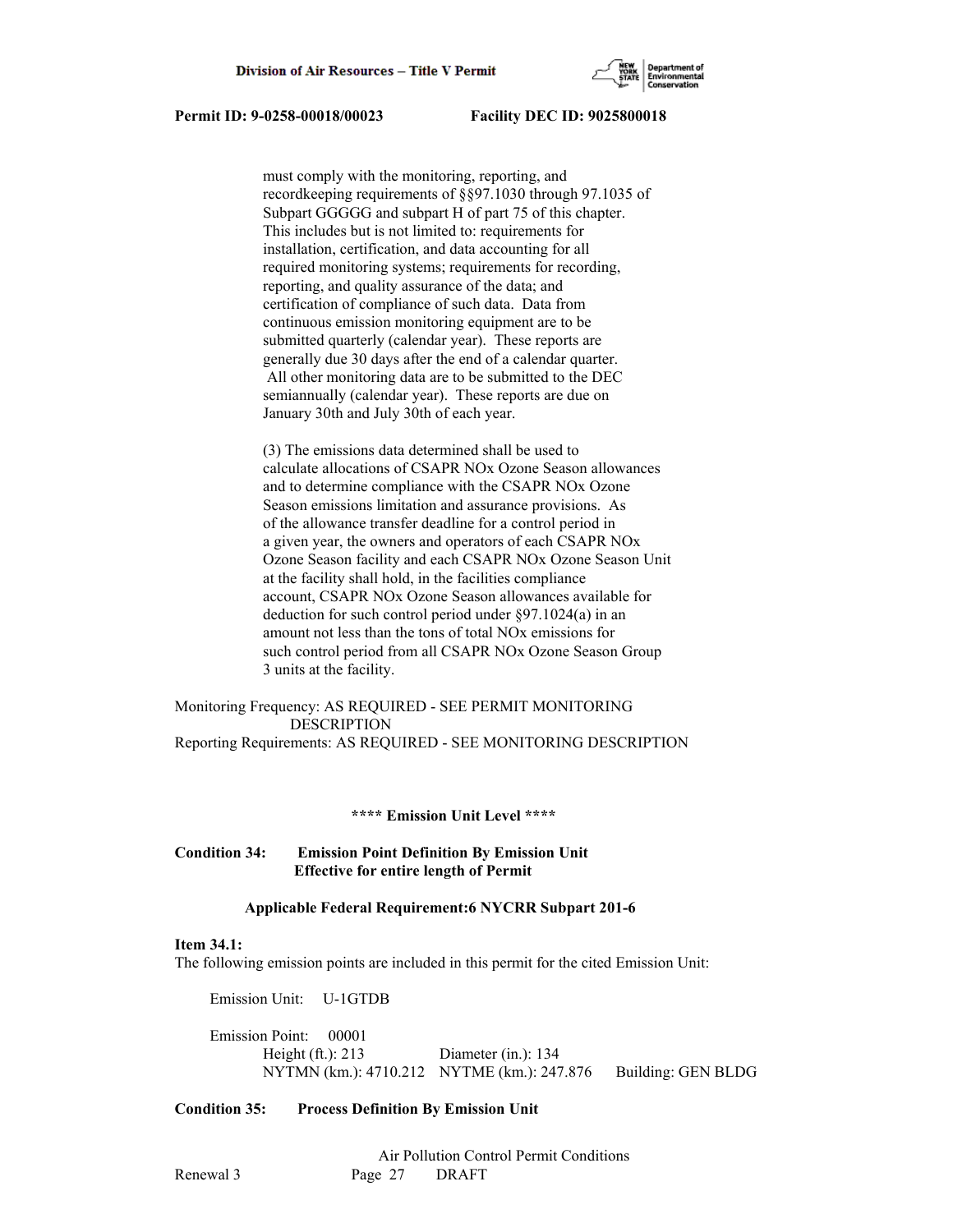

#### **Effective for entire length of Permit**

#### **Applicable Federal Requirement:6 NYCRR Subpart 201-6**

#### **Item 35.1:**

This permit authorizes the following regulated processes for the cited Emission Unit:

 Emission Unit: U-1GTDB Process: GT1 Source Classification Code: 2-01-002-01 Process Description: Natural gas combustion in the gas turbine without operation of duct burner.

 Emission Source/Control: GASTB - Combustion Design Capacity: 412.5 million Btu per hour

 Emission Source/Control: 00SCR - Control Control Type: SELECTIVE CATALYTIC REDUCTION (SCR)

 Emission Source/Control: WTRIN - Control Control Type: STEAM OR WATER INJECTION

#### **Item 35.2:**

This permit authorizes the following regulated processes for the cited Emission Unit:

 Emission Unit: U-1GTDB Process: GT2 Source Classification Code: 2-01-002-09 Process Description: Natural gas combustion in the gas turbine and duct burner (simultaneously).

 Emission Source/Control: DCTBN - Combustion Design Capacity: 81.1 million Btu per hour

 Emission Source/Control: GASTB - Combustion Design Capacity: 412.5 million Btu per hour

 Emission Source/Control: 00SCR - Control Control Type: SELECTIVE CATALYTIC REDUCTION (SCR)

 Emission Source/Control: WTRIN - Control Control Type: STEAM OR WATER INJECTION

## **Condition 36: Process Permissible Emissions Effective for entire length of Permit**

#### **Applicable Federal Requirement:6 NYCRR 201-7.1**

#### **Item 36.1:**

The sum of emissions from the regulated process cited shall not exceed the following Potential to Emit (PTE) rates for each regulated contaminant: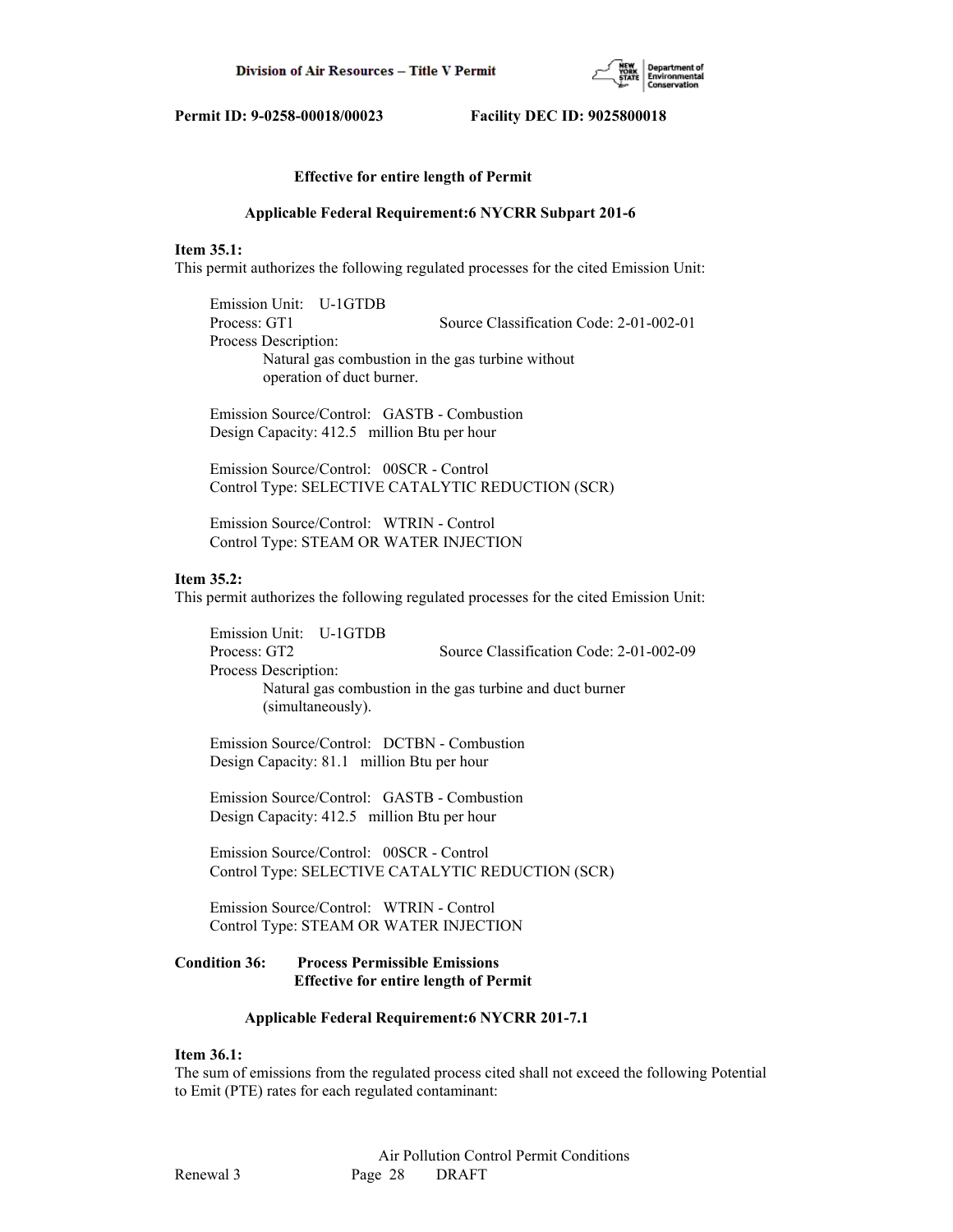

| <b>Emission Unit:</b>  |                                                 | U-1GTDB                                                     | Process:                | GT1                                                 |
|------------------------|-------------------------------------------------|-------------------------------------------------------------|-------------------------|-----------------------------------------------------|
|                        | CAS No: 000630-08-0                             | Name: CARBON MONOXIDE<br>$PTE(s):$ 10 pounds per hour       |                         | 87,600 pounds per year                              |
|                        |                                                 |                                                             |                         |                                                     |
| Emission Unit: U-1GTDB |                                                 |                                                             |                         | Process: GT2                                        |
|                        | CAS No: 000630-08-0                             | Name: CARBON MONOXIDE<br>$PTE(s):$ 17.8 pounds per hour     |                         | 155,928 pounds per year                             |
| Emission Unit: U-1GTDB |                                                 |                                                             |                         | Process: GT1                                        |
|                        | CAS No: 0NY210-00-0<br>Name: OXIDES OF NITROGEN |                                                             |                         |                                                     |
|                        | $PTE(s):$ 14.84 pounds per hour                 |                                                             | 129,998 pounds per year |                                                     |
| Emission Unit: U-1GTDB |                                                 |                                                             |                         | Process: GT2                                        |
|                        | CAS No: 0NY210-00-0                             | Name: OXIDES OF NITROGEN<br>$PTE(s):$ 17.21 pounds per hour |                         | 150,760 pounds per year                             |
|                        |                                                 | $\mathbf{r}$ is the set<br>$\mathbf{r}$                     | $\bullet$ $\bullet$     | $\sim$ 40 $\sim$ $\sim$ $\sim$ $\sim$ $\sim$ $\sim$ |

## **Condition 37: Applicability of General Provisions of 40 CFR 60 Subpart A Effective for entire length of Permit**

## **Applicable Federal Requirement:40CFR 60, NSPS Subpart A**

## **Item 37.1:**

This Condition applies to Emission Unit: U-1GTDB

# **Item 37.2:**

This emission source is subject to the applicable General Provisions of 40 CFR 60. The facility owner is responsible for reviewing these general provisions in detail and complying with all applicable technical, administrative and reporting requirements.

# **Condition 38: CEMS Effective for entire length of Permit**

# **Applicable Federal Requirement:40CFR 60.334(b), NSPS Subpart GG**

**Item 38.1:** This Condition applies to Emission Unit: U-1GTDB

# **Item 38.2:**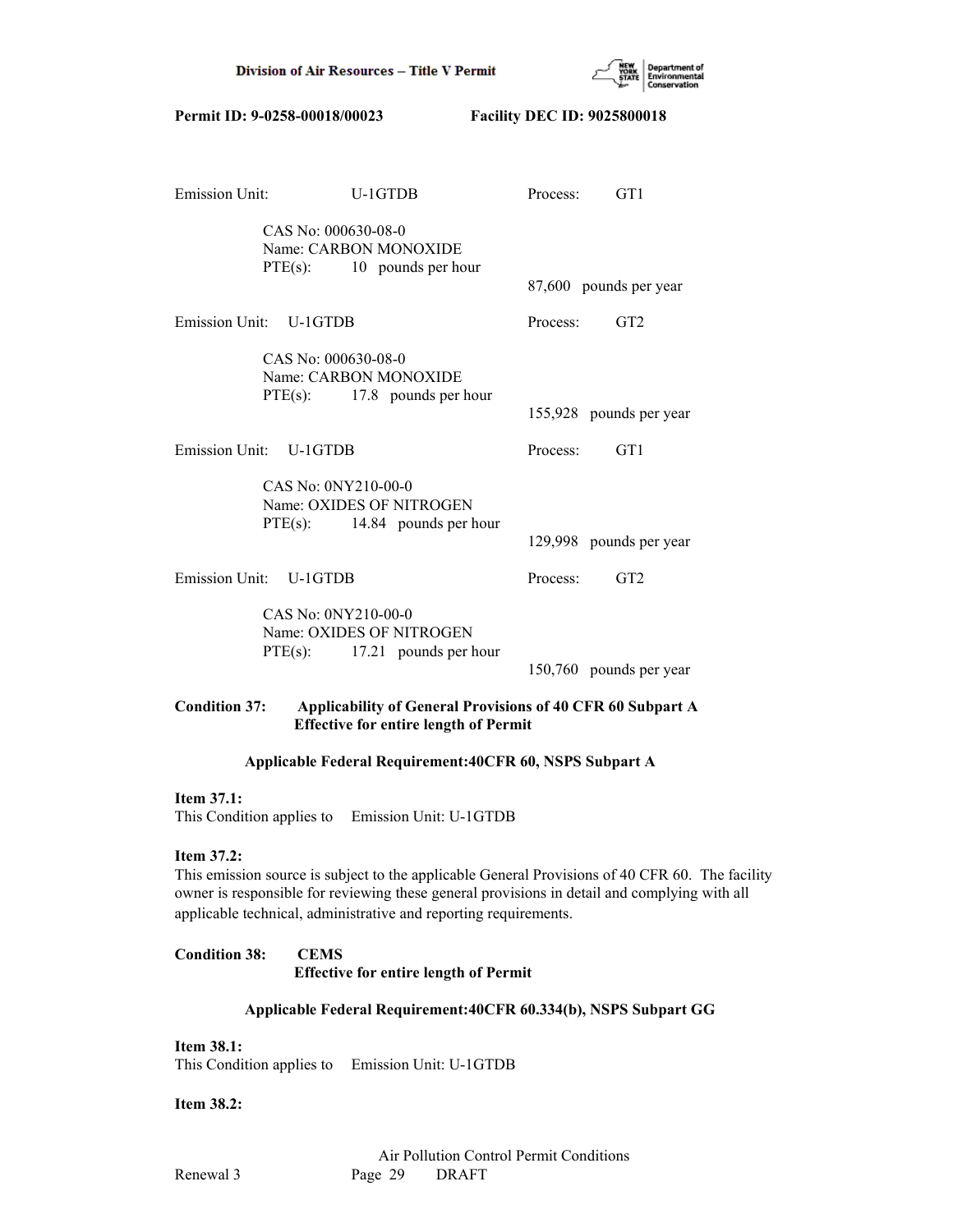

The owner or operator of any stationary gas turbine that commenced construction, reconstruction or modification after October 3, 1977, but before July 8, 2004, and which uses water or steam injection to control NOX emissions may, as an alternative to operating the continuous monitoring system described in paragraph (a) of this section, install, certify, maintain, operate, and quality-assure a continuous emission monitoring system (CEMS) consisting of NOX and O2 monitors. As an alternative, a CO2 monitor may be used to adjust the measured NOX concentrations to 15 percent O2 by either converting the CO2 hourly averages to equivalent O2 concentrations using Equation F–14a or F–14b in appendix F to 40 CFR Part 75 and making the adjustments to 15 percent O2, or by using the CO2 readings directly to make the adjustments, as described in Method 20. If the option to use a CEMS is chosen, the CEMS shall be installed, certified, maintained and operated as specified in 40 CFR 60.334(b)(1), (2) and (3).

# **Condition 39: Applicability of the Title IV Acid Rain Regulations to a particular "new" generator unit which consists of one emission source. Effective for entire length of Permit**

 **Applicable Federal Requirement:40CFR 72.6(a)(3)(i), Subpart A**

## **Item 39.1:**

This Condition applies to Emission Unit: U-1GTDB

# **Item 39.2:**

This emission source is an affected unit and is subject to the requirements of the Acid Rain Program. These requirements are included in 40 CFR Parts 72, 73, 74, 75, 76, 77, and 78.

# **Condition 40: Compliance Certification Effective for entire length of Permit**

#### **Applicable Federal Requirement:6 NYCRR Subpart 201-6**

## **Item 40.1:**

The Compliance Certification activity will be performed for:

Emission Unit: U-1GTDB Emission Point: 00001

 Regulated Contaminant(s): CAS No: 000630-08-0 CARBON MONOXIDE

# **Item 40.2:**

Compliance Certification shall include the following monitoring:

# Monitoring Type: MONITORING OF PROCESS OR CONTROL DEVICE PARAMETERS AS SURROGATE

Monitoring Description:

 1.) During periods of gas turbine water washing, carbon monoxide emissions from the gas turbine and maximum in-stack emissions from the gas turbine/duct burner are allowed to exceed the limits contained elsewhere in this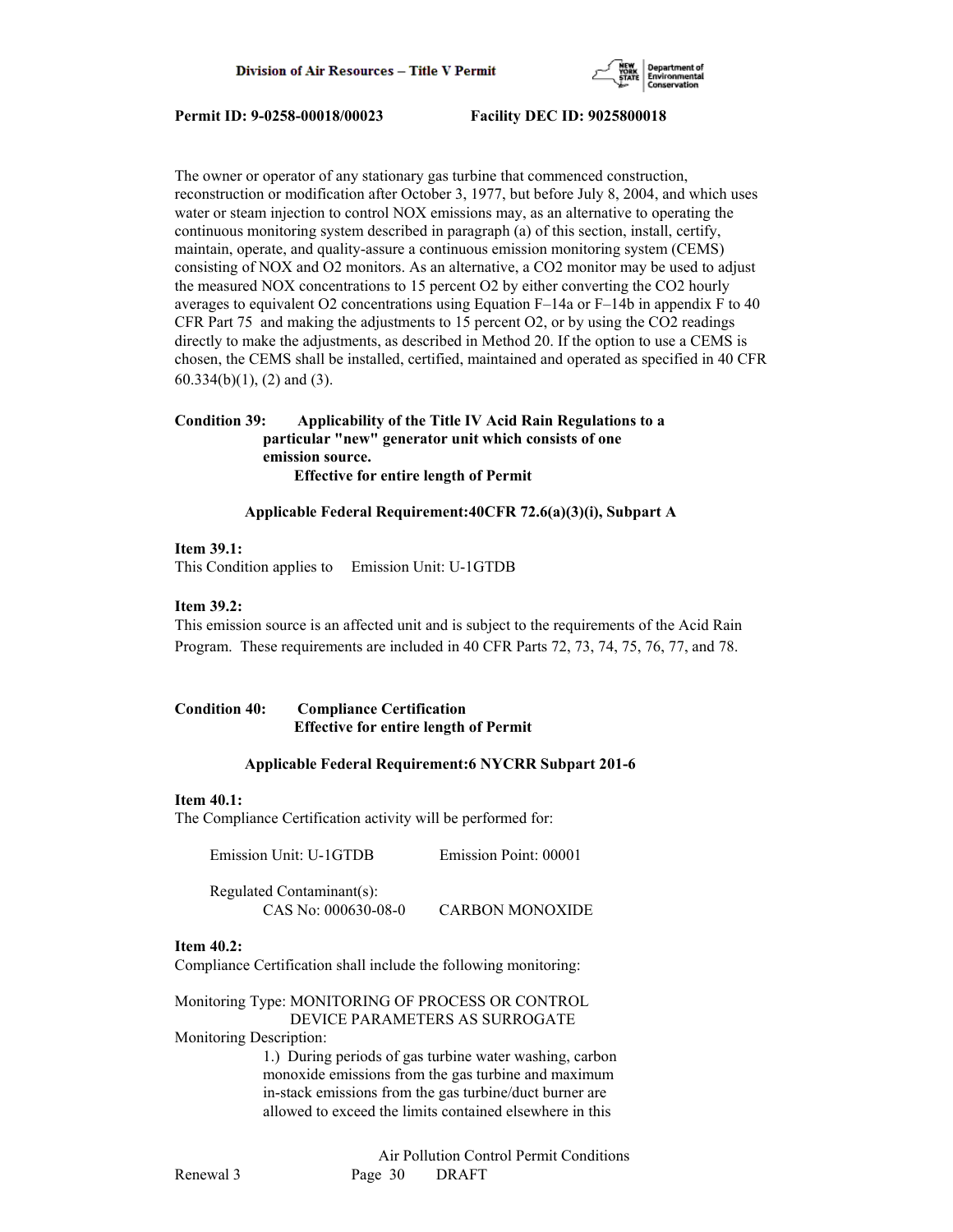

 permit but at no time shall they exceed 45 ppmv (dry, corrected to 15% oxygen) for a 1 hour average and 53.4 pounds per hour. Emissions during turbine water washing shall be monitored using the existing continuous emissions monitoring system (CEMS).

 2.) Water washing of the turbine as described in item 1 above shall not exceed 500 hours per 12-month period.

 3.) The facility shall maintain a log on site which lists the date, time and duration of each water wash and the total hours of water washing during each 12 month period. This 12 month total shall be calculated by the 15th of the month for the previous 12 months starting on the 1st day of the first month and ending on the last day of the last month.

 4.) Emissions of carbon monoxide exceeding the normal operation permit limits attributed to water washing shall be identified in each quarterly report.

Parameter Monitored: TURBINE WATER WASHING Upper Permit Limit: 500 hours Monitoring Frequency: AS REQUIRED - SEE PERMIT MONITORING DESCRIPTION Averaging Method: 12-MONTH TOTAL, ROLLED MONTHLY Reporting Requirements: QUARTERLY (CALENDAR) Reports due 30 days after the reporting period. Subsequent reports are due every 3 calendar month(s).

# **Condition 41: Capping Monitoring Condition Effective for entire length of Permit**

#### **Applicable Federal Requirement:6 NYCRR 201-7.1**

#### **Item 41.1:**

Under the authority of 6 NYCRR Part 201-7, this condition contains an emission cap for the purpose of limiting emissions from the facility, emission unit or process to avoid being subject to the following applicable requirement(s) that the facility, emission unit or process would otherwise be subject to:

#### 40 CFR 52.21

# **Item 41.2:**

Operation of this facility shall take place in accordance with the approved criteria, emission limits, terms, conditions and standards in this permit.

# **Item 41.3:**

The owner or operator of the permitted facility must maintain all required records on-site for a period of five years and make them available to representatives of the Department upon request.

 Air Pollution Control Permit Conditions Renewal 3 Page 31 DRAFT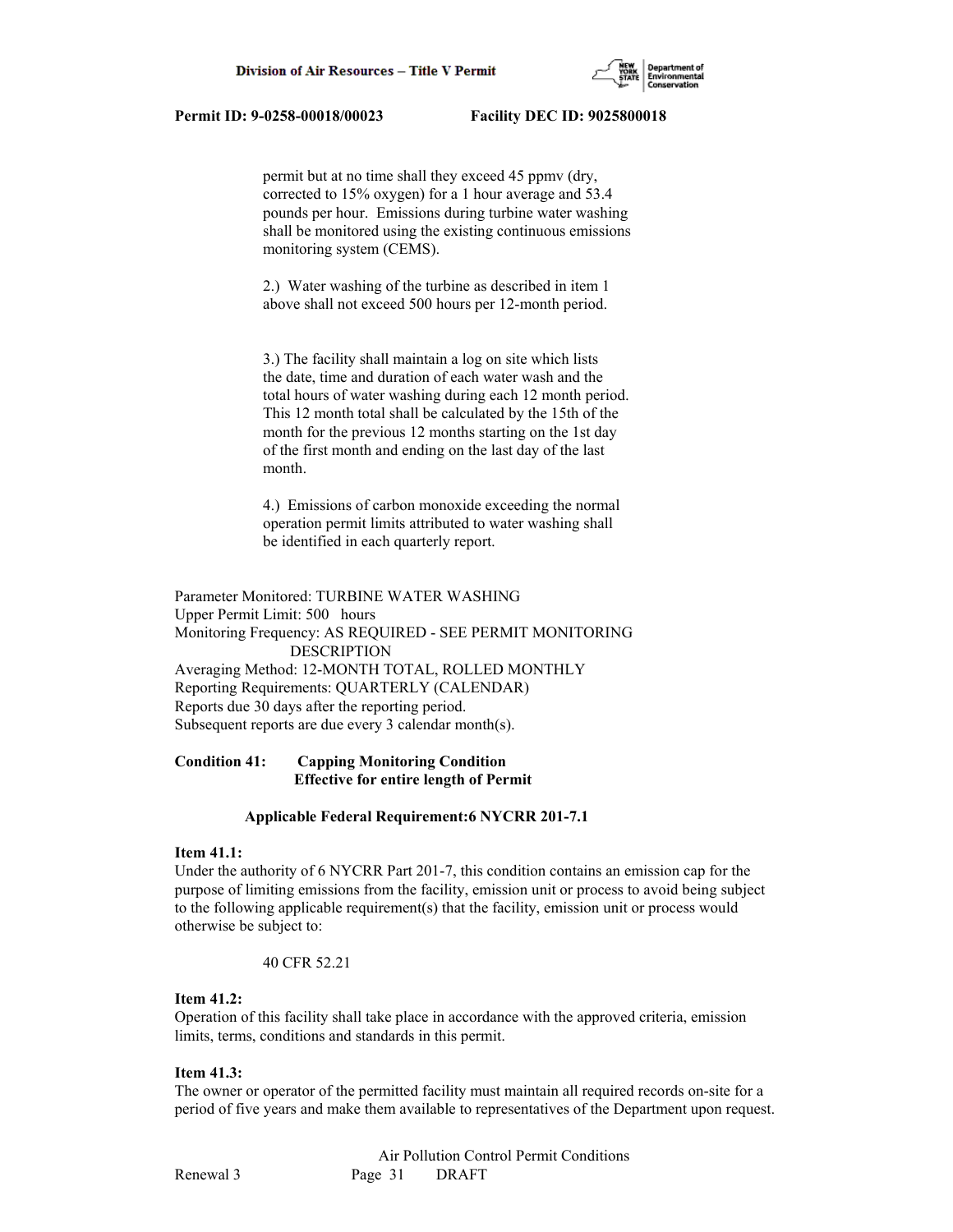

Department representatives must be granted access to any facility regulated by this Subpart, during normal operating hours, for the purpose of determining compliance with this and any other state and federal air pollution control requirements, regulations or law.

# **Item 41.4:**

On an annual basis, unless otherwise specified below, beginning one year after the granting of an emissions cap, the responsible official shall provide a certification to the Department that the facility has operated all emission units within the limits imposed by the emission cap. This certification shall include a brief summary of the emissions subject to the cap for that time period and a comparison to the threshold levels that would require compliance with an applicable requirement.

## **Item 41.5:**

The emission of pollutants that exceed the applicability thresholds for an applicable requirement, for which the facility has obtained an emissions cap, constitutes a violation of Part 201 and of the Act.

### **Item 41.6:**

The Compliance Certification activity will be performed for:

 Regulated Contaminant(s): CAS No: 0NY210-00-0 OXIDES OF NITROGEN

# **Item 41.7:**

Compliance Certification shall include the following monitoring:

 Capping: Yes Monitoring Type: CONTINUOUS EMISSION MONITORING (CEM) Monitoring Description:

STARTUP or SHUTDOWN Emission Limit

 1.) The combustion gas turbine shall not emit more than 55.8 pounds of NOx during a startup or shutdown period. A startup period begins when the combustion process is initiated and lasts for three consecutive clock hours. A shutdown period is the last hour of operation prior to the unit coming off line (combustion process ended). A clock hour starts at the top of the hour and includes 60 consecutive minutes, for example, 1:00 PM through 1:59 PM is a clock hour.

 2.) The total emissions from each startup and shutdown period shall be recorded.

 3.) CEMS calibrations shall be avoided during the startup or shutdown periods when feasible.

 4.) Excess emissions shall be reported to the Department within 48 hours of occurrence and include an explanation of the cause, the corrective action and the actual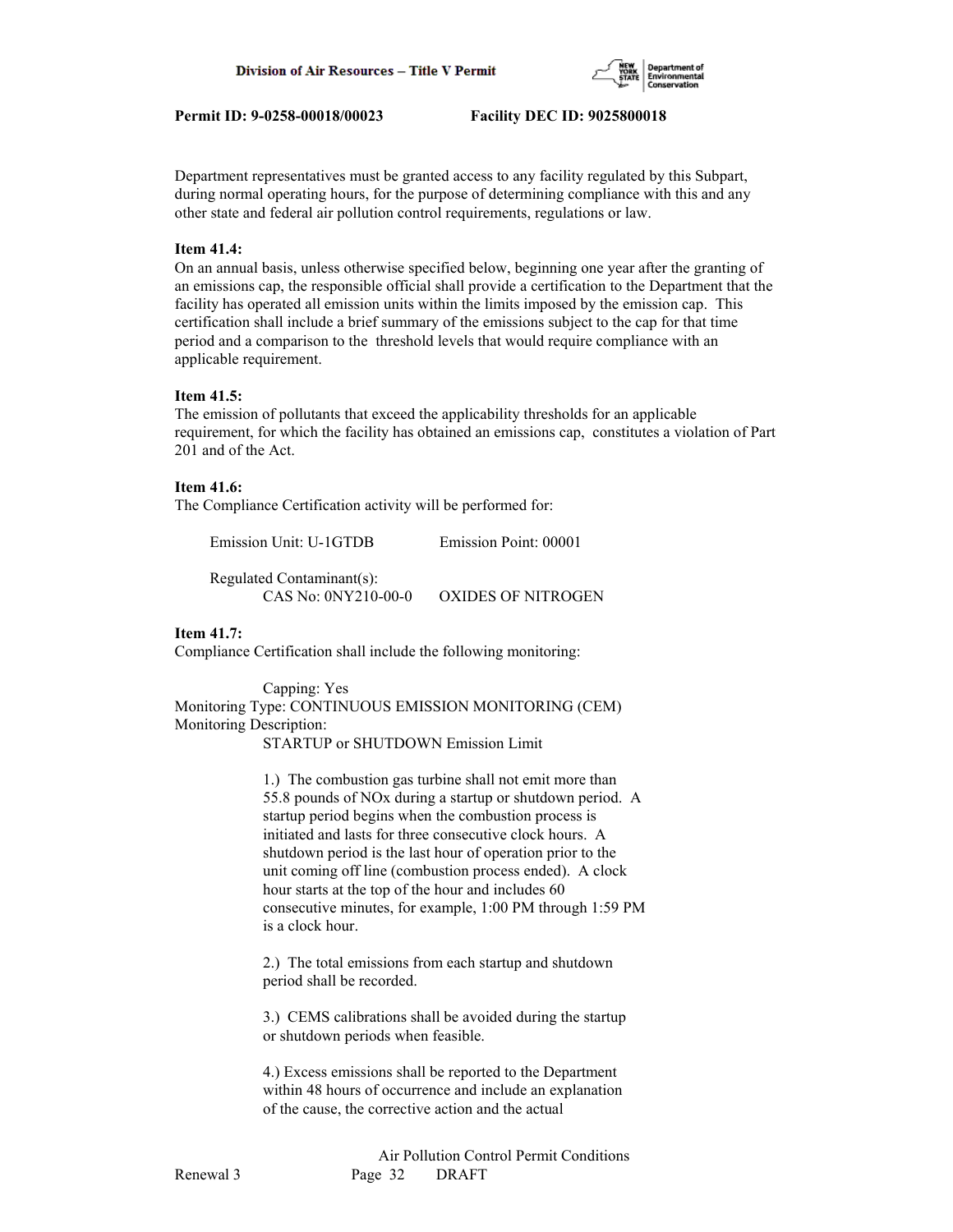

emissions.

 5.) A summary of the startup and shutdown exceedances shall be submitted semi-annually.

Manufacturer Name/Model Number: Rosemount Model 951C Parameter Monitored: OXIDES OF NITROGEN Upper Permit Limit: 55.8 pounds Reference Test Method: 40 CFR Part 60, App A Meth 7e & Performance Spec 6 Monitoring Frequency: AS REQUIRED - SEE PERMIT MONITORING DESCRIPTION Averaging Method: MAXIMUM - NOT TO BE EXCEEDED PER **OCCURRENCE** Reporting Requirements: SEMI-ANNUALLY (CALENDAR) Reports due 30 days after the reporting period. Subsequent reports are due every 6 calendar month(s).

**Condition 42: Capping Monitoring Condition Effective for entire length of Permit**

# **Applicable Federal Requirement:6 NYCRR 201-7.1**

# **Item 42.1:**

Under the authority of 6 NYCRR Part 201-7, this condition contains an emission cap for the purpose of limiting emissions from the facility, emission unit or process to avoid being subject to the following applicable requirement(s) that the facility, emission unit or process would otherwise be subject to:

40 CFR 52.21

# **Item 42.2:**

Operation of this facility shall take place in accordance with the approved criteria, emission limits, terms, conditions and standards in this permit.

# **Item 42.3:**

The owner or operator of the permitted facility must maintain all required records on-site for a period of five years and make them available to representatives of the Department upon request. Department representatives must be granted access to any facility regulated by this Subpart, during normal operating hours, for the purpose of determining compliance with this and any other state and federal air pollution control requirements, regulations or law.

# **Item 42.4:**

On an annual basis, unless otherwise specified below, beginning one year after the granting of an emissions cap, the responsible official shall provide a certification to the Department that the facility has operated all emission units within the limits imposed by the emission cap. This certification shall include a brief summary of the emissions subject to the cap for that time period and a comparison to the threshold levels that would require compliance with an applicable requirement.

# **Item 42.5:**

The emission of pollutants that exceed the applicability thresholds for an applicable requirement, for which the facility has obtained an emissions cap, constitutes a violation of Part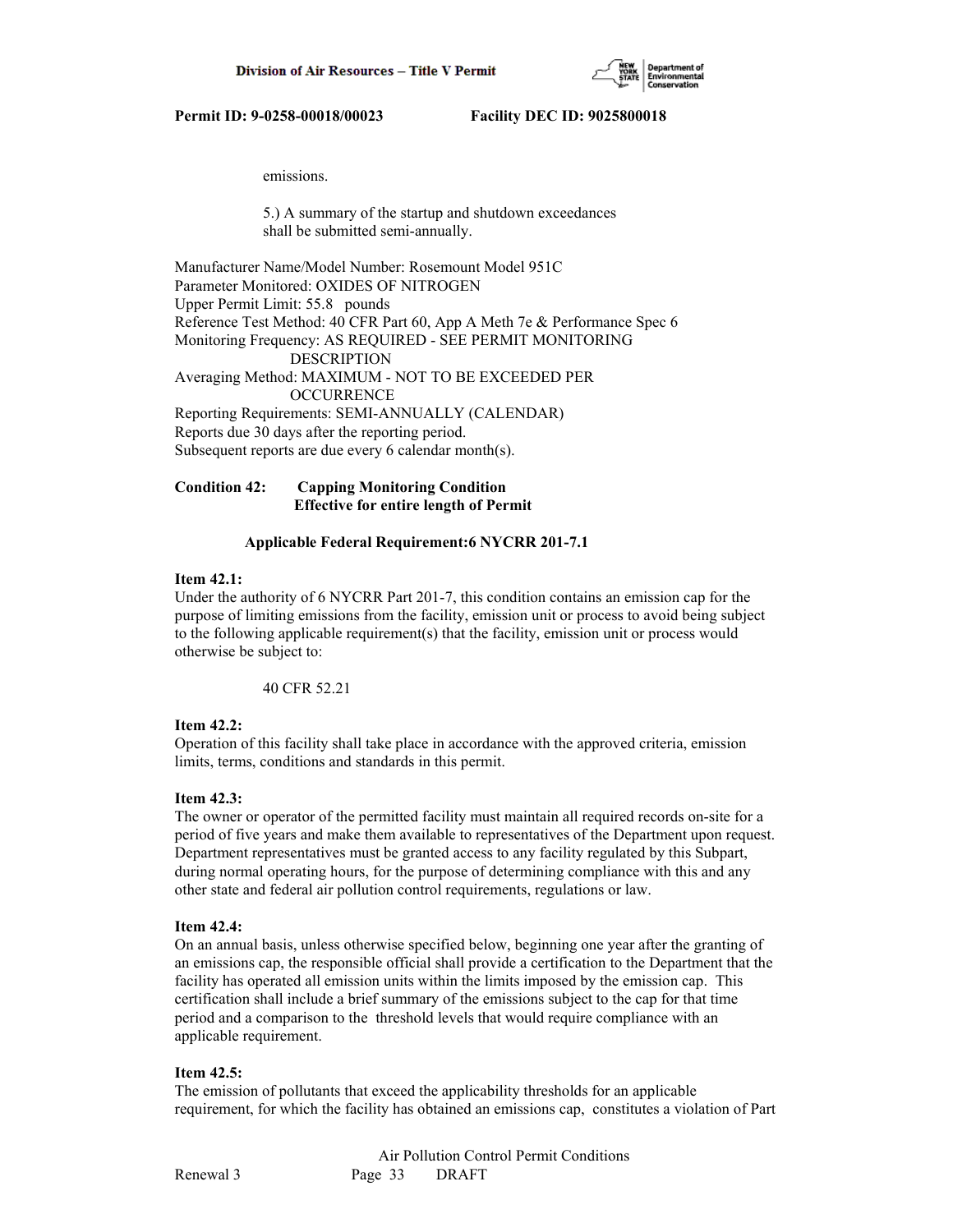

201 and of the Act.

# **Item 42.6:**

The Compliance Certification activity will be performed for:

| Emission Unit: U-1GTDB        | Emission Point: 00001  |
|-------------------------------|------------------------|
| Regulated Contaminant $(s)$ : |                        |
| CAS No: 000630-08-0           | <b>CARBON MONOXIDE</b> |

# **Item 42.7:**

Compliance Certification shall include the following monitoring:

# Capping: Yes Monitoring Type: CONTINUOUS EMISSION MONITORING (CEM) Monitoring Description: STARTUP or SHUTDOWN Emission Limit

 1.) The combustion gas turbine shall not emit more than 37.8 pounds of CO during a startup or shutdown period. A startup period begins when the combustion process is initiated and lasts for three clock hours. A shutdown period is the last our of operation prior to the unit coming off line (combustion process ended).

 2.) The total emissions from each startup and shutdown period shall be recorded.

 3.) CEMS calibrations shall be avoided during the startup or shutdown periods when feasible.

 4.) Excess emissions shall be reported to the Department within 48 hours of occurrence and include an explanation of the cause, the corrective action and the actual emissions.

 5.) A summary of startup and shutdown exceedances shall be submitted semi-annually.

Manufacturer Name/Model Number: Siemans Ultramat 5E Parameter Monitored: CARBON MONOXIDE Upper Permit Limit: 37.8 pounds Reference Test Method: 40CFR Part 60 App A Method 10 & Performance Spec 6 Monitoring Frequency: AS REQUIRED - SEE PERMIT MONITORING DESCRIPTION Averaging Method: MAXIMUM - NOT TO BE EXCEEDED PER **OCCURRENCE** Reporting Requirements: SEMI-ANNUALLY (CALENDAR) Reports due 30 days after the reporting period. Subsequent reports are due every 6 calendar month(s).

# **Condition 43: Compliance Certification**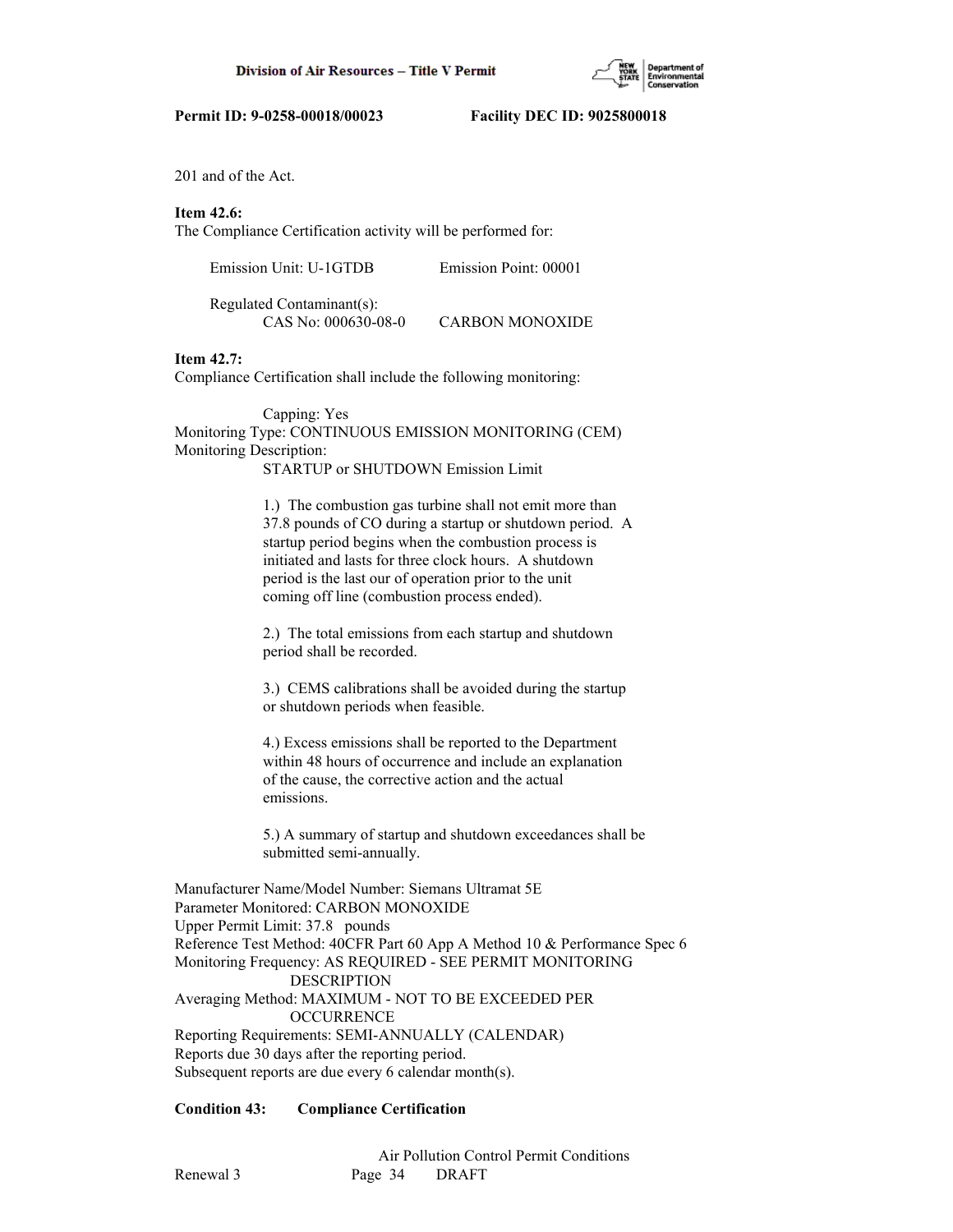

### **Effective for entire length of Permit**

#### **Applicable Federal Requirement:40CFR 60.332, NSPS Subpart GG**

# **Item 43.1:**

The Compliance Certification activity will be performed for:

| Emission Unit: U-1GTDB    | Emission Point: 00001     |
|---------------------------|---------------------------|
| Regulated Contaminant(s): |                           |
| CAS No: 0NY210-00-0       | <b>OXIDES OF NITROGEN</b> |

#### **Item 43.2:**

Compliance Certification shall include the following monitoring:

Monitoring Type: CONTINUOUS EMISSION MONITORING (CEM) Monitoring Description:

> 1.) Oxides of nitrogen emissions from the operation of the turbine alone are limited to 114 ppmvd (by volume, dry) corrected to 15% oxygen. This limit applies at all loads of operation including startup and shutdown periods.

 2.) The facility shall install, calibrate, maintain and operate a continuous monitoring and recording system (CEMS) to measure NOx and O2 in the gas turbine/duct burner exhaust which complies with Performance Specification 2 and 3 in Appendix B and the Quality Assurance Procedures in Appendix F of 40 CFR Part 60 or more stringent requirements of 40 CFR Part 75 where applicable. The CEMS shall measure NOX in ppmvd.

 3.) Excess emissions shall be reported according to 40 CFR Part 60.7(c) and Quality Assurance Data according to 40 CFR 60 Appendix F.

 4.) The facility shall submit a quarterly written CEMS excess emissions and quality assurance monitoring report to NYSDEC and EPA Region 2 for every calendar year quarter.

 5) This 114 ppmvd limit is less restrictive than the NOx limit that was accepted to avoid the requirments of Prevention of Significant Deterioration, 40 CFR Part 52, which is 9 ppmvd corrected to 15% oxygen, averaged over a 1-hour period. The facility must comply with both limits. The 9 ppmvd NOx limit is a separate permit condition under citation 6 NYCRR Part 201-7.1.

Manufacturer Name/Model Number: Rosemount Model 951C Parameter Monitored: OXIDES OF NITROGEN Upper Permit Limit: 114 parts per million by volume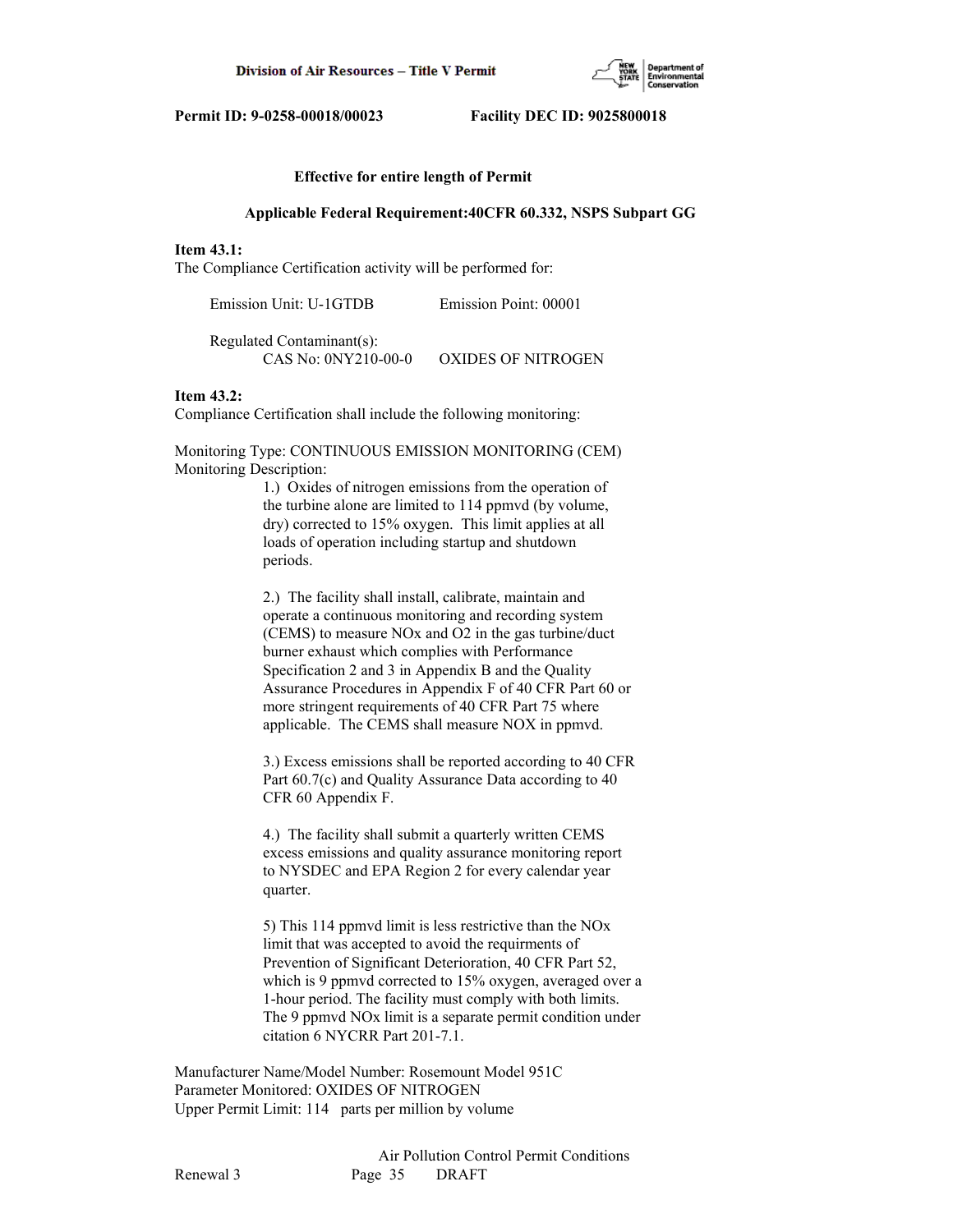

 (dry, corrected to 15% O2) Reference Test Method: 40CFR Part 60, Method 7E Monitoring Frequency: CONTINUOUS Averaging Method: 4-HOUR ROLLING AVERAGE Reporting Requirements: QUARTERLY (CALENDAR) Reports due 30 days after the reporting period. Subsequent reports are due every 3 calendar month(s).

# **Condition 44: Capping Monitoring Condition Effective for entire length of Permit**

# **Applicable Federal Requirement:6 NYCRR 201-7.1**

# **Item 44.1:**

Under the authority of 6 NYCRR Part 201-7, this condition contains an emission cap for the purpose of limiting emissions from the facility, emission unit or process to avoid being subject to the following applicable requirement(s) that the facility, emission unit or process would otherwise be subject to:

40 CFR 52.21

# **Item 44.2:**

Operation of this facility shall take place in accordance with the approved criteria, emission limits, terms, conditions and standards in this permit.

# **Item 44.3:**

The owner or operator of the permitted facility must maintain all required records on-site for a period of five years and make them available to representatives of the Department upon request. Department representatives must be granted access to any facility regulated by this Subpart, during normal operating hours, for the purpose of determining compliance with this and any other state and federal air pollution control requirements, regulations or law.

# **Item 44.4:**

On an annual basis, unless otherwise specified below, beginning one year after the granting of an emissions cap, the responsible official shall provide a certification to the Department that the facility has operated all emission units within the limits imposed by the emission cap. This certification shall include a brief summary of the emissions subject to the cap for that time period and a comparison to the threshold levels that would require compliance with an applicable requirement.

# **Item 44.5:**

The emission of pollutants that exceed the applicability thresholds for an applicable requirement, for which the facility has obtained an emissions cap, constitutes a violation of Part 201 and of the Act.

# **Item 44.6:**

The Compliance Certification activity will be performed for:

 Emission Unit: U-1GTDB Emission Point: 00001 Process: GT1

Regulated Contaminant(s):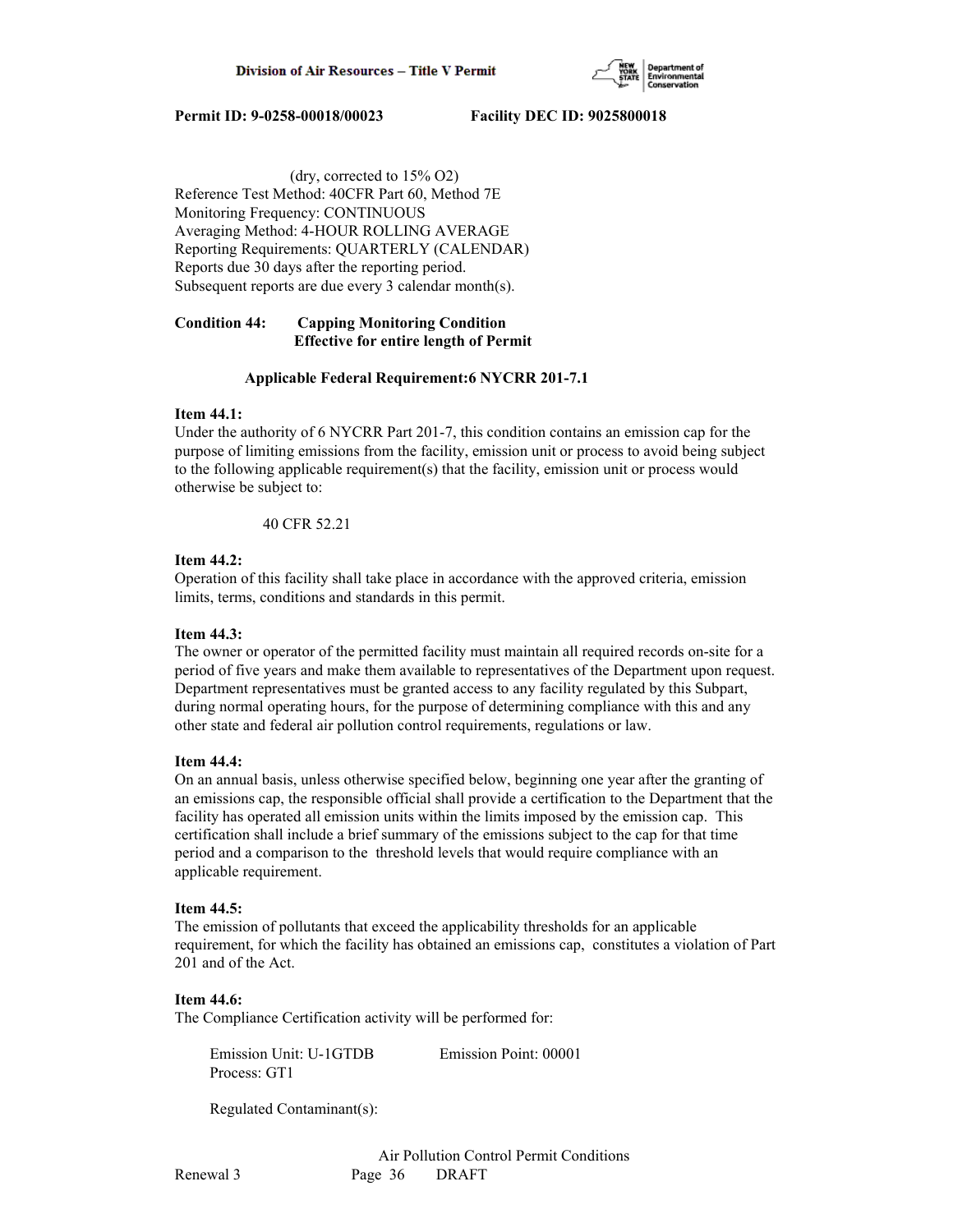

## CAS No: 0NY210-00-0 OXIDES OF NITROGEN

# **Item 44.7:**

Compliance Certification shall include the following monitoring:

Capping: Yes

Monitoring Type: CONTINUOUS EMISSION MONITORING (CEM) Monitoring Description:

> 1.) Oxides of nitrogen emissions from the operation of the turbine alone are limited to 14.84 lb/hr. This limit applies during all loads of operation except during startup and shutdown which have their own mass emission limits elsewhere in this permit.

 2.) The facility shall install, calibrate, maintain and operate a continuous monitoring and recording system (CEMS) to measure NOx and O2 in the gas turbine/duct burner exhaust which complies with Performance Specification 6 in Appendix B and the Quality Assurance Procedures in Appendix F of 40 CFR Part 60 or more stringent requirements of 40 CFR Part 75 where applicable. The CEMS shall measure NOX lb/hr.

 3.) Excess emissions shall be reported according to 40 CFR Part 60.7(c) and Quality Assurance Data according to 40 CFR 60 Appendix F.

 4.) The facility shall submit a quarterly written CEMS excess emissions and quality assurance monitoring report to NYSDEC and EPA Region 2 for every calendar year quarter.

 5.) All emission limits are based on heat input corresponding to the higher heating value of the fuel.

6.) The turbine shall only be fired on natural gas.

Manufacturer Name/Model Number: Rosemount Model 951C Parameter Monitored: OXIDES OF NITROGEN Upper Permit Limit: 14.84 pounds per hour Reference Test Method: 40CFR Part 60, Method 7E & Performance Spec. 6 Monitoring Frequency: CONTINUOUS Averaging Method: 1-HOUR AVERAGE Reporting Requirements: QUARTERLY (CALENDAR) Reports due 30 days after the reporting period. Subsequent reports are due every 3 calendar month(s).

## **Condition 45: Capping Monitoring Condition Effective for entire length of Permit**

# **Applicable Federal Requirement:6 NYCRR 201-7.1**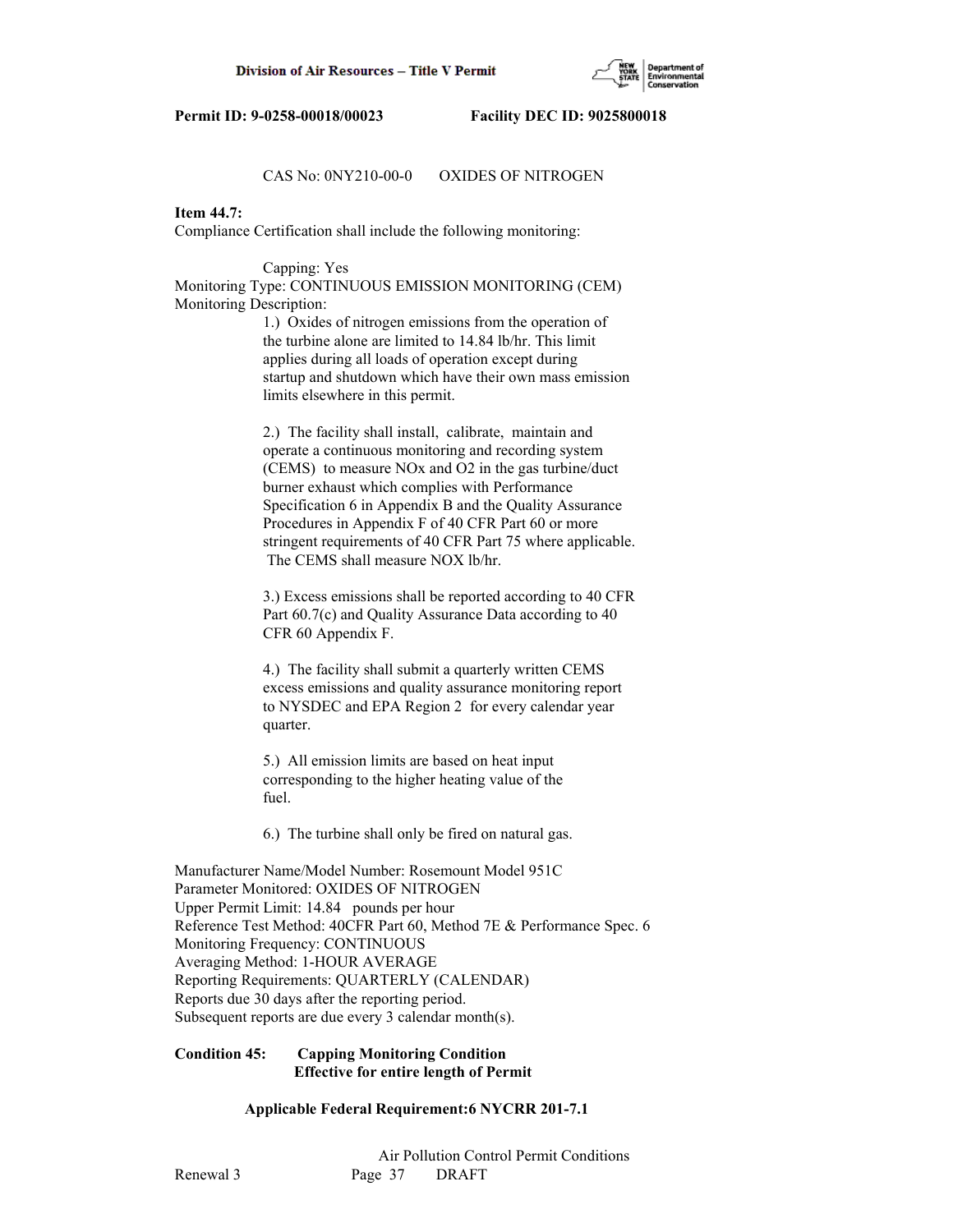

# **Item 45.1:**

Under the authority of 6 NYCRR Part 201-7, this condition contains an emission cap for the purpose of limiting emissions from the facility, emission unit or process to avoid being subject to the following applicable requirement(s) that the facility, emission unit or process would otherwise be subject to:

40 CFR 52.21

# **Item 45.2:**

Operation of this facility shall take place in accordance with the approved criteria, emission limits, terms, conditions and standards in this permit.

## **Item 45.3:**

The owner or operator of the permitted facility must maintain all required records on-site for a period of five years and make them available to representatives of the Department upon request. Department representatives must be granted access to any facility regulated by this Subpart, during normal operating hours, for the purpose of determining compliance with this and any other state and federal air pollution control requirements, regulations or law.

### **Item 45.4:**

On an annual basis, unless otherwise specified below, beginning one year after the granting of an emissions cap, the responsible official shall provide a certification to the Department that the facility has operated all emission units within the limits imposed by the emission cap. This certification shall include a brief summary of the emissions subject to the cap for that time period and a comparison to the threshold levels that would require compliance with an applicable requirement.

#### **Item 45.5:**

The emission of pollutants that exceed the applicability thresholds for an applicable requirement, for which the facility has obtained an emissions cap, constitutes a violation of Part 201 and of the Act.

#### **Item 45.6:**

The Compliance Certification activity will be performed for:

| Emission Unit: U-1GTDB | Emission Point: 00001 |
|------------------------|-----------------------|
| Process: GT1           |                       |

 Regulated Contaminant(s): CAS No: 0NY210-00-0 OXIDES OF NITROGEN

# **Item 45.7:**

Compliance Certification shall include the following monitoring:

 Capping: Yes Monitoring Type: CONTINUOUS EMISSION MONITORING (CEM) Monitoring Description:

> 1.) Oxides of nitrogen emissions from the operation of the turbine and the duct burner are limited to 9 ppmvd (by volume, dry) corrected to 15% O2. This limit applies at all loads of operation except during startup or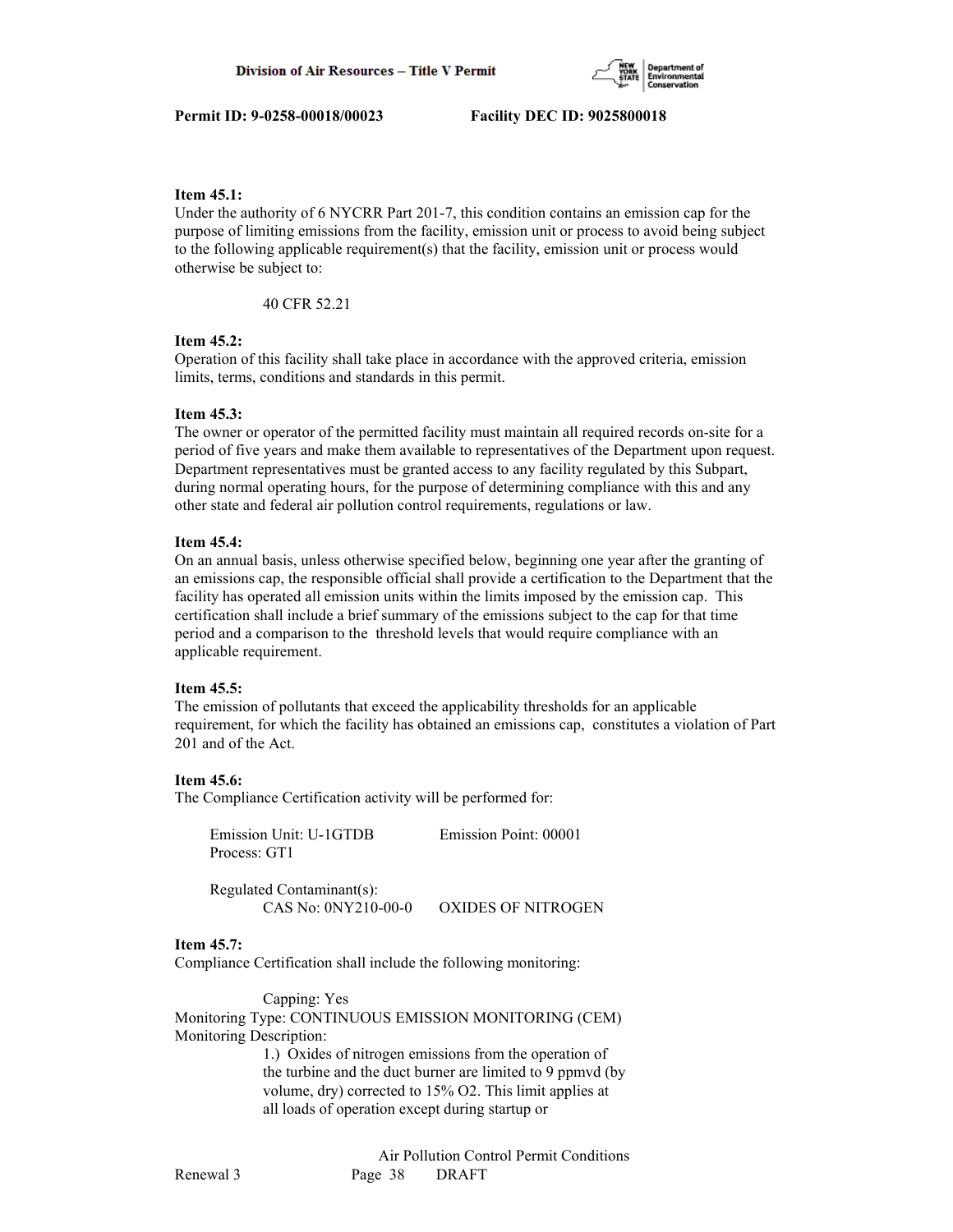

shutdown.

 2.) The facility shall install, calibrate, maintain and operate a continuous monitoring and recording system (CEMS) to measure NOx and O2 in the gas turbine/duct burner exhaust which complies with Performance Specification 2 in Appendix B and the Quality Assurance Procedures in Appendix F of 40 CFR Part 60 or more stringent requirements of 40 CFR Part 75 where applicable. The CEMS shall measure NOX in ppmvd.

 3.) Excess emissions shall be reported according to 40 CFR Part 60.7(c) and Quality Assurance Data according to 40 CFR 60 Appendix F.

 4.) The facility shall submit a quarterly written CEMS excess emissions and quality assurance monitoring report to NYSDEC and EPA Region 2 for every calendar year quarter.

 5.) All emission limits are based on heat input corresponding to the higher heating value of the fuel.

 6.) The turbine and duct burner shall only be fired on natural gas.

 7.) This 9 ppmvd limit is more restrictive than the applicable NOx limit in the New Source Performance Standards for Gas Turbines, 40CFR Part 60.332, which is 114 ppmvd corrected to 15% oxygen, averaged over a 4-hour period. The facility must comply with both limits. The 114 ppmvd NOx limit is in a separate permit condition under citation 40 CFR Part 60.332.

Manufacturer Name/Model Number: Rosemount Model 951C Parameter Monitored: OXIDES OF NITROGEN Upper Permit Limit: 9 parts per million by volume (dry, corrected to 15% O2) Reference Test Method: 40CFR Part 60, Method 7E & Performance Spec. 2 Monitoring Frequency: CONTINUOUS Averaging Method: 1-HOUR AVERAGE Reporting Requirements: QUARTERLY (CALENDAR) Reports due 30 days after the reporting period. Subsequent reports are due every 3 calendar month(s).

**Condition 46: Capping Monitoring Condition Effective for entire length of Permit**

# **Applicable Federal Requirement:6 NYCRR 201-7.1**

**Item 46.1:**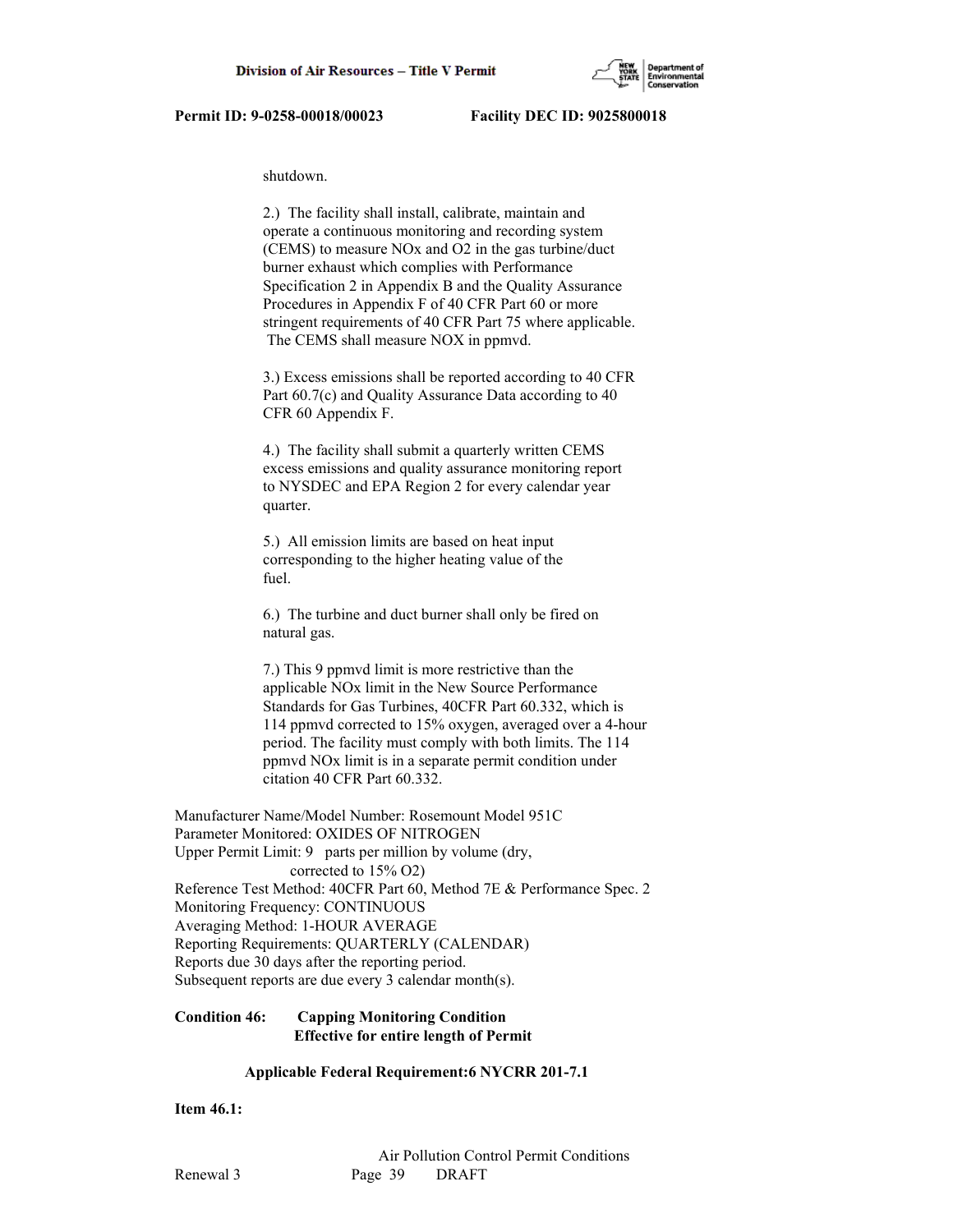

Under the authority of 6 NYCRR Part 201-7, this condition contains an emission cap for the purpose of limiting emissions from the facility, emission unit or process to avoid being subject to the following applicable requirement(s) that the facility, emission unit or process would otherwise be subject to:

40 CFR 52.21

# **Item 46.2:**

Operation of this facility shall take place in accordance with the approved criteria, emission limits, terms, conditions and standards in this permit.

# **Item 46.3:**

The owner or operator of the permitted facility must maintain all required records on-site for a period of five years and make them available to representatives of the Department upon request. Department representatives must be granted access to any facility regulated by this Subpart, during normal operating hours, for the purpose of determining compliance with this and any other state and federal air pollution control requirements, regulations or law.

# **Item 46.4:**

On an annual basis, unless otherwise specified below, beginning one year after the granting of an emissions cap, the responsible official shall provide a certification to the Department that the facility has operated all emission units within the limits imposed by the emission cap. This certification shall include a brief summary of the emissions subject to the cap for that time period and a comparison to the threshold levels that would require compliance with an applicable requirement.

# **Item 46.5:**

The emission of pollutants that exceed the applicability thresholds for an applicable requirement, for which the facility has obtained an emissions cap, constitutes a violation of Part 201 and of the Act.

# **Item 46.6:**

The Compliance Certification activity will be performed for:

| Emission Unit: U-1GTDB<br>Process: GT1           | Emission Point: 00001  |
|--------------------------------------------------|------------------------|
| Regulated Contaminant(s):<br>CAS No: 000630-08-0 | <b>CARBON MONOXIDE</b> |

# **Item 46.7:**

Compliance Certification shall include the following monitoring:

 Capping: Yes Monitoring Type: CONTINUOUS EMISSION MONITORING (CEM) Monitoring Description: 1.) Carbon monoxide emissions from the operation of the

 turbine alone are limited to 15 ppmvd (by volume, dry) corrected to 15% O2. This limit applies at all loads of operation except during startup or shutdown.

2.) The facility shall install, calibrate, maintain and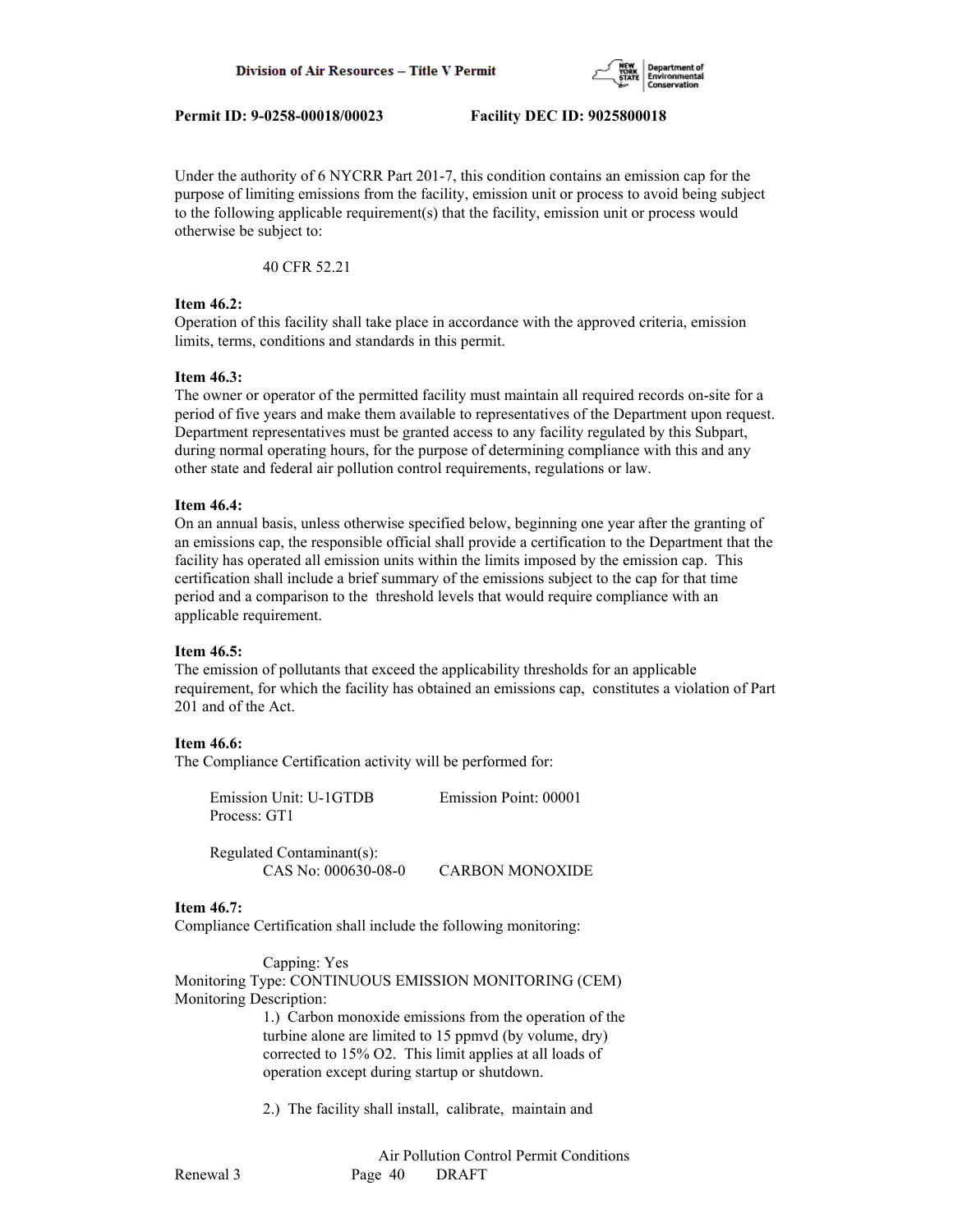

 operate a continuous monitoring and recording system (CEMS) to measure CO and O2 in the gas turbine/duct burner exhaust which complies with Performance Specification 4A in Appendix B and the Quality Assurance Procedures in Appendix F of 40 CFR Part 60 or more stringent requirements of 40 CFR Part 75 where applicable. The CEMS shall measure CO in ppmvd.

 3.) Excess emissions shall be reported according to 40 CFR Part 60.7(c) and Quality Assurance Data according to 40 CFR 60 Appendix F.

 4.) The facility shall submit a quarterly written CEMS excess emissions and quality assurance monitoring report to NYSDEC and EPA Region 2 for every calendar year quarter.

 5.) All emission limits are based on heat input corresponding to the higher heating value of the fuel.

6.) The turbine shall only be fired on natural gas.

Manufacturer Name/Model Number: Thermo Scientific Model 48I Parameter Monitored: CARBON MONOXIDE Upper Permit Limit: 15 parts per million by volume (dry, corrected to 15% O2) Reference Test Method: 40CFR Part 60, Method 10 & Performance Spec. 4A Monitoring Frequency: CONTINUOUS Averaging Method: 1-HOUR AVERAGE Reporting Requirements: QUARTERLY (CALENDAR) Reports due 30 days after the reporting period. Subsequent reports are due every 3 calendar month(s).

# **Condition 47: Capping Monitoring Condition Effective for entire length of Permit**

#### **Applicable Federal Requirement:6 NYCRR 201-7.1**

# **Item 47.1:**

Under the authority of 6 NYCRR Part 201-7, this condition contains an emission cap for the purpose of limiting emissions from the facility, emission unit or process to avoid being subject to the following applicable requirement(s) that the facility, emission unit or process would otherwise be subject to:

40 CFR 52.21

# **Item 47.2:**

Operation of this facility shall take place in accordance with the approved criteria, emission limits, terms, conditions and standards in this permit.

#### **Item 47.3:**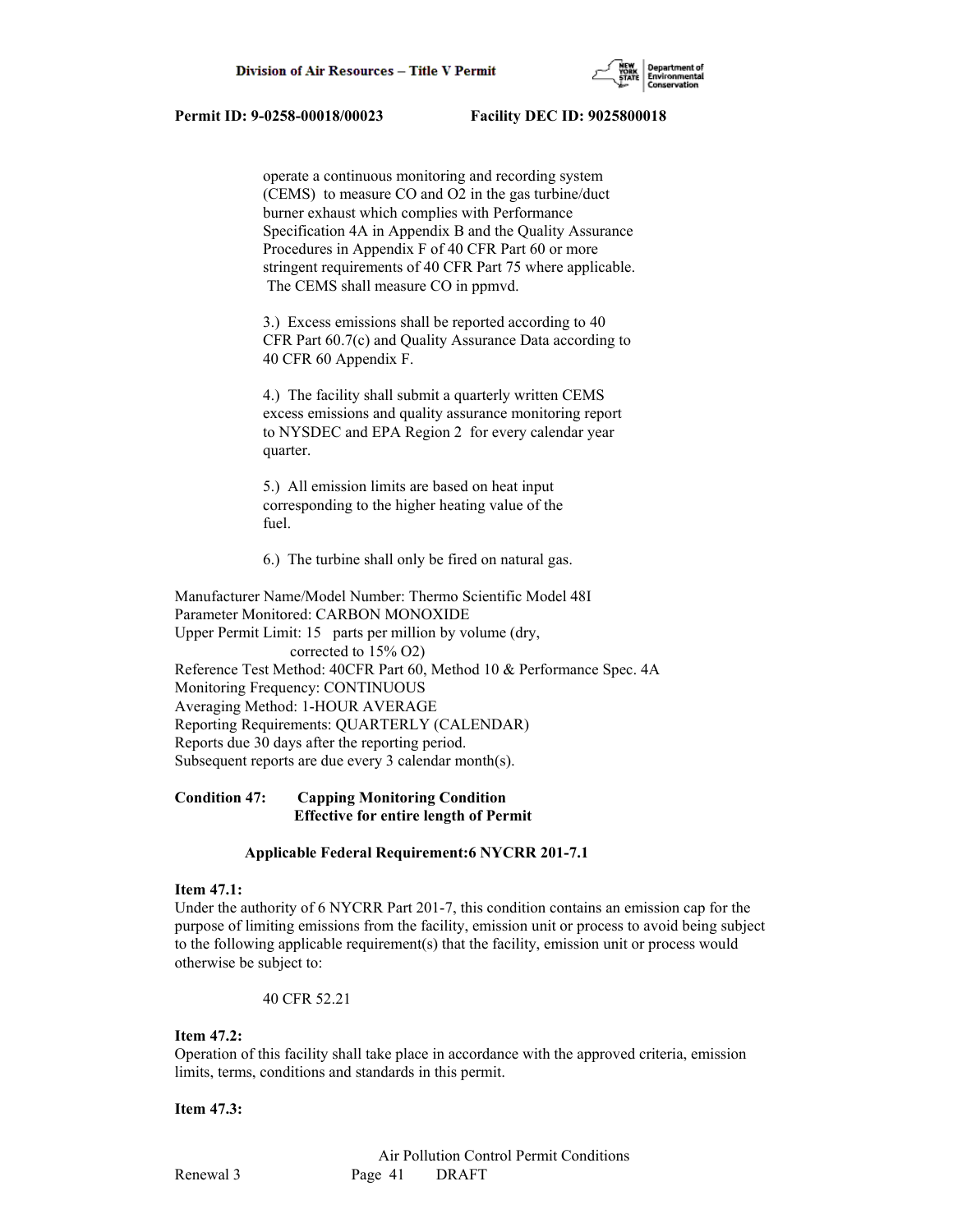

The owner or operator of the permitted facility must maintain all required records on-site for a period of five years and make them available to representatives of the Department upon request. Department representatives must be granted access to any facility regulated by this Subpart, during normal operating hours, for the purpose of determining compliance with this and any other state and federal air pollution control requirements, regulations or law.

# **Item 47.4:**

On an annual basis, unless otherwise specified below, beginning one year after the granting of an emissions cap, the responsible official shall provide a certification to the Department that the facility has operated all emission units within the limits imposed by the emission cap. This certification shall include a brief summary of the emissions subject to the cap for that time period and a comparison to the threshold levels that would require compliance with an applicable requirement.

### **Item 47.5:**

The emission of pollutants that exceed the applicability thresholds for an applicable requirement, for which the facility has obtained an emissions cap, constitutes a violation of Part 201 and of the Act.

# **Item 47.6:**

The Compliance Certification activity will be performed for:

| Emission Unit: U-1GTDB | Emission Point: 00001 |
|------------------------|-----------------------|
| Process: GT1           |                       |

 Regulated Contaminant(s): CAS No: 000630-08-0 CARBON MONOXIDE

# **Item 47.7:**

Compliance Certification shall include the following monitoring:

 Capping: Yes Monitoring Type: CONTINUOUS EMISSION MONITORING (CEM) Monitoring Description:

 1.) Carbon monoxide emissions from the operation of the turbine alone are limited to 10 lb/hr. This limit applies during all loads of operation except during startup and shutdown which have their own mass emission limits elsewhere in this permit.

 2.) The facility shall install, calibrate, maintain and operate a continuous monitoring and recording system (CEMS) to measure CO and O2 in the gas turbine/duct burner exhaust which complies with Performance Specification 6 in Appendix B and the Quality Assurance Procedures in Appendix F of 40 CFR Part 60 or more stringent requirements of 40 CFR Part 75 where applicable. The CEMS shall measure CO in lb/hr.

 3.) Excess emissions shall be reported according to 40 CFR Part 60.7(c) and Quality Assurance Data according to 40 CFR 60 Appendix F.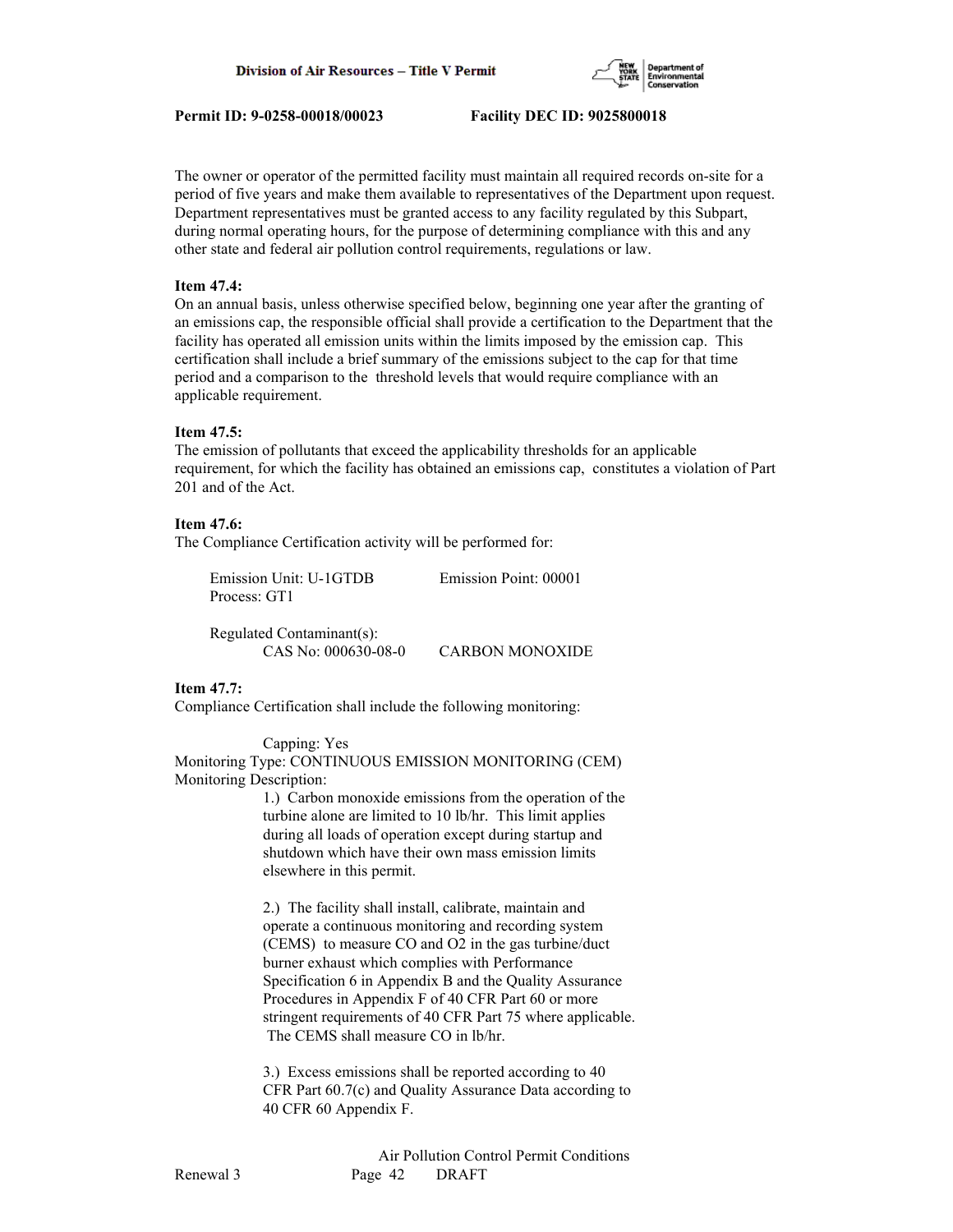

 4.) The facility shall submit a quarterly written CEMS excess emissions and quality assurance monitoring report to NYSDEC and EPA Region 2 for every calendar year quarter.

 5.) All emission limits are based on heat input corresponding to the higher heating value of the fuel.

6.) The turbine shall only be fired on natural gas.

Manufacturer Name/Model Number: Thermo Scientific Model 48I Parameter Monitored: CARBON MONOXIDE Upper Permit Limit: 10 pounds per hour Reference Test Method: 40CFR Part 60, Method 10 & Performance Spec. 6 Monitoring Frequency: CONTINUOUS Averaging Method: 1-HOUR AVERAGE Reporting Requirements: QUARTERLY (CALENDAR) Reports due 30 days after the reporting period. Subsequent reports are due every 3 calendar month(s).

# **Condition 48: Capping Monitoring Condition Effective for entire length of Permit**

# **Applicable Federal Requirement:6 NYCRR 201-7.1**

# **Item 48.1:**

Under the authority of 6 NYCRR Part 201-7, this condition contains an emission cap for the purpose of limiting emissions from the facility, emission unit or process to avoid being subject to the following applicable requirement(s) that the facility, emission unit or process would otherwise be subject to:

40 CFR 52.21

# **Item 48.2:**

Operation of this facility shall take place in accordance with the approved criteria, emission limits, terms, conditions and standards in this permit.

# **Item 48.3:**

The owner or operator of the permitted facility must maintain all required records on-site for a period of five years and make them available to representatives of the Department upon request. Department representatives must be granted access to any facility regulated by this Subpart, during normal operating hours, for the purpose of determining compliance with this and any other state and federal air pollution control requirements, regulations or law.

# **Item 48.4:**

On an annual basis, unless otherwise specified below, beginning one year after the granting of an emissions cap, the responsible official shall provide a certification to the Department that the facility has operated all emission units within the limits imposed by the emission cap. This certification shall include a brief summary of the emissions subject to the cap for that time period and a comparison to the threshold levels that would require compliance with an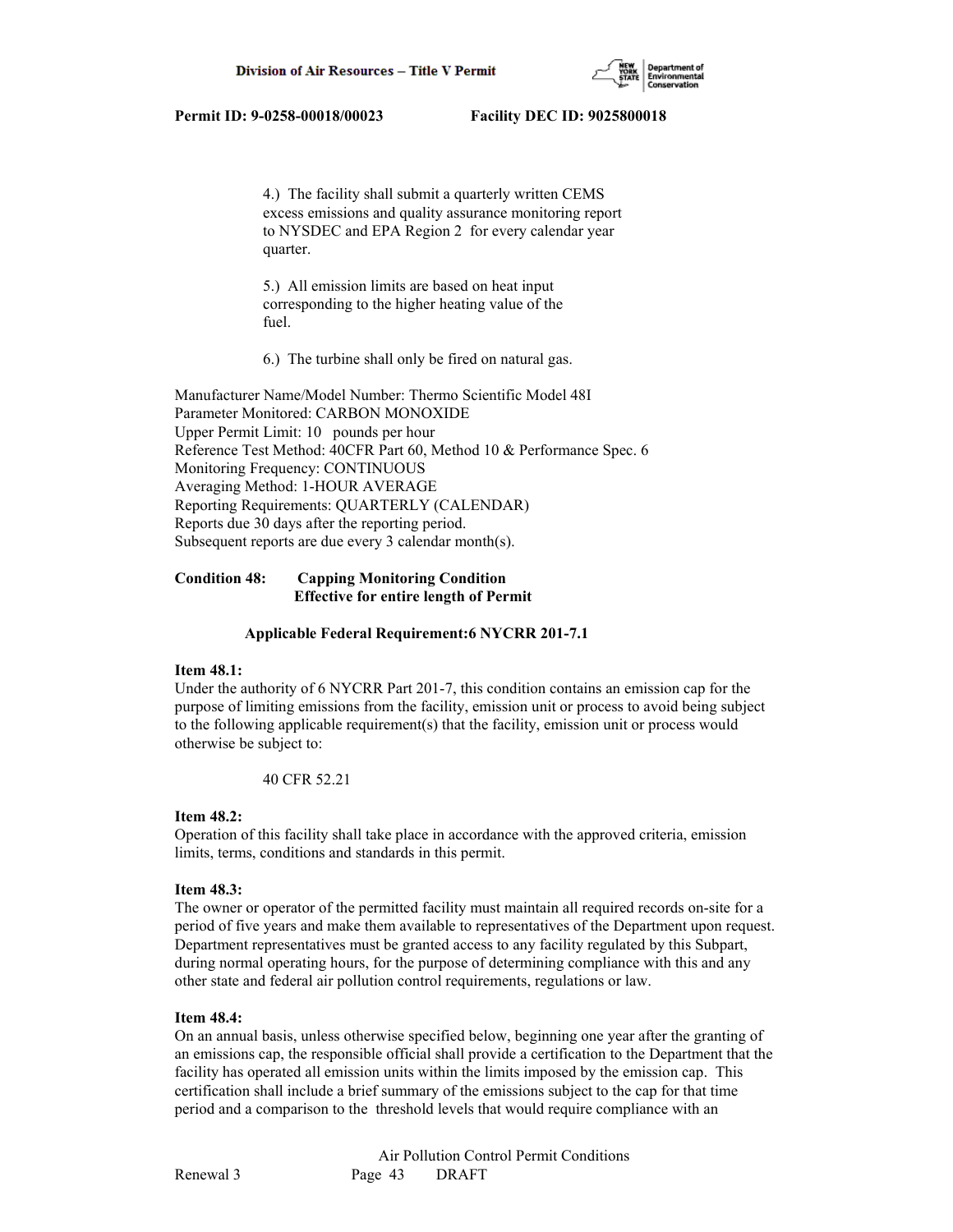

applicable requirement.

# **Item 48.5:**

The emission of pollutants that exceed the applicability thresholds for an applicable requirement, for which the facility has obtained an emissions cap, constitutes a violation of Part 201 and of the Act.

## **Item 48.6:**

The Compliance Certification activity will be performed for:

| Emission Unit: U-1GTDB | Emission Point: 00001 |
|------------------------|-----------------------|
| Process: GT2           |                       |

 Regulated Contaminant(s): CAS No: 0NY210-00-0 OXIDES OF NITROGEN

# **Item 48.7:**

Compliance Certification shall include the following monitoring:

 Capping: Yes Monitoring Type: CONTINUOUS EMISSION MONITORING (CEM) Monitoring Description:

 1.) Oxides of nitrogen emissions from the operation of the turbine and the duct burner are limited to 9 ppmvd (by volume, dry) corrected to 15% O2. This limit applies at all loads of operation except during startup or shutdown.

 2.) The facility shall install, calibrate, maintain and operate a continuous monitoring and recording system (CEMS) to measure NOx and O2 in the gas turbine/duct burner exhaust which complies with Performance Specification 2 in Appendix B and the Quality Assurance Procedures in Appendix F of 40 CFR Part 60 or more stringent requirements of 40 CFR Part 75 where applicable. The CEMS shall measure NOX in ppmvd.

 3.) Excess emissions shall be reported according to 40 CFR Part 60.7(c) and Quality Assurance Data according to 40 CFR 60 Appendix F.

 4.) The facility shall submit a quarterly written CEMS excess emissions and quality assurance monitoring report to NYSDEC and EPA Region 2 for every calendar year quarter.

 5.) All emission limits are based on heat input corresponding to the higher heating value of the fuel.

 6.) The turbine and duct burner shall only be fired on natural gas.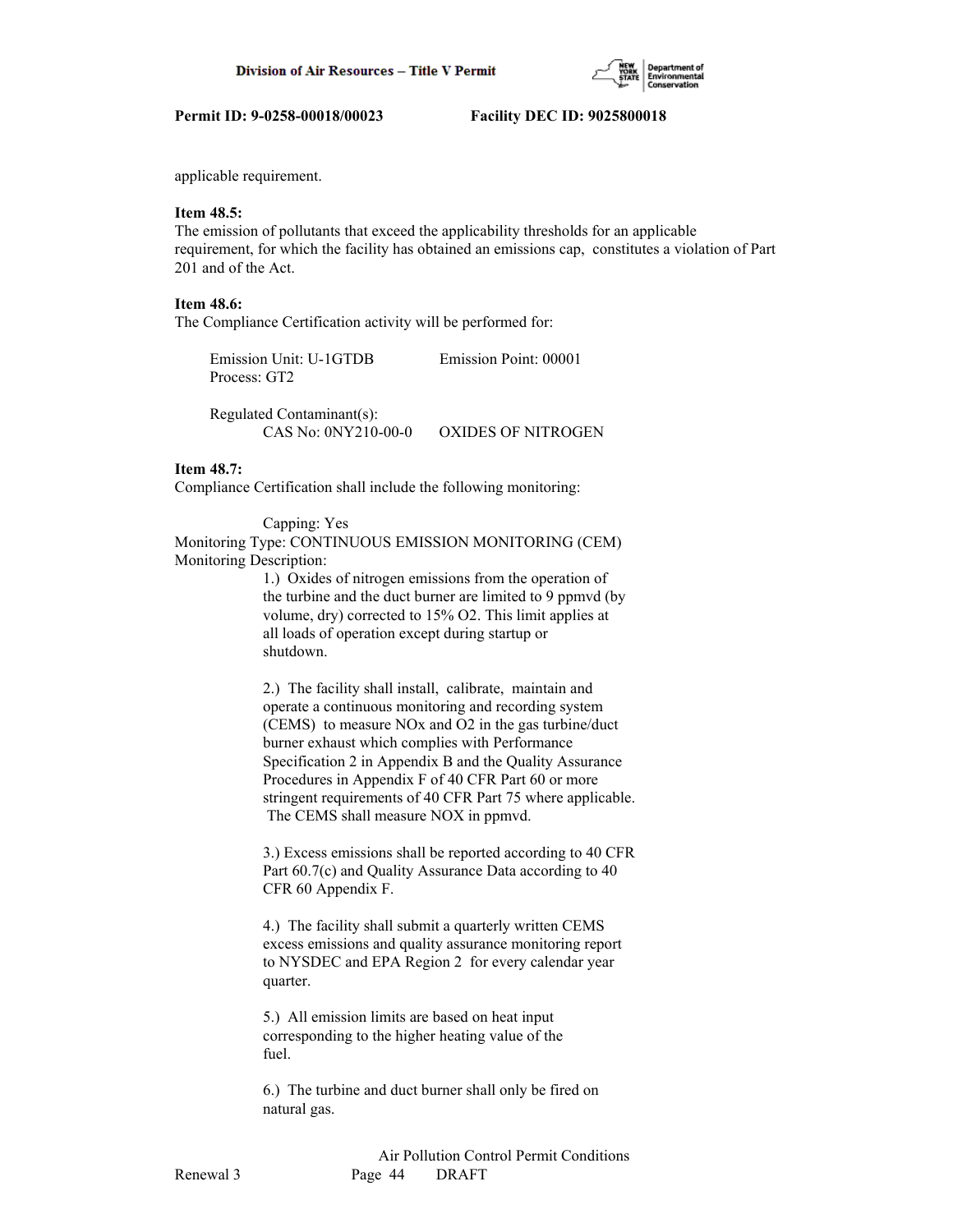

 7.) This 9 ppmvd limit is more restrictive than the applicable NOx limit in the New Source Performance Standards for Gas Turbines, 40CFR Part 60.332, which is 114 ppmvd corrected to 15% oxygen, averaged over a 4-hour period. The facility must comply with both limits. The 114 ppmvd NOx limit is in a separate permit condition under citation 40 CFR Part 60.332.

Manufacturer Name/Model Number: Rosemount Model 951C Parameter Monitored: OXIDES OF NITROGEN Upper Permit Limit: 9 parts per million by volume (dry, corrected to 15% O2) Reference Test Method: 40CFR Part 60, Method 7E & Performance Spec. 2 Monitoring Frequency: CONTINUOUS Averaging Method: 1-HOUR AVERAGE Reporting Requirements: QUARTERLY (CALENDAR) Reports due 30 days after the reporting period. Subsequent reports are due every 3 calendar month(s).

# **Condition 49: Capping Monitoring Condition Effective for entire length of Permit**

### **Applicable Federal Requirement:6 NYCRR 201-7.1**

# **Item 49.1:**

Under the authority of 6 NYCRR Part 201-7, this condition contains an emission cap for the purpose of limiting emissions from the facility, emission unit or process to avoid being subject to the following applicable requirement(s) that the facility, emission unit or process would otherwise be subject to:

40 CFR 52.21

# **Item 49.2:**

Operation of this facility shall take place in accordance with the approved criteria, emission limits, terms, conditions and standards in this permit.

# **Item 49.3:**

The owner or operator of the permitted facility must maintain all required records on-site for a period of five years and make them available to representatives of the Department upon request. Department representatives must be granted access to any facility regulated by this Subpart, during normal operating hours, for the purpose of determining compliance with this and any other state and federal air pollution control requirements, regulations or law.

#### **Item 49.4:**

On an annual basis, unless otherwise specified below, beginning one year after the granting of an emissions cap, the responsible official shall provide a certification to the Department that the facility has operated all emission units within the limits imposed by the emission cap. This certification shall include a brief summary of the emissions subject to the cap for that time period and a comparison to the threshold levels that would require compliance with an applicable requirement.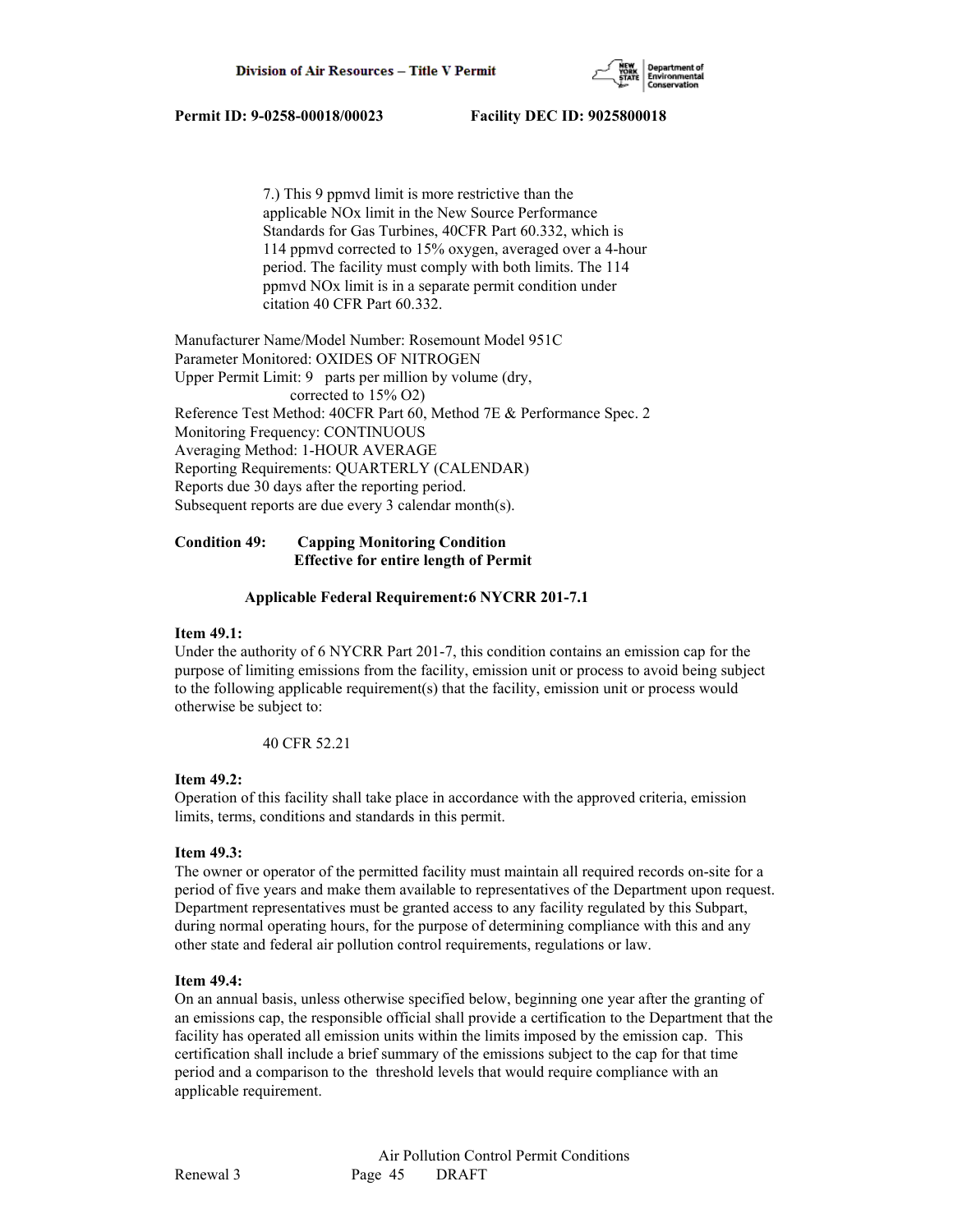# **Item 49.5:**

The emission of pollutants that exceed the applicability thresholds for an applicable requirement, for which the facility has obtained an emissions cap, constitutes a violation of Part 201 and of the Act.

# **Item 49.6:**

The Compliance Certification activity will be performed for:

 Emission Unit: U-1GTDB Emission Point: 00001 Process: GT2

 Regulated Contaminant(s): CAS No: 0NY210-00-0 OXIDES OF NITROGEN

## **Item 49.7:**

Compliance Certification shall include the following monitoring:

#### Capping: Yes

Monitoring Type: CONTINUOUS EMISSION MONITORING (CEM) Monitoring Description:

> 1.) Oxides of nitrogen emissions from the operation of the turbine and the duct burner are limited to 17.21 lb/hr. This limit applies during all loads of operation except during startup and shutdown which have their own mass emission limits elsewhere in this permit.

 2.) The facility shall install, calibrate, maintain and operate a continuous monitoring and recording system (CEMS) to measure NOx and O2 in the gas turbine/duct burner exhaust which complies with Performance Specification 6 in Appendix B and the Quality Assurance Procedures in Appendix F of 40 CFR Part 60 or more stringent requirements of 40 CFR Part 75 where applicable. The CEMS shall measure NOx in lb/hr.

 3.) Excess emissions shall be reported according to 40 CFR Part 60.7(c) and Quality Assurance Data according to 40 CFR 60 Appendix F.

 4.) The facility shall submit a quarterly written CEMS excess emissions and quality assurance monitoring report to NYSDEC and EPA Region 2 for every calendar year quarter.

 5.) All emission limits are based on heat input corresponding to the higher heating value of the fuel.

 6.) The turbine and duct burner shall only be fired on natural gas.

Manufacturer Name/Model Number: Rosemount Model 951C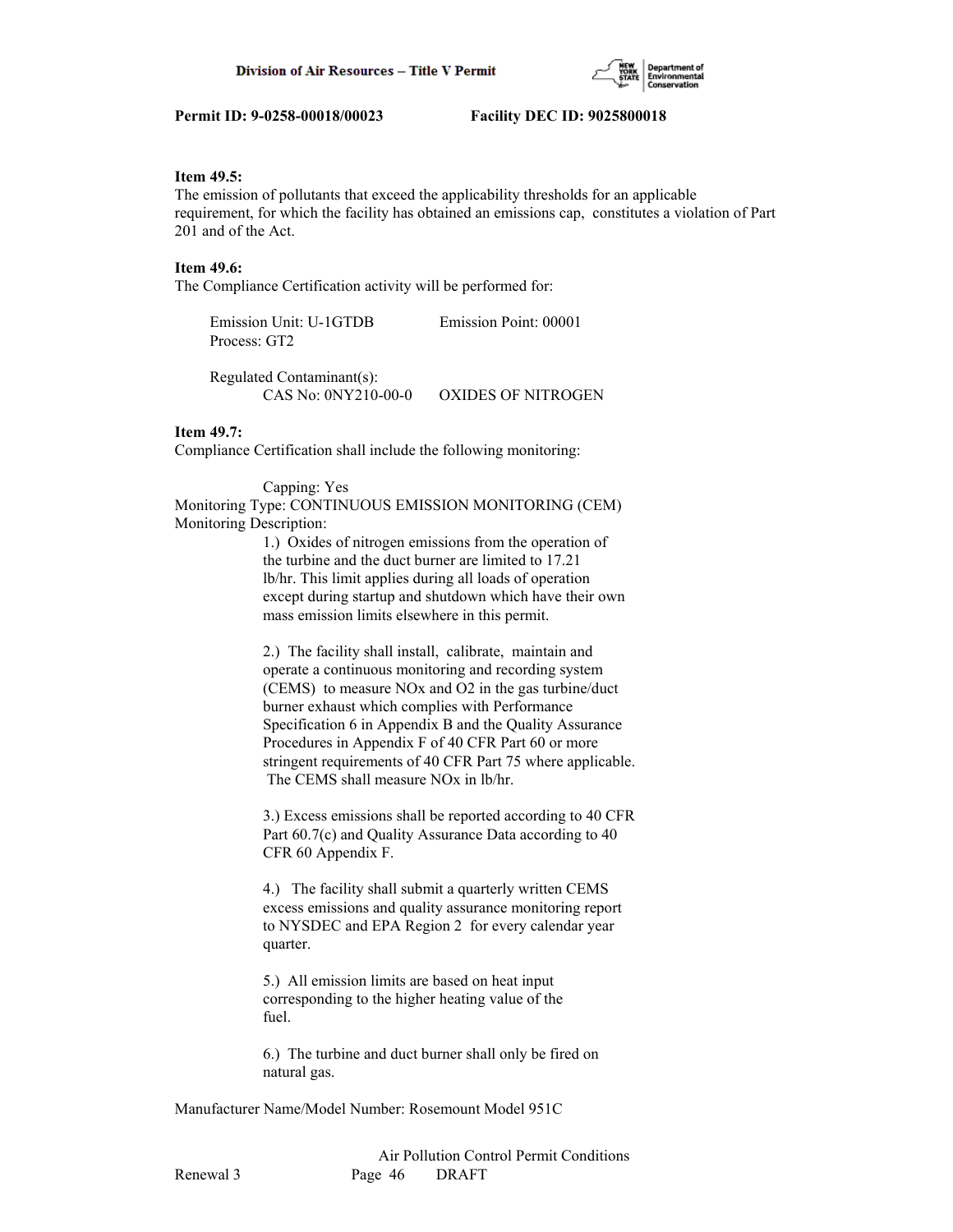

Parameter Monitored: OXIDES OF NITROGEN Upper Permit Limit: 17.21 pounds per hour Reference Test Method: 40CFR Part 60, Method 7E & Performance Spec. 6 Monitoring Frequency: CONTINUOUS Averaging Method: 1-HOUR AVERAGE Reporting Requirements: QUARTERLY (CALENDAR) Reports due 30 days after the reporting period. Subsequent reports are due every 3 calendar month(s).

# **Condition 50: Capping Monitoring Condition Effective for entire length of Permit**

# **Applicable Federal Requirement:6 NYCRR 201-7.1**

# **Item 50.1:**

Under the authority of 6 NYCRR Part 201-7, this condition contains an emission cap for the purpose of limiting emissions from the facility, emission unit or process to avoid being subject to the following applicable requirement(s) that the facility, emission unit or process would otherwise be subject to:

40 CFR 52.21

### **Item 50.2:**

Operation of this facility shall take place in accordance with the approved criteria, emission limits, terms, conditions and standards in this permit.

# **Item 50.3:**

The owner or operator of the permitted facility must maintain all required records on-site for a period of five years and make them available to representatives of the Department upon request. Department representatives must be granted access to any facility regulated by this Subpart, during normal operating hours, for the purpose of determining compliance with this and any other state and federal air pollution control requirements, regulations or law.

# **Item 50.4:**

On an annual basis, unless otherwise specified below, beginning one year after the granting of an emissions cap, the responsible official shall provide a certification to the Department that the facility has operated all emission units within the limits imposed by the emission cap. This certification shall include a brief summary of the emissions subject to the cap for that time period and a comparison to the threshold levels that would require compliance with an applicable requirement.

# **Item 50.5:**

The emission of pollutants that exceed the applicability thresholds for an applicable requirement, for which the facility has obtained an emissions cap, constitutes a violation of Part 201 and of the Act.

# **Item 50.6:**

The Compliance Certification activity will be performed for:

 Emission Unit: U-1GTDB Emission Point: 00001 Process: GT2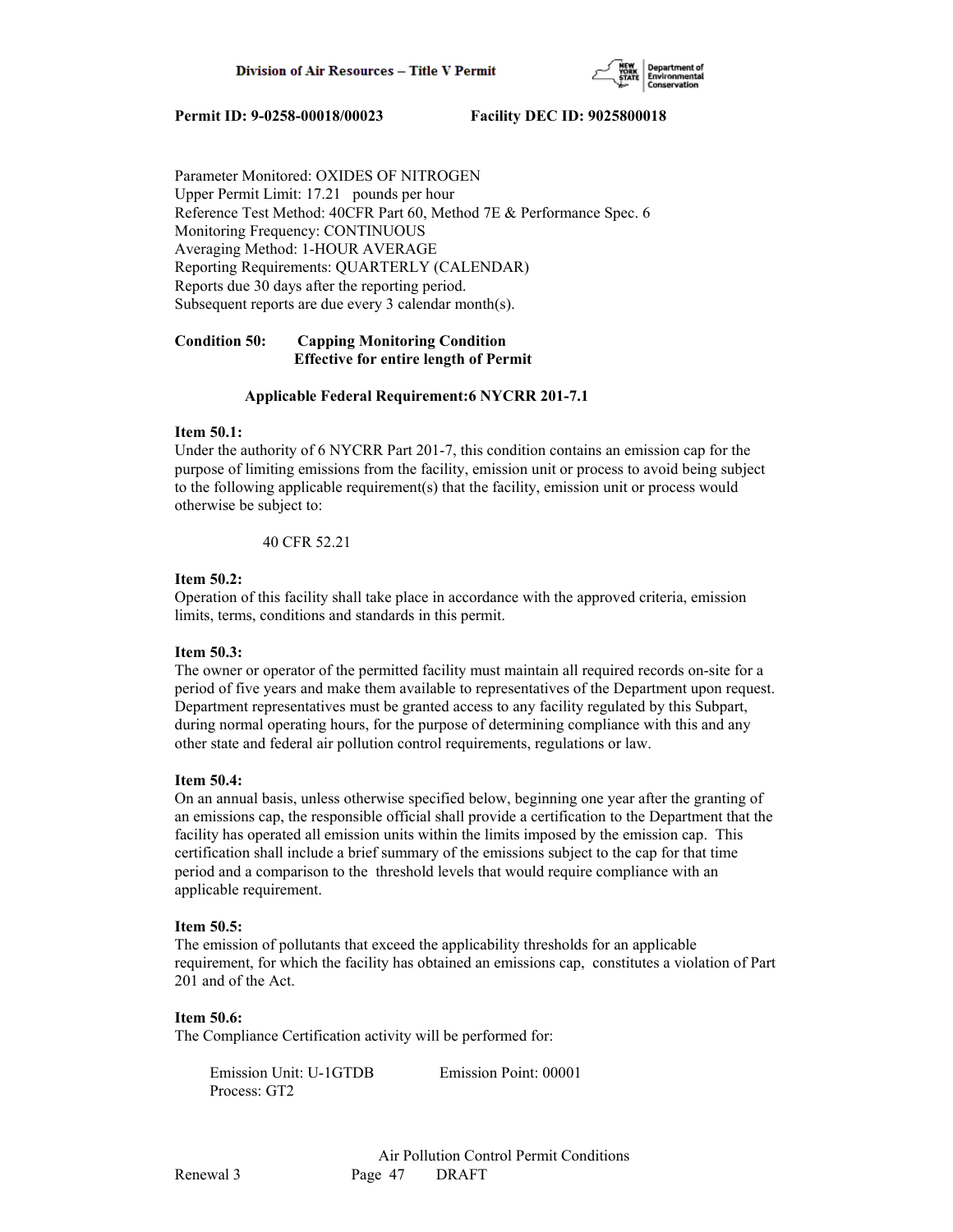

Regulated Contaminant(s):

CAS No: 000630-08-0 CARBON MONOXIDE

# **Item 50.7:**

Compliance Certification shall include the following monitoring:

## Capping: Yes

Monitoring Type: CONTINUOUS EMISSION MONITORING (CEM) Monitoring Description:

> 1.) Carbon monoxide emissions from the operation of the turbine and the duct burner are limited to 17.8 lb/hr. This limit applies during all loads of operation except during startup and shutdown which have their own mass emission limits elsewhere in this permit.

 2.) The facility shall install, calibrate, maintain and operate a continuous monitoring and recording system (CEMS) to measure CO and O2 in the gas turbine/duct burner exhaust which complies with Performance Specification 6 in Appendix B and the Quality Assurance Procedures in Appendix F of 40 CFR Part 60 or more stringent requirements of 40 CFR Part 75 where applicable. The CEMS shall measure CO in lb/hr.

 3.) Excess emissions shall be reported according to 40 CFR Part 60.7(c) and Quality Assurance Data according to 40 CFR 60 Appendix F.

 4.) The facility shall submit a quarterly written CEMS excess emissions and quality assurance monitoring report to NYSDEC and EPA Region 2 for every calendar year quarter.

 5.) All emission limits are based on heat input corresponding to the higher heating value of the fuel.

 6.) The turbine and duct burner shall only be fired on natural gas.

Manufacturer Name/Model Number: Thermo Scientific Model 48I Parameter Monitored: CARBON MONOXIDE Upper Permit Limit: 17.8 pounds per hour Reference Test Method: 40CFR Part 60 Method 10 & Performance Spec. 6 Monitoring Frequency: CONTINUOUS Averaging Method: 1-HOUR AVERAGE Reporting Requirements: QUARTERLY (CALENDAR) Reports due 30 days after the reporting period. Subsequent reports are due every 3 calendar month(s).

# **Condition 51: Capping Monitoring Condition Effective for entire length of Permit**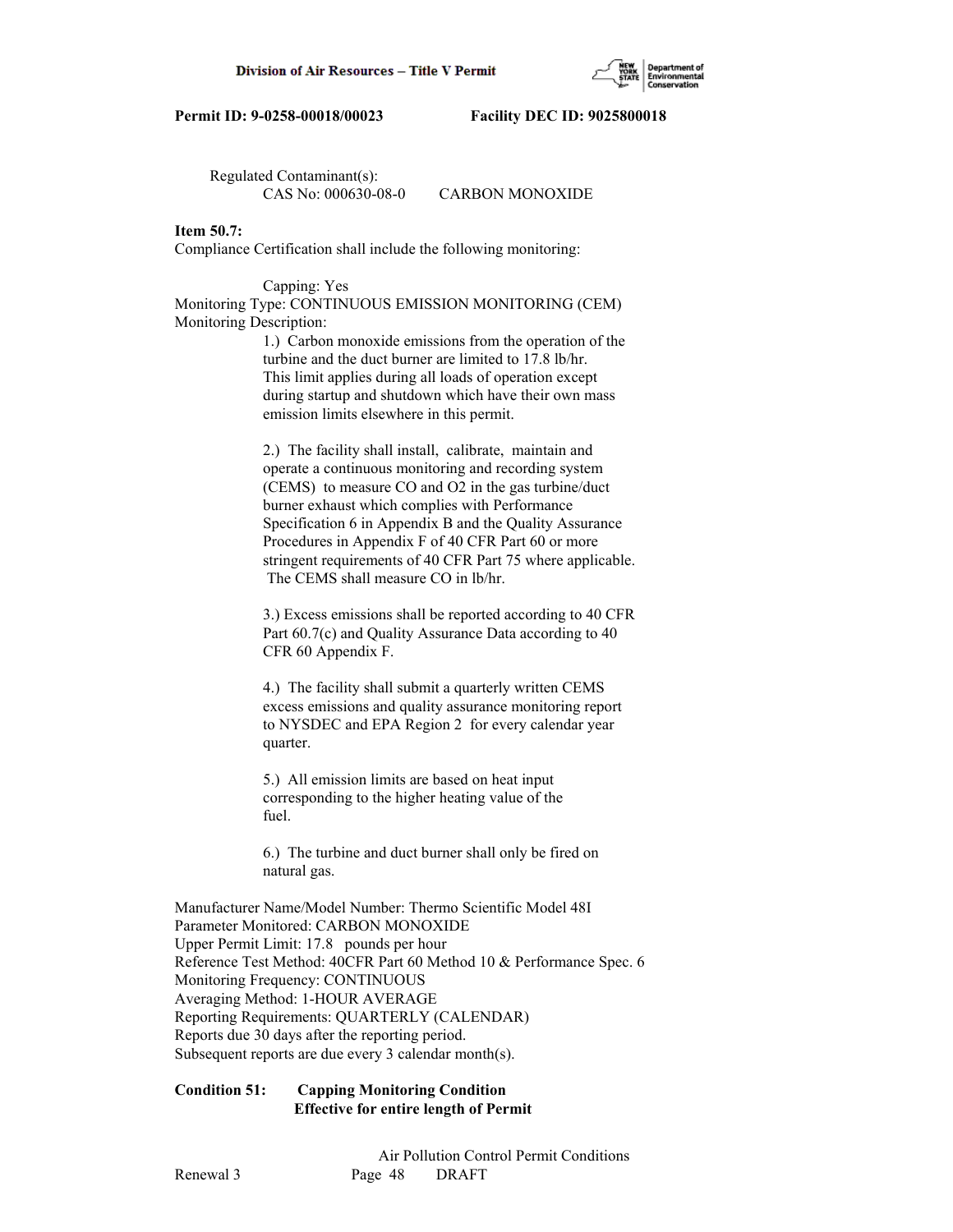

### **Applicable Federal Requirement:6 NYCRR 201-7.1**

# **Item 51.1:**

Under the authority of 6 NYCRR Part 201-7, this condition contains an emission cap for the purpose of limiting emissions from the facility, emission unit or process to avoid being subject to the following applicable requirement(s) that the facility, emission unit or process would otherwise be subject to:

40 CFR 52.21

# **Item 51.2:**

Operation of this facility shall take place in accordance with the approved criteria, emission limits, terms, conditions and standards in this permit.

### **Item 51.3:**

The owner or operator of the permitted facility must maintain all required records on-site for a period of five years and make them available to representatives of the Department upon request. Department representatives must be granted access to any facility regulated by this Subpart, during normal operating hours, for the purpose of determining compliance with this and any other state and federal air pollution control requirements, regulations or law.

#### **Item 51.4:**

On an annual basis, unless otherwise specified below, beginning one year after the granting of an emissions cap, the responsible official shall provide a certification to the Department that the facility has operated all emission units within the limits imposed by the emission cap. This certification shall include a brief summary of the emissions subject to the cap for that time period and a comparison to the threshold levels that would require compliance with an applicable requirement.

#### **Item 51.5:**

The emission of pollutants that exceed the applicability thresholds for an applicable requirement, for which the facility has obtained an emissions cap, constitutes a violation of Part 201 and of the Act.

#### **Item 51.6:**

The Compliance Certification activity will be performed for:

| Emission Unit: U-1GTDB<br>Process: GT2           | Emission Point: 00001  |
|--------------------------------------------------|------------------------|
| Regulated Contaminant(s):<br>CAS No: 000630-08-0 | <b>CARBON MONOXIDE</b> |

# **Item 51.7:**

Compliance Certification shall include the following monitoring:

 Capping: Yes Monitoring Type: CONTINUOUS EMISSION MONITORING (CEM) Monitoring Description:

> 1.) Carbon monoxide emissions from the operation of the turbine and the duct burner are limited to 15 ppmvd (by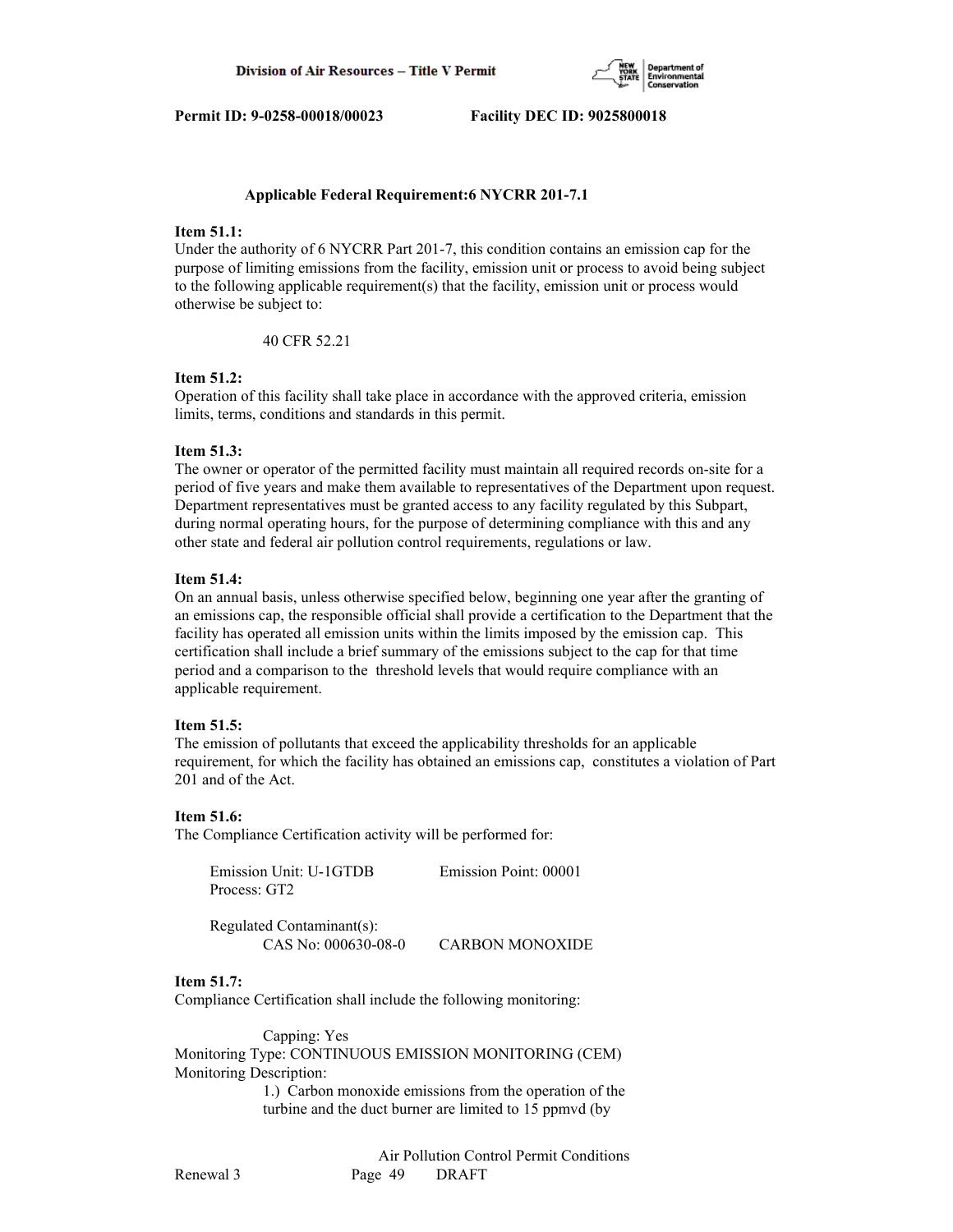volume, dry) corrected to 15% O2. This limit applies during all loads of operation except during startup and shutdown.

 2.) The facility shall install, calibrate, maintain and operate a continuous monitoring and recording system (CEMS) to measure CO and O2 in the gas turbine/duct burner exhaust which complies with Performance Specification 2 in Appendix B and the Quality Assurance Procedures in Appendix F of 40 CFR Part 60 or more stringent requirements of 40 CFR Part 75 where applicable. The CEMS shall measure CO in ppmvd.

 3.) Excess emissions shall be reported according to 40 CFR Part 60.7(c) and Quality Assurance Data according to 40 CFR 60 Appendix F.

 4.) The facility shall submit a quarterly written CEMS excess emissions and quality assurance monitoring report to NYSDEC and EPA Region 2 for every calendar year quarter.

 5.) All emission limits are based on heat input corresponding to the higher heating value of the fuel.

 6.) The turbine and duct burner shall only be fired on natural gas.

Manufacturer Name/Model Number: Thermo Scientific Model 48I Parameter Monitored: CARBON MONOXIDE Upper Permit Limit: 15 parts per million by volume (dry, corrected to 15% O2) Reference Test Method: 40 CFR Part 60, Method 10 & Performance Spec. 4A Monitoring Frequency: CONTINUOUS Averaging Method: 1-HOUR AVERAGE Reporting Requirements: QUARTERLY (CALENDAR) Reports due 30 days after the reporting period. Subsequent reports are due every 3 calendar month(s).

# **Condition 52: Compliance Certification Effective for entire length of Permit**

#### **Applicable Federal Requirement:40CFR 60.48c(g), NSPS Subpart Dc**

## **Item 52.1:**

The Compliance Certification activity will be performed for:

| Emission Unit: U-1GTDB | Emission Point: 00001         |
|------------------------|-------------------------------|
| Process: GT2           | <b>Emission Source: DCTBN</b> |

Regulated Contaminant(s):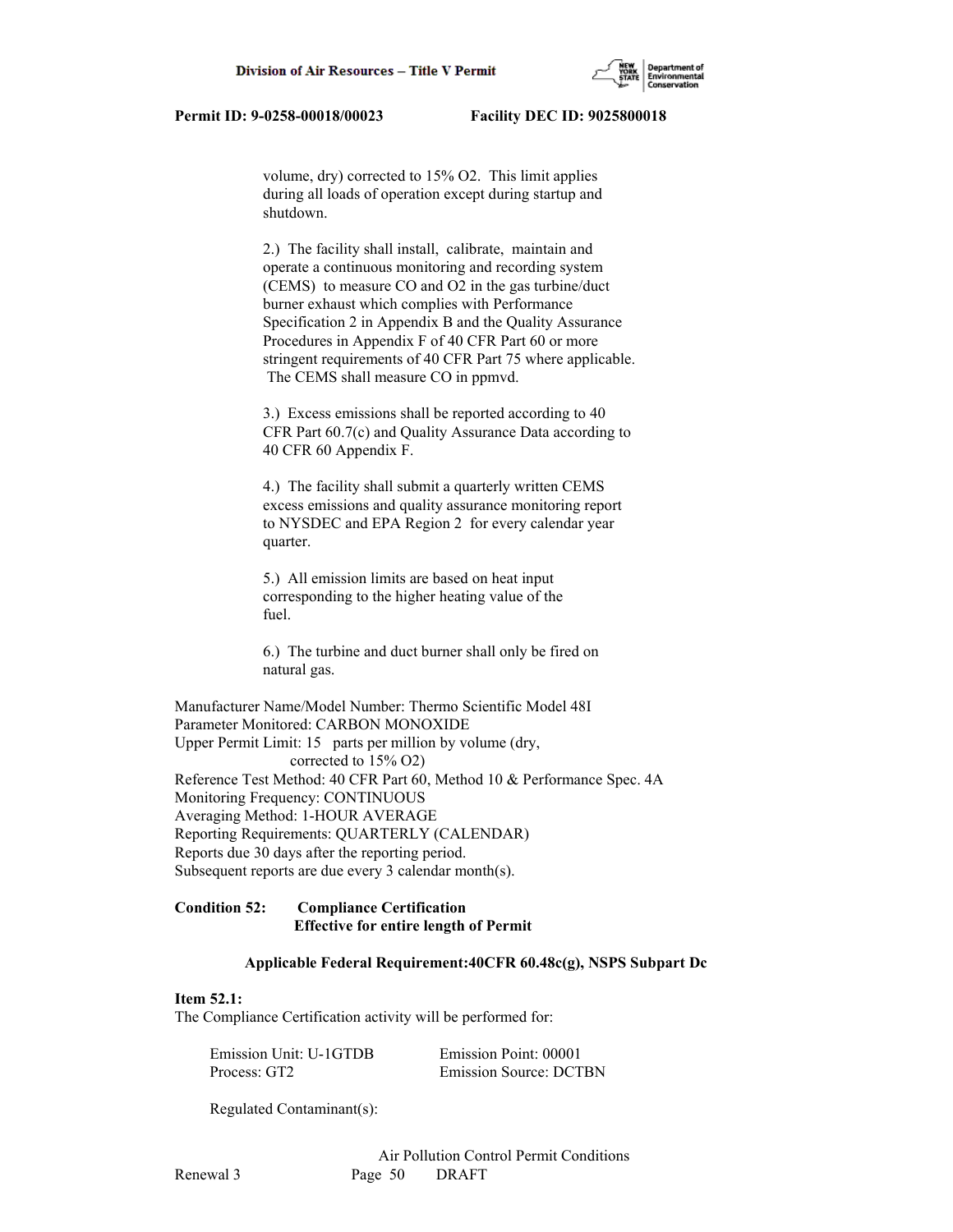

# CAS No: 007446-09-5 SULFUR DIOXIDE

# **Item 52.2:**

Compliance Certification shall include the following monitoring:

Monitoring Type: RECORD KEEPING/MAINTENANCE PROCEDURES Monitoring Description:

> 1. The facility shall record and maintain records of the amount of fuel combusted in the duct burner during each calendar month.

> 2. The monthly fuel use records for the duct burner must be made available for review upon request.

Monitoring Frequency: MONTHLY Reporting Requirements: AS REQUIRED - SEE MONITORING DESCRIPTION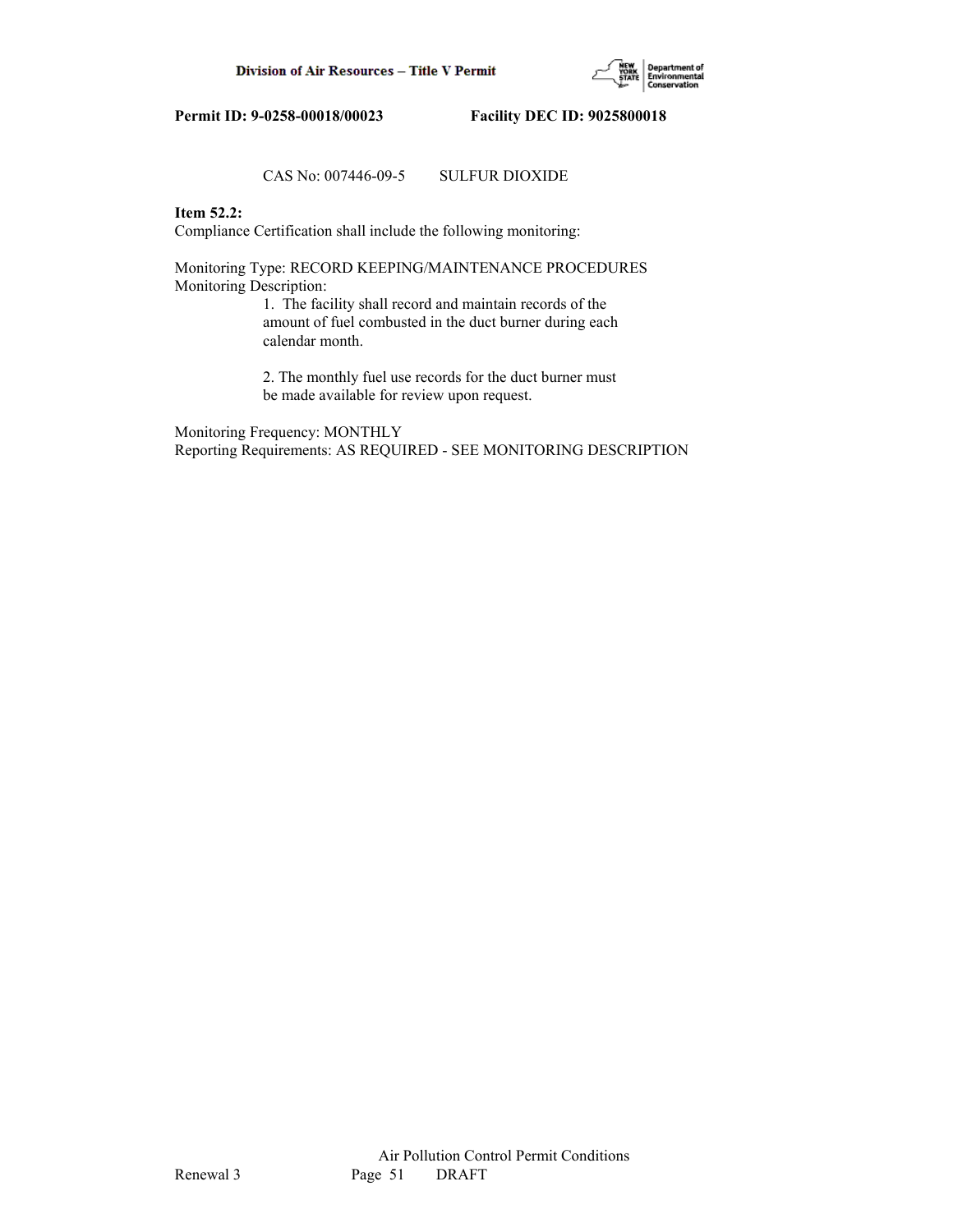

# **STATE ONLY ENFORCEABLE CONDITIONS \*\*\*\* Facility Level \*\*\*\***

 **NOTIFICATION OF GENERAL PERMITTEE OBLIGATIONS This section contains terms and conditions which are not federally enforceable. Permittees may also have other obligations under regulations of general applicability**

# **Item A: Emergency Defense - 6 NYCRR 201-1.5**

 An emergency, as defined in 6 NYCRR subpart 201-2, constitutes an affirmative defense to penalties sought in an enforcement action brought by the department for noncompliance with emissions limitations or permit conditions for all facilities in New York State.

 (a) The affirmative defense of emergency shall demonstrate, through properly signed, contemporaneous operating logs, or other relevant evidence that:

 (1) an emergency occurred and that the facility owner or operator can identify the cause(s) of the emergency;

 (2) the equipment at the facility was being properly operated and maintained;

 (3) during the period of the emergency the facility owner or operator took all reasonable steps to minimize the levels of emissions that exceeded the emission standards, or other requirements in the permit; and

 (4) the facility owner or operator notified the department within two working days after the event occurred. This notice must contain a description of the emergency, any steps taken to mitigate emissions, and any corrective actions taken.

 (b) In any enforcement proceeding, the facility owner or operator seeking to establish the occurrence of an emergency has the burden of proof.

 (c) This provision is in addition to any emergency or malfunction provision contained in any applicable requirement.

Item B: **General Provisions for State Enforceable Permit Terms and Condition - 6 NYCRR Part 201-5** Any person who owns and/or operates stationary sources shall operate and maintain all emission units and any required emission control devices in compliance with all

 applicable Parts of this Chapter and existing laws, and shall operate the facility in accordance with all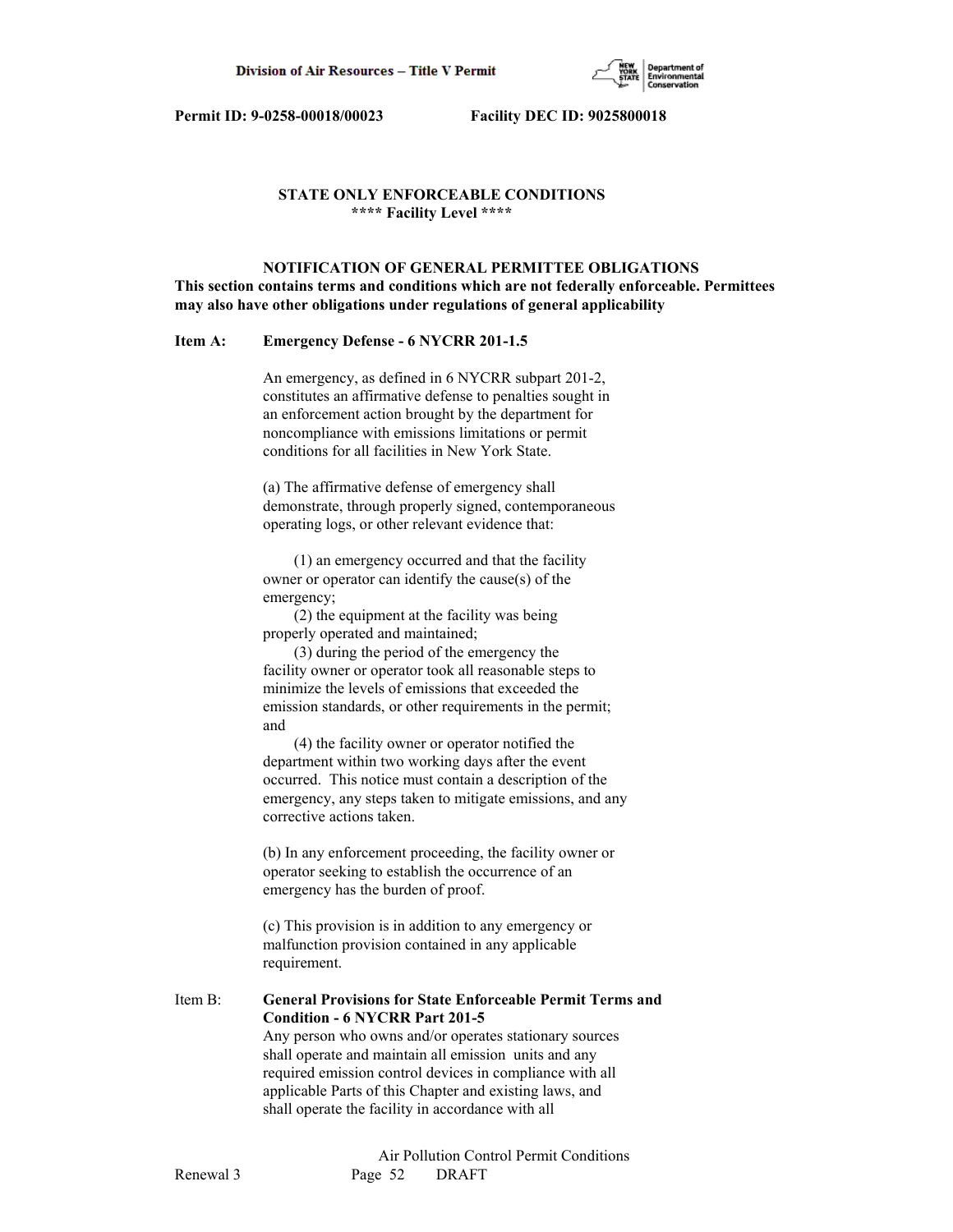

 criteria, emission limits, terms, conditions, and standards in this permit. Failure of such person to properly operate and maintain the effectiveness of such emission units and emission control devices may be sufficient reason for the Department to revoke or deny a permit.

 The owner or operator of the permitted facility must maintain all required records on-site for a period of five years and make them available to representatives of the Department upon request. Department representatives must be granted access to any facility regulated by this Subpart, during normal operating hours, for the purpose of determining compliance with this and any other state and federal air pollution control requirements, regulations or law.

# **STATE ONLY APPLICABLE REQUIREMENTS**

# **The following conditions are state applicable requirements and are not subject to compliance certification requirements unless otherwise noted or required under 6 NYCRR Part 201.**

**Condition 53: Contaminant List Effective for entire length of Permit**

#### **Applicable State Requirement:ECL 19-0301**

#### **Item 53.1:**

Emissions of the following contaminants are subject to contaminant specific requirements in this permit(emission limits, control requirements or compliance monitoring conditions).

> CAS No: 000124-38-9 Name: CARBON DIOXIDE

 CAS No: 000630-08-0 Name: CARBON MONOXIDE

 CAS No: 007446-09-5 Name: SULFUR DIOXIDE

 CAS No: 0NY210-00-0 Name: OXIDES OF NITROGEN

# **Condition 54: Malfunctions and Start-up/Shutdown Activities Effective for entire length of Permit**

# **Applicable State Requirement:6 NYCRR 201-1.4**

# **Item 54.1:**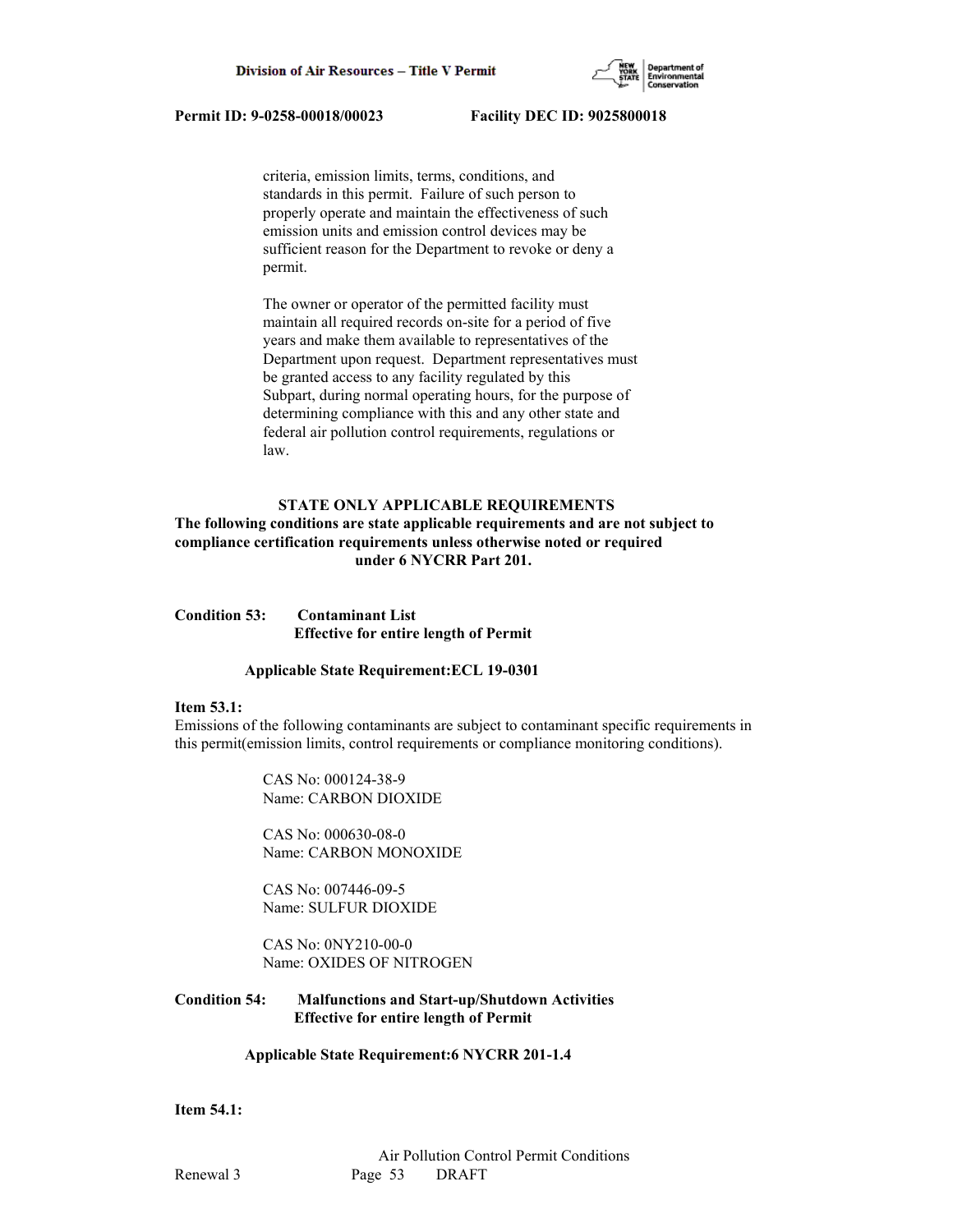

(a) The facility owner or operator shall take all necessary and appropriate actions to prevent the emission of air pollutants that result in contravention of any applicable emission standard during periods of start-up, shutdown, or malfunction.

(b) The facility owner or operator shall compile and maintain records of all equipment maintenance and start-up/shutdown activities when they are expected to result in an exceedance of any applicable emission standard, and shall submit a report of such activities to the department when required by a permit condition or upon request by the department. Such reports shall state whether an exceedence occurred and if it was unavoidable, include the time, frequency and duration of the exceedence, and an estimate of the emission rates of any air contaminants released. Such records shall be maintained for a period of at least five years and made available for review to department representatives upon request. Facility owners or operators subject to continuous monitoring and quarterly reporting requirements need not submit additional reports of exceedences to the department.

(c) In the event that air contaminant emissions exceed any applicable emission standard due to a malfunction, the facility owner or operator shall notify the department as soon as possible during normal working hours, but not later than two working days after becoming aware that the malfunction occurred. In addition, the facility owner or operator shall compile and maintain a record of all malfunctions. Such records shall be maintained at the facility for a period of at least five years and must be made available to the department upon request. When requested by the department, the facility owner or operator shall submit a written report to the department describing the malfunction, the corrective action taken, the air contaminants emitted, and the resulting emission rates and/or opacity.

(d) The department may also require the facility owner or operator to include, in reports described under Subdivisions (b) and (c) of this Section, an estimate of the maximum ground level concentration of each air contaminant emitted and the effect of such emissions.

(e) A violation of any applicable emission standard resulting from start-up, shutdown, or malfunction conditions at a permitted or registered facility may not be subject to an enforcement action by the department and/or penalty if the department determines, in its sole discretion, that such a violation was unavoidable. The actions and recordkeeping and reporting requirements listed above must be adhered to in such circumstances.

# **Condition 55: CLCPA Applicability Effective for entire length of Permit**

 **Applicable State Requirement:6 NYCRR 201-6.5 (a)**

# **Item 55.1:**

Pursuant to The New York State Climate Leadership and Community Protection Act (CLCPA) and Article 75 of the Environmental Conservation Law, emission sources shall comply with regulations to be promulgated by the Department to ensure that by 2030 statewide greenhouse gas emissions are reduced by 40% of 1990 levels, and by 2050 statewide greenhouse gas emissions are reduced by 85% of 1990 levels.

# **Condition 56: Air pollution prohibited**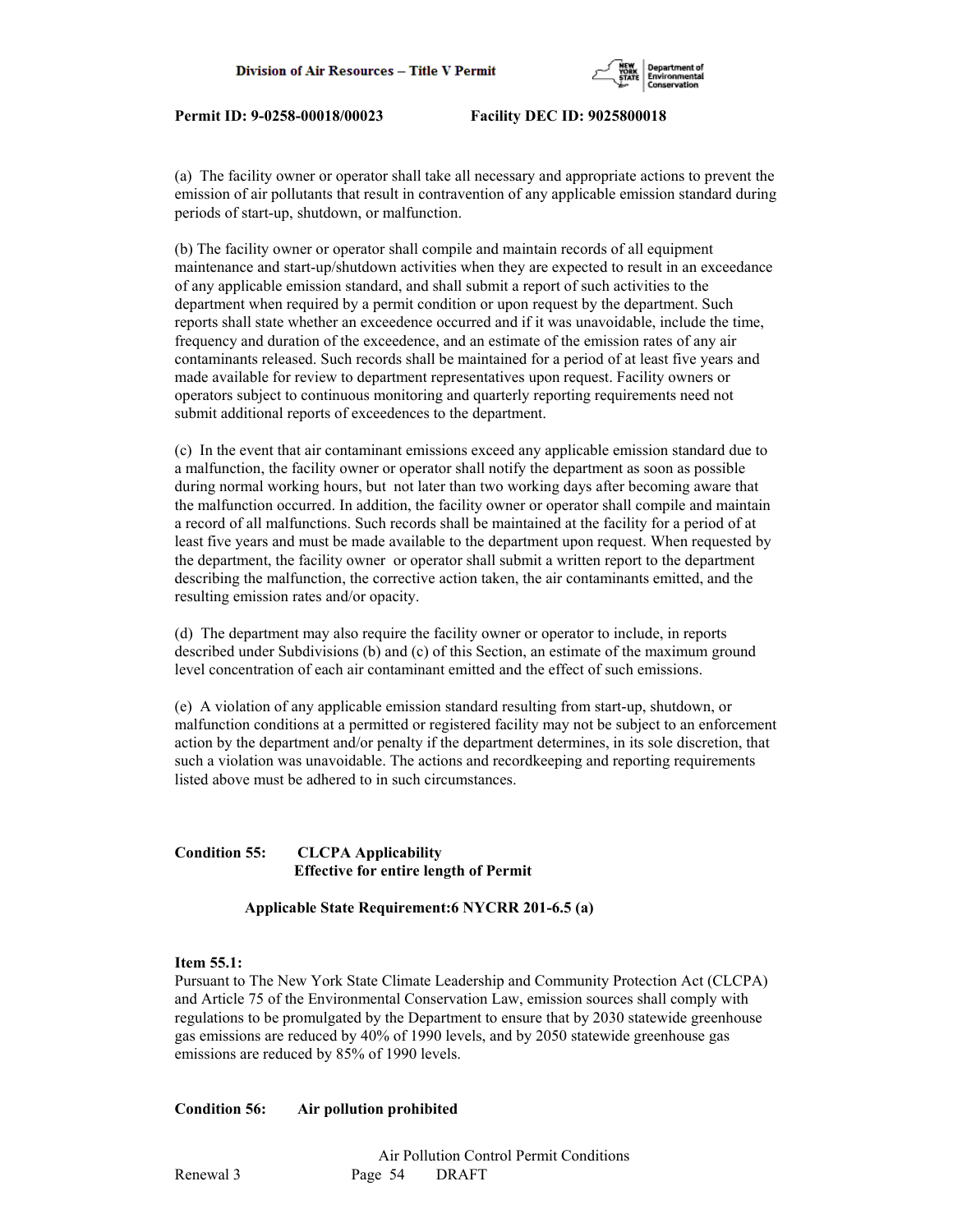

### **Effective for entire length of Permit**

#### **Applicable State Requirement:6 NYCRR 211.1**

# **Item 56.1:**

No person shall cause or allow emissions of air contaminants to the outdoor atmosphere of such quantity, characteristic or duration which are injurious to human, plant or animal life or to property, or which unreasonably interfere with the comfortable enjoyment of life or property. Notwithstanding the existence of specific air quality standards or emission limits, this prohibition applies, but is not limited to, any particulate, fume, gas, mist, odor, smoke, vapor, pollen, toxic or deleterious emission, either alone or in combination with others.

# **Condition 57: CO2 Budget Trading Program - Excess emission requirements Effective for entire length of Permit**

#### **Applicable State Requirement:6 NYCRR 242-1.5**

## **Item 57.1:**

The owners and operators of a CO2 budget source that has excess emissions in any control period shall:

(1) forfeit the CO2 allowances required for deduction under 6 NYCRR Part 242-6.5(d)(1), provided CO2 offset allowances may not be used to cover any part of such excess emissions; and

(2) pay any fine, penalty, or assessment or comply with any other remedy imposed under 6 NYCRR Part 242-6.5(d)(2).

# **Condition 58: Compliance Demonstration Effective for entire length of Permit**

## **Applicable State Requirement:6 NYCRR 242-1.5**

#### **Item 58.1:**

The Compliance Demonstration activity will be performed for the Facility.

#### **Item 58.2:**

Compliance Demonstration shall include the following monitoring:

## Monitoring Type: RECORD KEEPING/MAINTENANCE PROCEDURES Monitoring Description:

 The owners and operators and, to the extent applicable, the CO2 authorized account representative of each CO2 budget source and each CO2 budget unit at the source shall comply with the monitoring requirements of Subpart 242-8. The emissions measurements recorded and reported in accordance with Subpart 242-8 of this Part shall be used to determine compliance by the unit with the following CO2 requirements:

 (1) The owners and operators of each CO2 budget source and each CO2 budget unit at the source shall hold CO2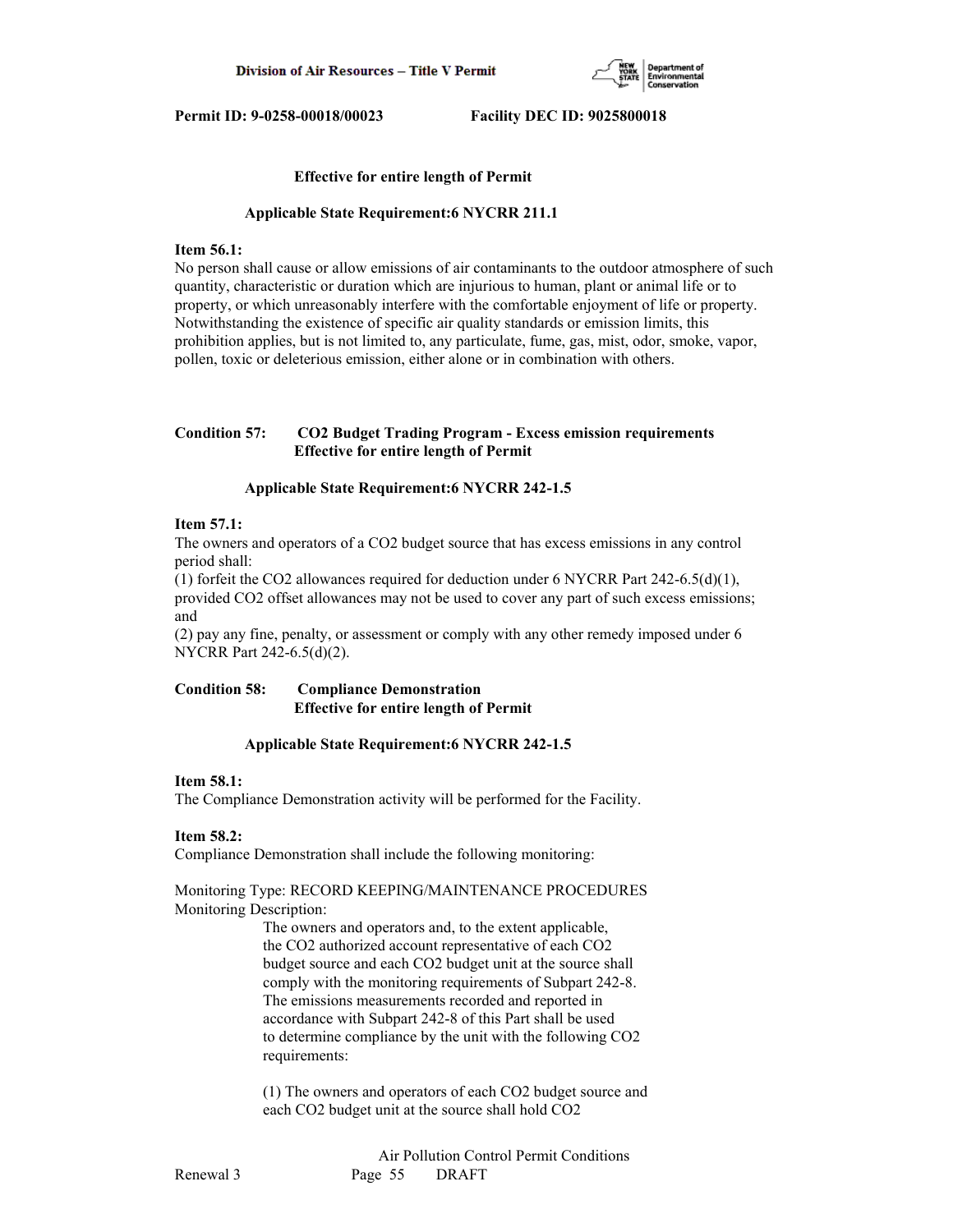

 allowances available for compliance deductions under Section 242-6.5, as of the CO2 allowance transfer deadline, in the source's compliance account in an amount not less than the total CO2 emissions for the control period from all CO2 budget units at the source, as determined in accordance with Subparts 242-6 and 242-8.

 (2) Each ton of CO2 emitted in excess of the CO2 budget emissions limitation shall constitute a separate violation of this Part and applicable state law.

 (3) A CO2 budget unit shall be subject to the requirements specified in item 1 starting on the later, of January 1, 2009 or the date on which the unit commences operation.

 (4) CO2 allowances shall be held in, deducted from, or transferred among CO2 Allowance Tracking System accounts in accordance with Subparts 242-5, 242-6, and 242-7, and Section 242-10.7.

 (5) A CO2 allowance shall not be deducted, in order to comply with the requirements specified in item 1, for a control period that ends prior to the allocation year for which the CO2 allowance was allocated. A CO2 offset allowance shall not be deducted, in order to comply with the requirements under item 1, beyond the applicable percent limitations set out in 6NYCRR Part  $242 - 6.5(a)(3)$ .

 (6) A CO2 allowance under the CO2 Budget Trading Program is a limited authorization by the Department or a participating state to emit one ton of CO2 in accordance with the CO2 Budget Trading Program. No provision of the CO2 Budget Trading Program, the CO2 budget permit application, or the CO2 budget permit or any provision of law shall be construed to limit the authority of the Department or a participating state to terminate or limit such authorization.

 (7) A CO2 allowance under the CO2 Budget Trading Program does not constitute a property right.

Monitoring Frequency: AS REQUIRED - SEE PERMIT MONITORING DESCRIPTION Reporting Requirements: SEMI-ANNUALLY (CALENDAR) Reports due 30 days after the reporting period. Subsequent reports are due every 6 calendar month(s).

# **Condition 59: Compliance Demonstration Effective for entire length of Permit**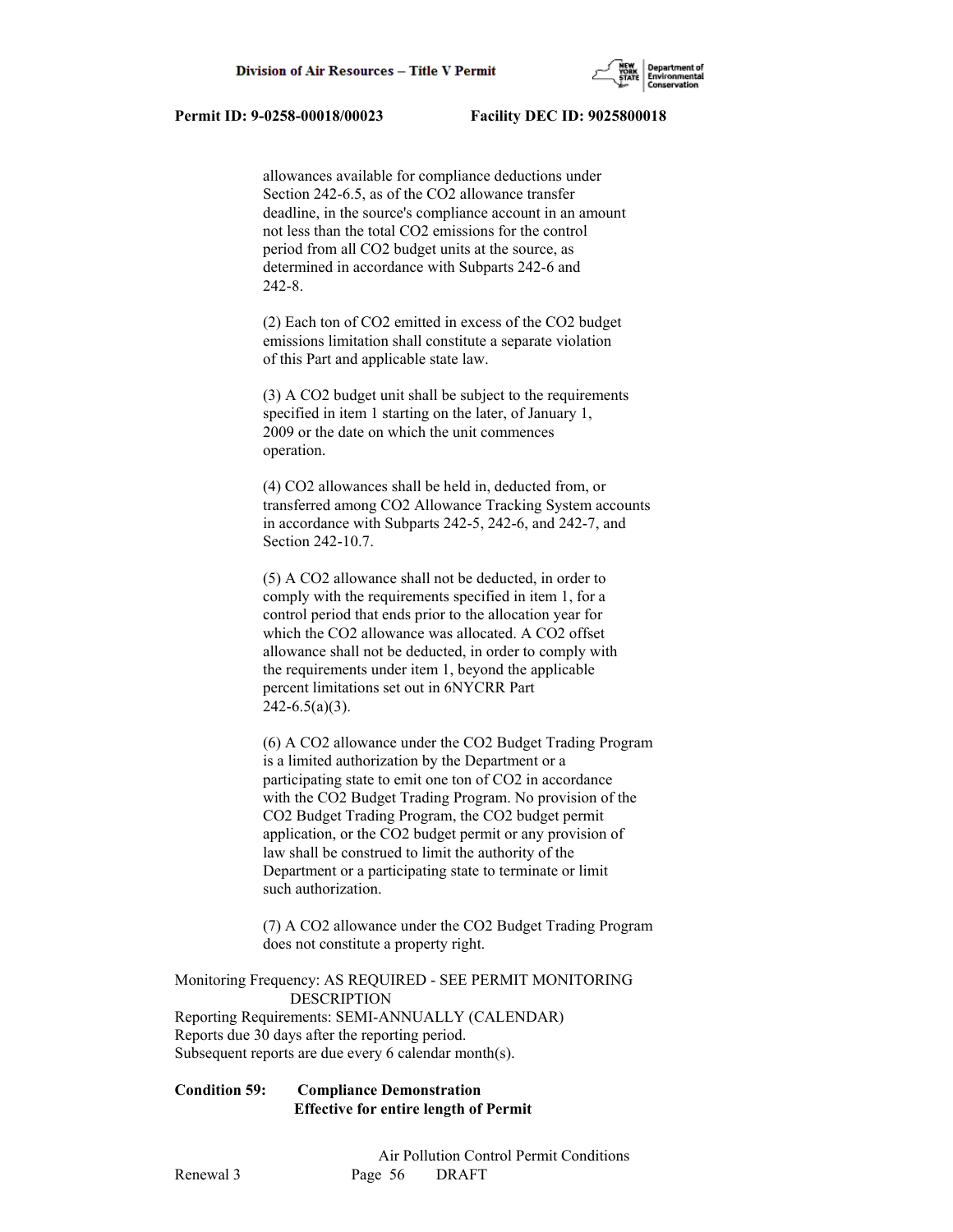

## **Applicable State Requirement:6 NYCRR 242-1.5**

# **Item 59.1:**

The Compliance Demonstration activity will be performed for the Facility.

#### **Item 59.2:**

Compliance Demonstration shall include the following monitoring:

# Monitoring Type: RECORD KEEPING/MAINTENANCE PROCEDURES Monitoring Description:

 The owners and operators of the CO2 budget source and each CO2 budget unit at the source shall keep on site at the source each of the following documents for a period of 10 years from the date the document is created. This period may be extended for cause, at any time prior to the end of 10 years, in writing by the department.

 (i) The account certificate of representation for the CO2 authorized account representative for the source and each CO2 budget unit at the source and all documents that demonstrate the truth of the statements in the account certificate of representation, in accordance with 6 NYCRR Part 242-2.4, provided that the certificate and documents shall be retained on site at the source beyond such 10-year period until such documents are superseded because of the submission of a new account certificate of representation.

 (ii) All emissions monitoring information, in accordance with Subpart 242-8 and 40 CFR 75.57.

 (iii) Copies of all reports, compliance certifications, and other submissions and all records made or required under the CO2 Budget Trading Program.

 (iv) Copies of all documents used to complete a CO2 budget permit application and any other submission under the CO2 Budget Trading Program or to demonstrate compliance with the requirements of the CO2 Budget Trading Program.

 The CO2 authorized account representative of a CO2 budget source and each CO2 budget unit at the source shall submit the reports and compliance certifications required under the CO2 Budget Trading Program, including those under Subpart 242-4.

# Monitoring Frequency: AS REQUIRED - SEE PERMIT MONITORING DESCRIPTION Reporting Requirements: SEMI-ANNUALLY (CALENDAR)

Reports due 30 days after the reporting period. Subsequent reports are due every 6 calendar month(s).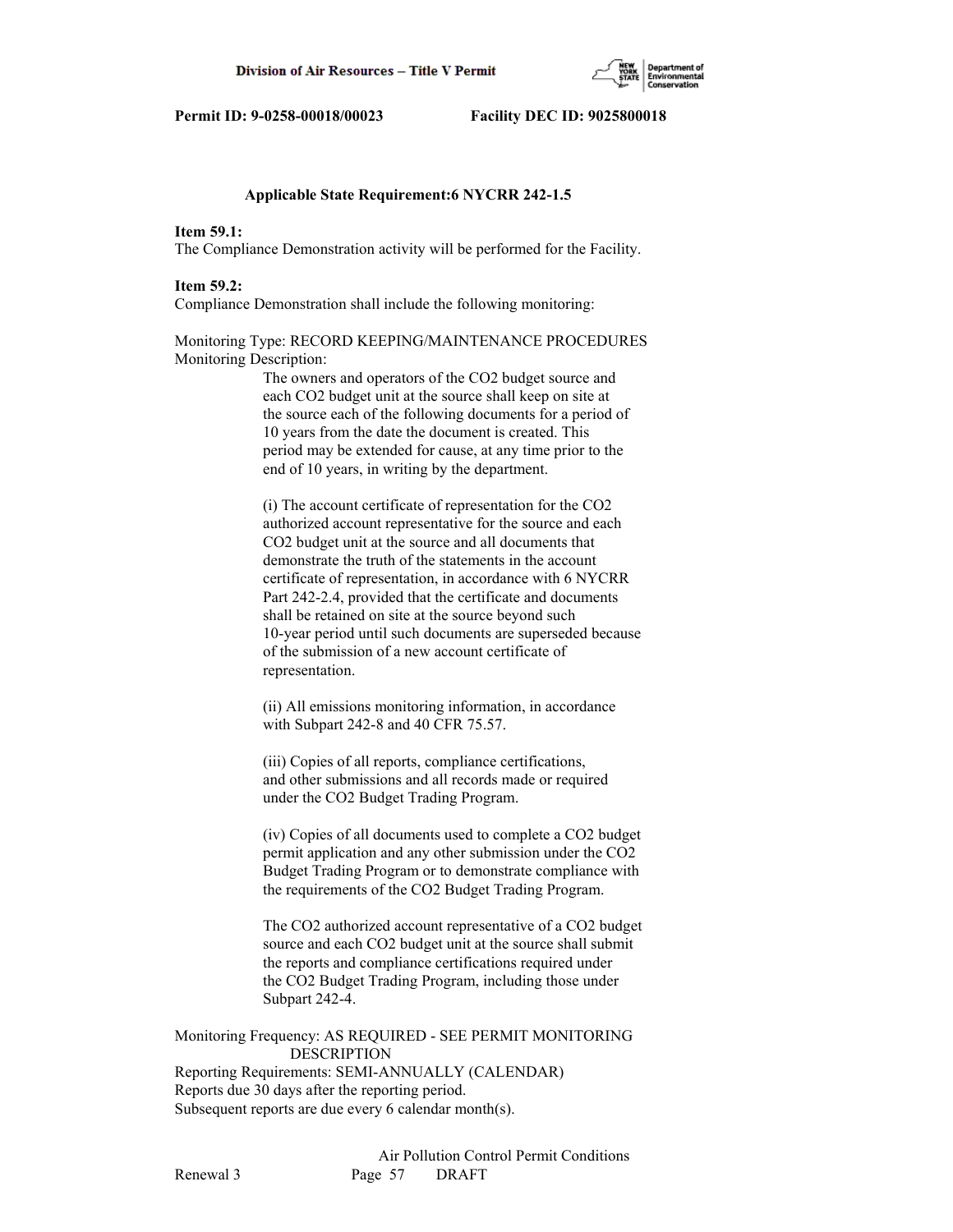

# **Condition 60: Compliance Demonstration Effective for entire length of Permit**

# **Applicable State Requirement:6 NYCRR Subpart 242-4**

# **Item 60.1:**

The Compliance Demonstration activity will be performed for the Facility.

 Regulated Contaminant(s): CAS No: 000124-38-9 CARBON DIOXIDE

# **Item 60.2:**

Compliance Demonstration shall include the following monitoring:

Monitoring Type: RECORD KEEPING/MAINTENANCE PROCEDURES Monitoring Description:

Annual Compliance Certification Report:

 (a) For each control period in which a CO2 budget source is subject to the CO2 requirements of subdivision 242-1.5(c) of this Part, CO2 authorized account representative of the source shall submit to the department by March 1st following the relevant control period, a compliance certification report. The control period is a three-calendar-year time period.

 (b) The compliance certification report shall include the following elements:

 (1) identification of the source and each CO2 budget unit at the source;

 (2) as an option, the serial numbers of the CO2 allowances that are to be deducted from the source's compliance account under section 242-6.5 of this Part for the control period, including the serial numbers of any CO2 offset allowances that are to be deducted subject to the limitations of section 242-6.5(a)(3) of this Part; and

 (3) the compliance certification under subdivision (c) of this section (below).

 (c) In the compliance certification report the CO2 authorized account representative shall certify, based on reasonable inquiry of those persons with primary responsibility for operating the source and the CO2 budget units at the source in compliance with the CO2 Budget Trading Program, whether the source and each CO2 budget unit at the source for which the compliance certification is submitted was operated during the calendar years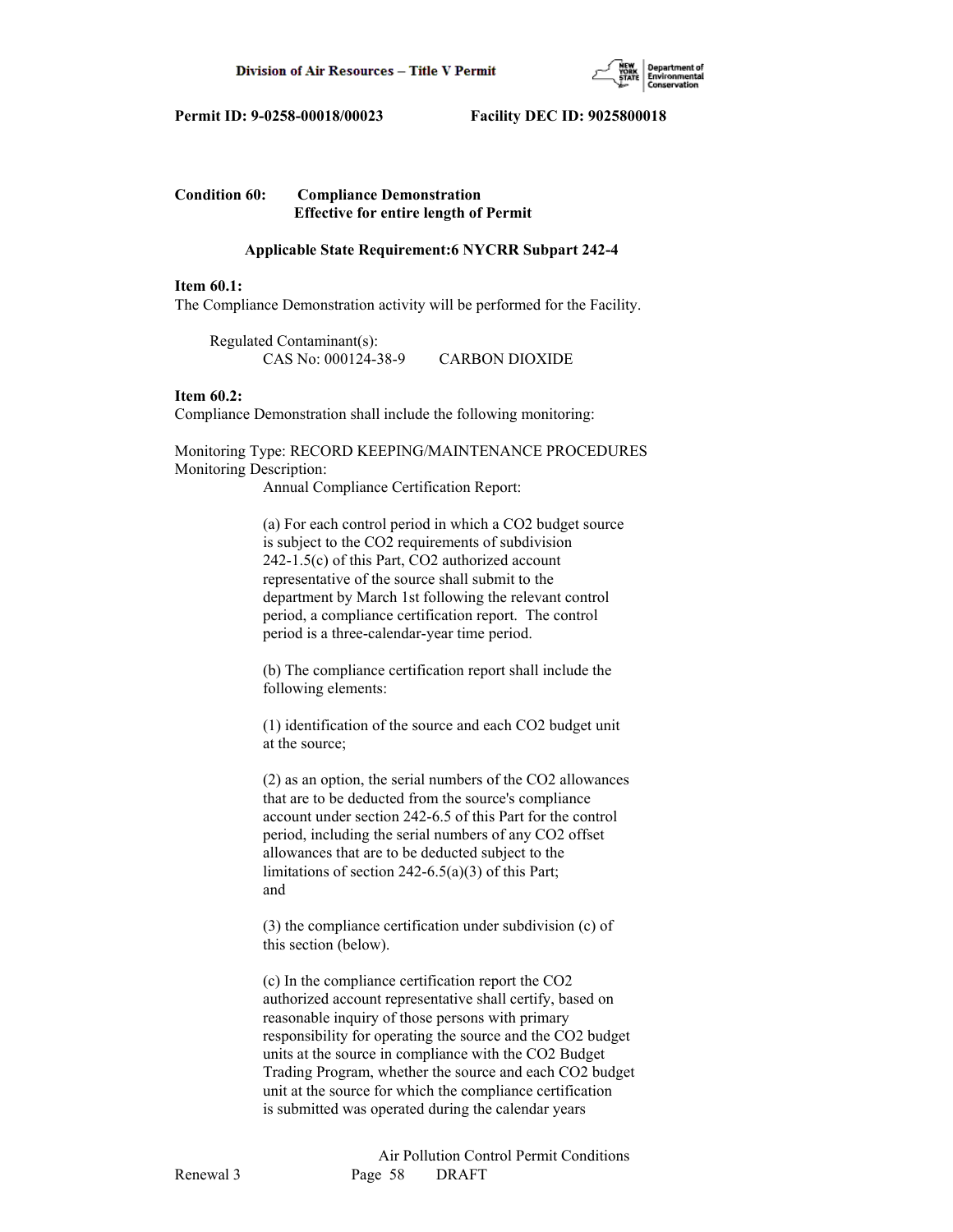

 covered by the report in compliance with the requirements of the CO2 Budget Trading Program, including:

 (1) whether the source was operated in compliance with the CO2 requirements of section 242-1.5(c) of this Part;

 (2) whether the monitoring plan applicable to each unit at the source has been maintained to reflect the actual operation and monitoring of the unit, and contains all information necessary to attribute CO2 emissions to the unit, in accordance with Subpart 242-8 of this Part;

 (3) whether all the CO2 emissions from the units at the source were monitored or accounted for through the missing data procedures and reported in the quarterly monitoring reports, including whether conditional data were reported in the quarterly reports in accordance with Subpart 242-8 of this Part. If conditional data were reported, the owner or operator shall indicate whether the status of all conditional data has been resolved and all necessary quarterly report resubmissions have been made;

 (4) whether the facts that form the basis for certification under Subpart 242-8 of each monitor at each unit at the source, or for using an excepted monitoring method or alternative monitoring method approved under Subpart 242-8 of this Part, if any, have changed; and

 (5) if a change is required to be reported under paragraph (c)(4) above, specify the nature of the change, the reason for the change, when the change occurred, and how the unit's compliance status was determined subsequent to the change, including what method was used to determine emissions when a change mandated the need for monitor recertification.

# Monitoring Frequency: AS REQUIRED - SEE PERMIT MONITORING DESCRIPTION

Reporting Requirements: AS REQUIRED - SEE MONITORING DESCRIPTION

# **Condition 61: Compliance Demonstration Effective for entire length of Permit**

#### **Applicable State Requirement:6 NYCRR Subpart 242-8**

## **Item 61.1:**

The Compliance Demonstration activity will be performed for the Facility.

Regulated Contaminant(s):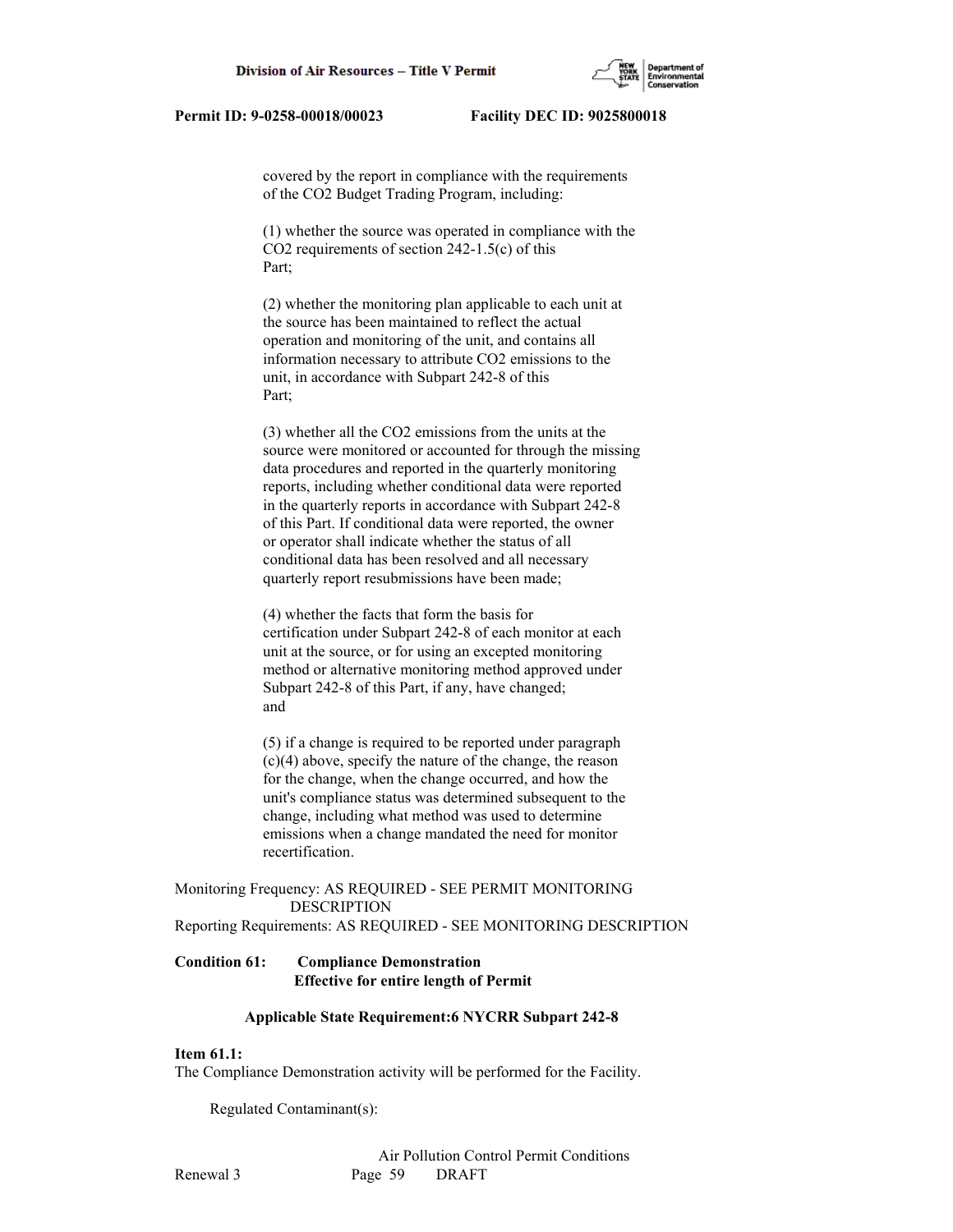

## CAS No: 000124-38-9 CARBON DIOXIDE

# **Item 61.2:**

Compliance Demonstration shall include the following monitoring:

Monitoring Type: RECORD KEEPING/MAINTENANCE PROCEDURES Monitoring Description:

Recordkeeping and Reporting (6NYCRR Part 242-8.5)

 (a) General provisions. The CO2 authorized account representative shall comply with all recordkeeping and reporting requirements in this section, the applicable record keeping and reporting requirements under 40 CFR 75.73 and with the requirements of section 242-2.1(e) of this Part.

 (b) Monitoring plans. The owner or operator of a CO2 budget unit shall submit a monitoring plan in the manner prescribed in 40 CFR 75.62.

 (c) Certification applications. The CO2 authorized account representative shall submit an application to the department within 45 days after completing all CO2 monitoring system initial certification or recertification tests required under section 242-8.2 of this Subpart including the information required under 40 CFR 75.63 and 40 CFR 75.53(e) and (f).

 (d) Quarterly reports. The CO2 authorized account representative shall submit quarterly reports, as follows:

 (1) The CO2 authorized account representative shall report the CO2 mass emissions data and heat input data for the CO2 budget unit, in an electronic format prescribed by the administrator unless otherwise prescribed by the department for each calendar quarter.

 (2) The CO2 authorized account representative shall submit each quarterly report to the department or its agent within 30 days following the end of the calendar quarter covered by the report. Quarterly reports shall be submitted in the manner specified in subpart H of 40 CFR part 75 and 40 CFR 75.64. Quarterly reports shall be submitted for each CO2 budget unit (or group of units using a common stack), and shall include all of the data and information required in subpart G of 40 CFR part 75, except for opacity, NOx, and SO2 provisions.

 (3) The CO2 authorized account representative shall submit to the department or its agent a compliance certification in support of each quarterly report based on reasonable inquiry of those persons with primary responsibility for ensuring that all of the unit's emissions are correctly and fully monitored. The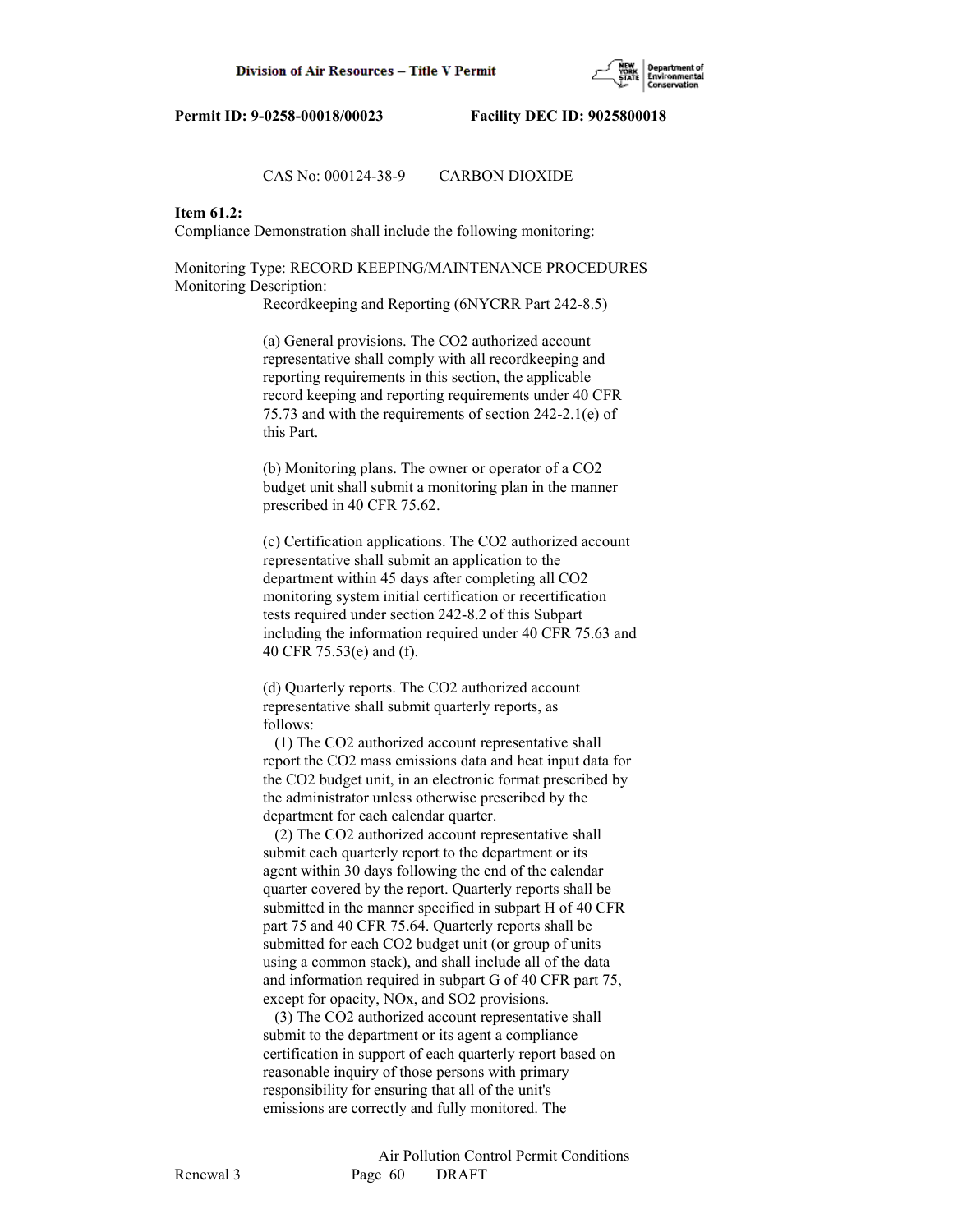certification shall state that:

 (i) the monitoring data submitted were recorded in accordance with the applicable requirements of this Subpart and 40 CFR part 75, including the quality assurance procedures and specifications;

 (ii) for a unit with add-on CO2 emissions controls and for all hours where data are substituted in accordance with 40 CFR  $75.34(a)(1)$ , the add-on emissions controls were operating within the range of parameters listed in the quality assurance/quality control program under appendix B of 40 CFR part 75 and the substitute values do not systematically underestimate CO2 emissions; and

 (iii) the CO2 concentration values substituted for missing data under Subpart D of 40 CFR part 75 do not systematically underestimate CO2 emissions.

Monitoring Frequency: AS REQUIRED - SEE PERMIT MONITORING DESCRIPTION Reporting Requirements: QUARTERLY (CALENDAR) Reports due 30 days after the reporting period. Subsequent reports are due every 3 calendar month(s).

# **\*\*\*\* Emission Unit Level \*\*\*\***

# **Condition 62: Compliance Demonstration Effective for entire length of Permit**

## **Applicable State Requirement:6 NYCRR 251.3 (b)**

#### **Item 62.1:**

The Compliance Demonstration activity will be performed for:

Emission Unit: U-1GTDB Emission Point: 00001

 Regulated Contaminant(s): CAS No: 000124-38-9 CARBON DIOXIDE

# **Item 62.2:**

Compliance Demonstration shall include the following monitoring:

Monitoring Type: MONITORING OF PROCESS OR CONTROL DEVICE PARAMETERS AS SURROGATE Monitoring Description:

 1. The facility is a major electric generating facility that has the capacity to combust natural gas and is subject to 6 NYCRR Part 251, CO2 Performance Standards for Major Electric Generating Facilities.

 2. The facility operates a combustion gas turbine that is considered a non-modified existing source under 6 NYCRR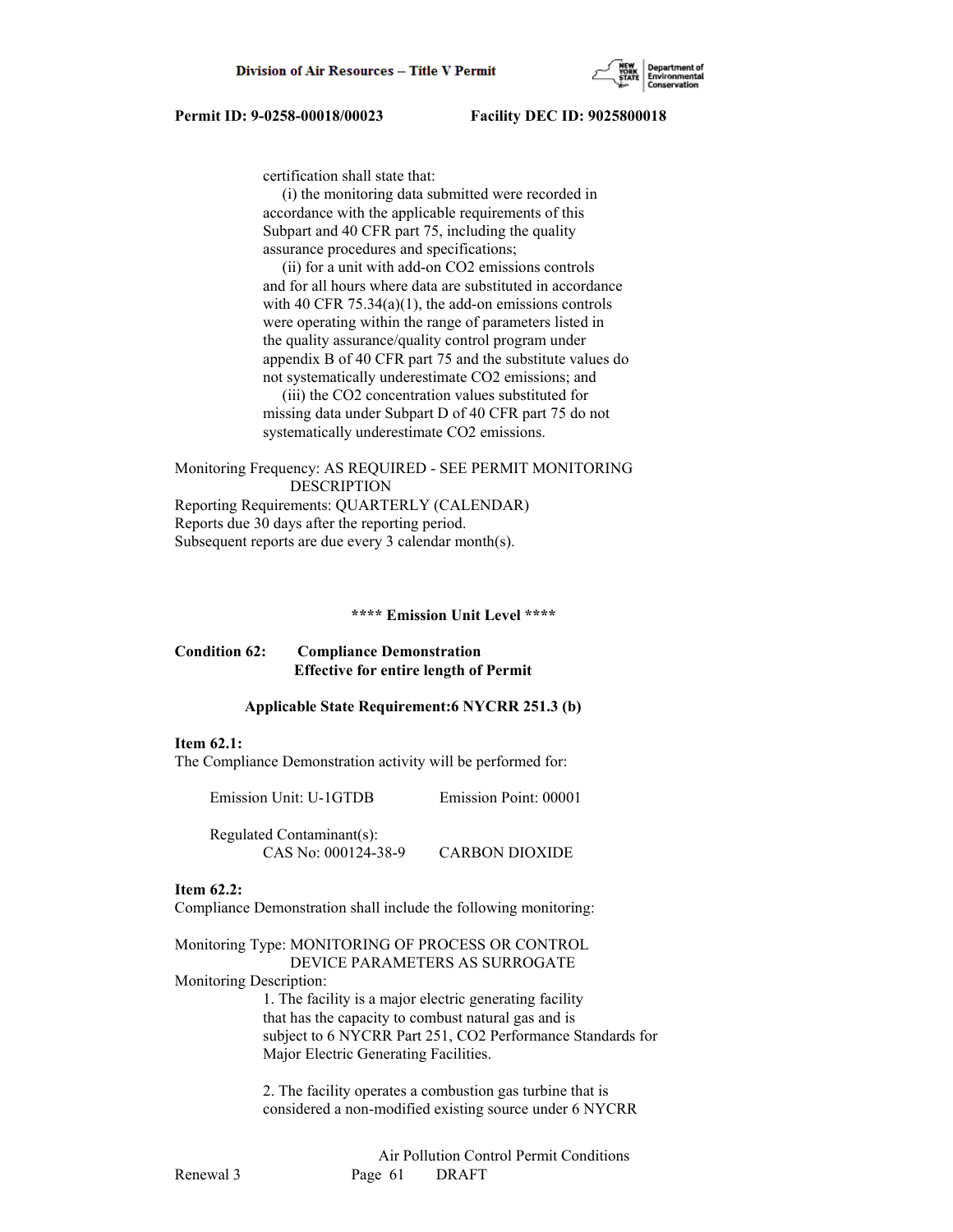#### Part 251.3(b).

 3. 6 NYCRR Part 251.3(b) prohibits owners or operators from firing "any single fossil fuel, alone or in combination with any other fuel, with an emission rate that is greater than or equal to 1,800 pounds of CO2 per MW hour (gross) electrical output or 180 pounds of CO2 per million Btu of input".

 4. Allegany has elected to calculate, record and report CO2 emissions in accordance with the 180-pound per million Btu heat input limit.

 5. The facility shall monitor emissions of CO2 by measuring and recording the heat input and computing CO2 emissions using Eq G-4 under section 2.3 of 40 CFR Part 75, Appendix G (hourly heat input to estimate hourly CO2 mass emissions) and Appendix F (Table 1—F- and Fc-Factors). Appendix G calculation methods are an alternative to using a Continuous Emission Monitoring System (CEMS) to measure CO2 in 40 CFR Part 75.13(b), where Part 251.5(b)(1) calls for the installation of CO2 CEMS in accordance with 40 CFR Part 75.13.

 6. The owner or operator shall report the annual CO2 mass emissions and heat input data in a format appropriate for comparison to the emission limit within 30 days following the end of the calendar year to the Department. The emission monitoring data feedback reports received from the EPA Emissions Collection and Monitoring Plan System (ECMPS) can be submitted along with the annual lb CO2/MMBtu heat input value to demonstrate compliance.

 7. A compliance certification shall be submitted in support of each quarterly report as required by 6 NYCRR Part  $251.6(a)$  and (g). Part  $251.6(a)$  includes a specific certification statement to include with all submissions.

 8. The first annual compliance period is from January 1, 2021 through December 31, 2021.

Parameter Monitored: CARBON DIOXIDE Upper Permit Limit: 180 pounds per million Btus Reference Test Method: 40 CFR Part 75 Appendix G Monitoring Frequency: CONTINUOUS Averaging Method: CALENDAR YEAR AVERAGE Reporting Requirements: ANNUALLY (CALENDAR) Reports due 30 days after the reporting period. Subsequent reports are due every 12 calendar month(s).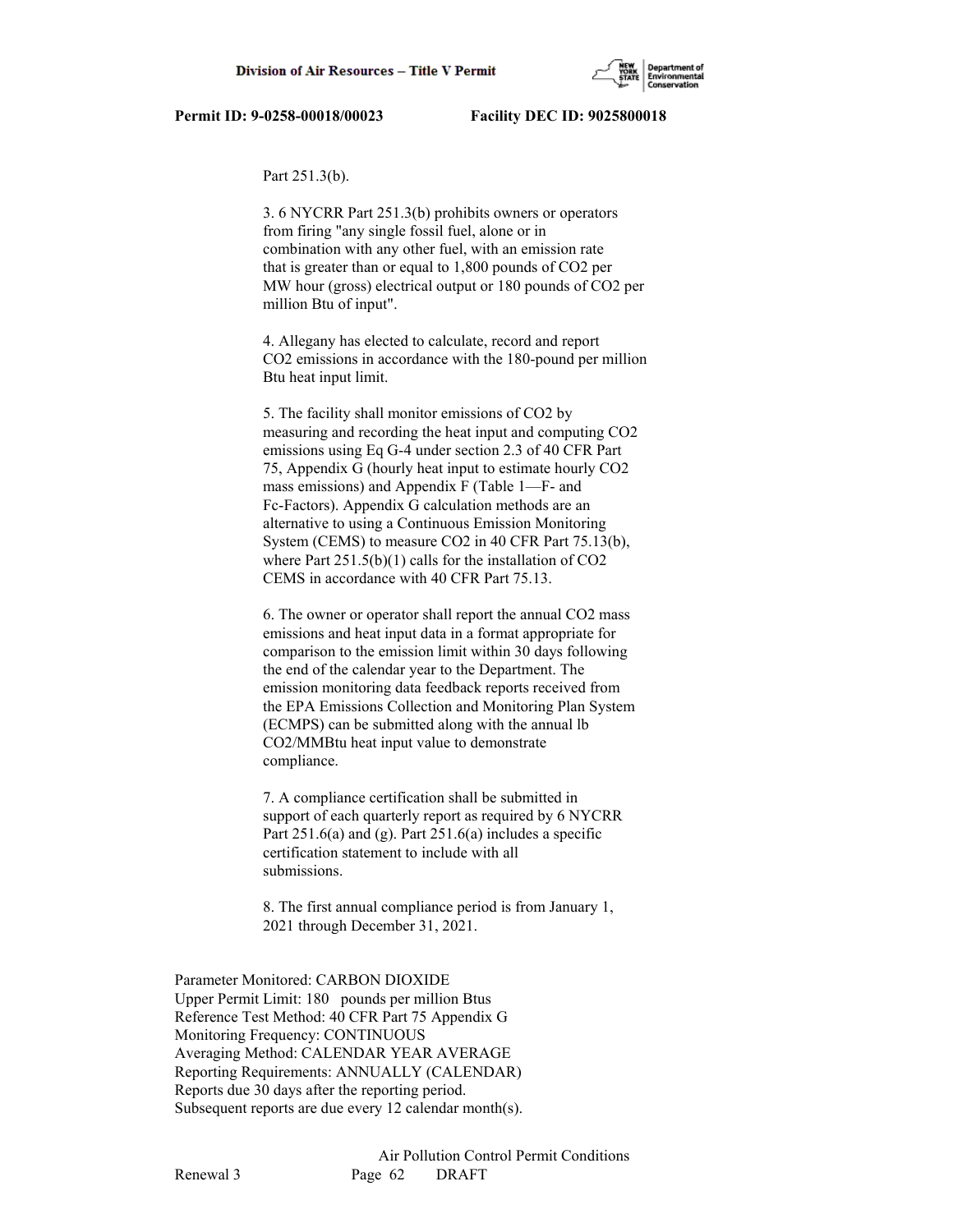

# **Condition 63: Compliance Demonstration Effective for entire length of Permit**

## **Applicable State Requirement:6 NYCRR 251.5**

#### **Item 63.1:**

The Compliance Demonstration activity will be performed for:

| Emission Unit: U-1GTDB | Emission Point: 00001 |
|------------------------|-----------------------|
|------------------------|-----------------------|

 Regulated Contaminant(s): CAS No: 000124-38-9 CARBON DIOXIDE

### **Item 63.2:**

Compliance Demonstration shall include the following monitoring:

Monitoring Type: RECORD KEEPING/MAINTENANCE PROCEDURES Monitoring Description:

> 1. The facility is a major electric generating facility that has the capacity to combust natural gas and is subject to 6 NYCRR Part 251, CO2 Performance Standards for Major Electric Generating Facilities.

 2. The facility operates a combustion gas turbine that is considered a non-modified existing source under 6 NYCRR Part 251.3(b).

 3. 6 NYCRR Part 251.3(b) prohibits owners or operators from firing "any single fossil fuel, alone or in combination with any other fuel, with an emission rate that is greater than or equal to 1,800 pounds of CO2 per MW hour (gross) electrical output or 180 pounds of CO2 per million Btu of input", starting January 1 of 2021.

 4. Allegany has decided to calculate, record and report CO2 emissions based on heat input. The 180-pound limit of CO2 per million Btu will take effect on January 1, 2021.

 5. The facility shall monitor emissions of CO2 by measuring and recording the heat input and computing CO2 emissions using Eq G-4 under section 2.3 of 40 CFR Part 75, Appendix G (hourly heat input to estimate hourly CO2 mass emissions) and Appendix F (Table 1—F- and Fc-Factors). Appendix G calculation methods are an alternative to using a Continuous Emission Monitoring System (CEMS) to measure CO2 in 40 CFR 75.13(b), where 251.5(b)(1) calls for the installation of CO2 CEMS in accordance with 40 CFR Part 75.13.

6. The owner or operator shall report the CO2 mass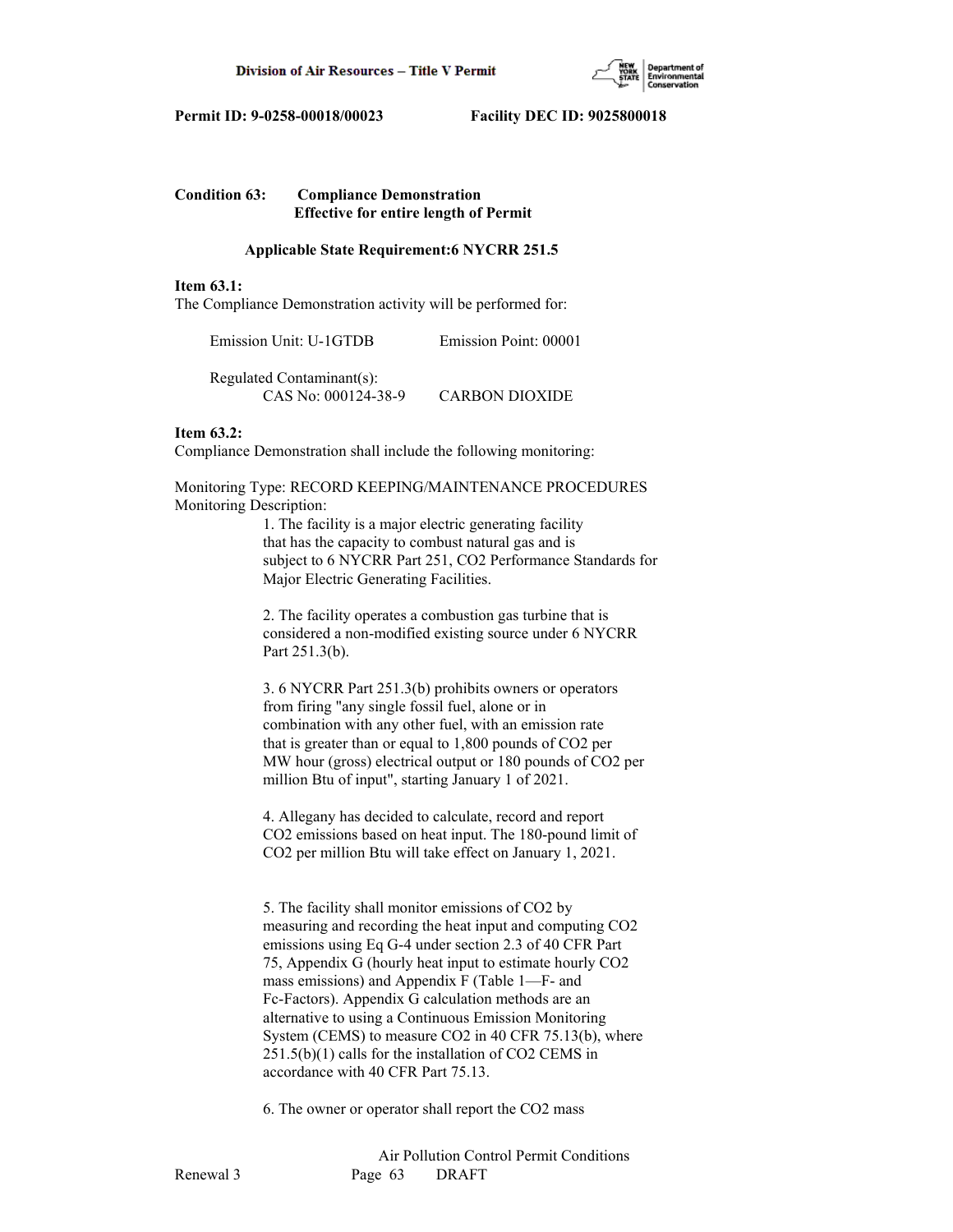

 emissions data and heat input data in a format appropriate for comparison to the applicable emission limit, in lb/WMh(gross) or lb/MMbtu heat input, for each calendar quarter. The facility chose to meet the lb/MMBtu limit. The reports to EPA shall be submitted in the manner specified in subpart H of 40 CFR part 75 and 40 CFR 75.64 and include all the data and information required in subpart H and G of 40 CFR part 75. Submit the emission monitoring data feedback reports received from the EPA Emissions Collection and Monitoring Plan System (ECMPS) to the Regional DEC office quarterly. These reports verify that data was submitted to EPA and include the hours of operation, heat input and CO2 emissions. Reports are due within 30 days following the end of the calendar quarter.  $[251.6(e)]$ 

 7. A compliance certification shall be submitted in support of each quarterly report as required by 6 NYCRR Part  $251.6(a)$  and (g). Part  $251.6(a)$  includes a specific certification statement to include with all submissions.

Monitoring Frequency: CONTINUOUS Reporting Requirements: QUARTERLY (CALENDAR) Reports due 30 days after the reporting period. Subsequent reports are due every 3 calendar month(s).